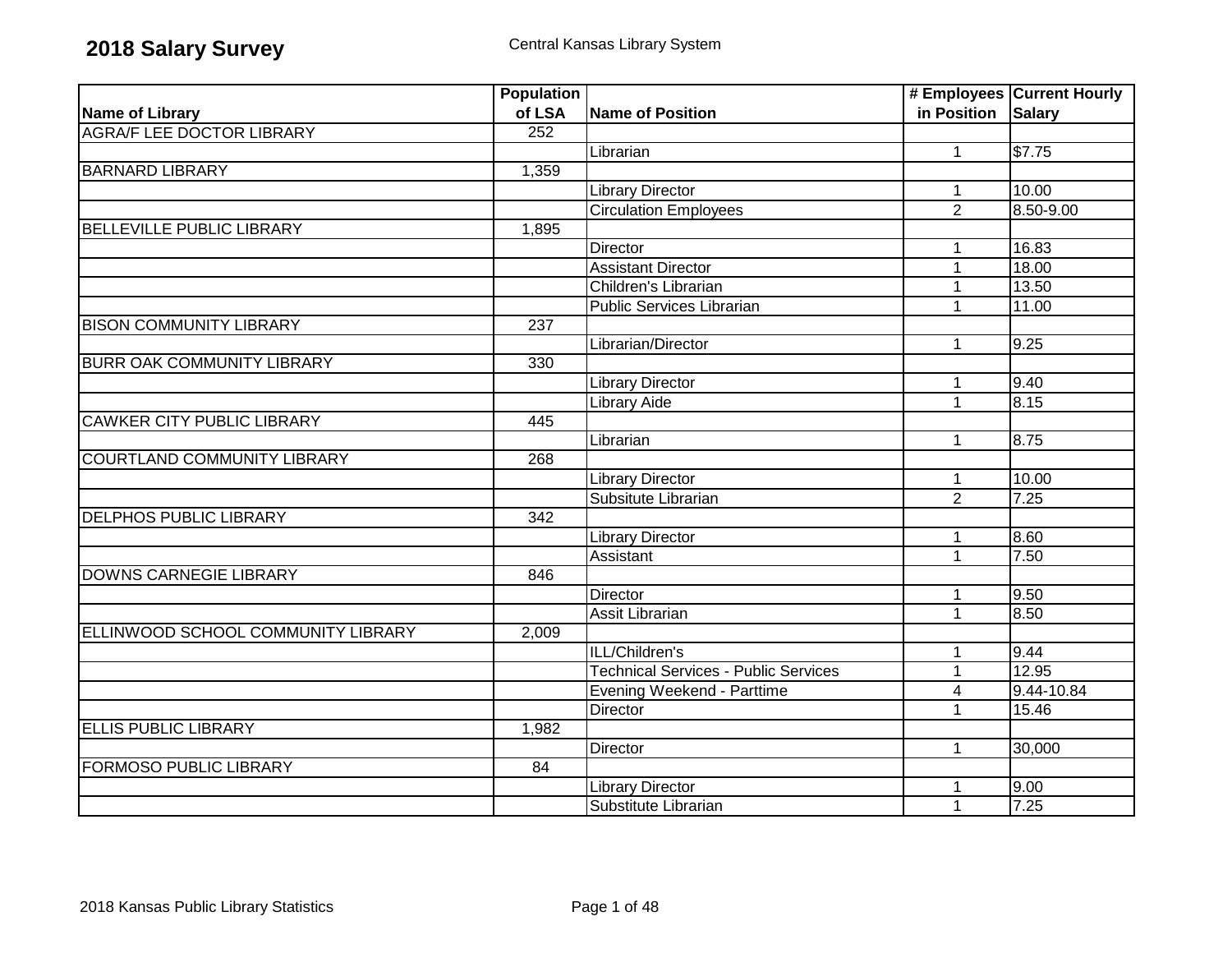|                                  | <b>Population</b> |                                   |                         | # Employees Current Hourly |
|----------------------------------|-------------------|-----------------------------------|-------------------------|----------------------------|
| <b>Name of Library</b>           | of LSA            | <b>Name of Position</b>           | in Position             | Salary                     |
| <b>FRANK CARLSON LIBRARY</b>     | 5,099             |                                   |                         |                            |
|                                  |                   | Library Aid IT                    | $\mathbf{1}$            | 10.00                      |
|                                  |                   | <b>Library Clerk</b>              | $\overline{4}$          | 7.70-10.00                 |
|                                  |                   | <b>Youth Services Coordinator</b> | $\mathbf{1}$            | 10.90                      |
|                                  |                   | Page                              | $\overline{2}$          | 7.25                       |
|                                  |                   | Custodian                         | $\mathbf{1}$            | 10.30                      |
|                                  |                   | Director                          | $\mathbf{1}$            | 27.00                      |
|                                  |                   | <b>Head ILL</b>                   | $\mathbf{1}$            | 10.05                      |
| <b>GAYLORD CITY LIBRARY</b>      | 107               |                                   |                         |                            |
|                                  |                   | Librarian Volunteer               | 4                       | 0.00                       |
| <b>GLASCO CITY LIBRARY</b>       | 466               |                                   |                         |                            |
|                                  |                   | <b>Library Director</b>           | $\mathbf{1}$            | 12.00                      |
|                                  |                   | Librarian                         | $\mathbf{1}$            | 10.00                      |
| <b>GLEN ELDER LIBRARY</b>        | 431               |                                   |                         |                            |
|                                  |                   | Librarian                         | $\mathbf{1}$            | 10.25                      |
| <b>GREAT BEND PUBLIC LIBRARY</b> | 15,344            |                                   |                         |                            |
|                                  |                   | Non-professional part-time        | $\overline{2}$          | $7.50 - 9.00$              |
|                                  |                   | Technician                        | 8                       | 12.00-20.00                |
|                                  |                   | <b>Professional Non-Exempt</b>    | $\overline{\mathbf{4}}$ | 16.00-24.00                |
|                                  |                   | <b>Professional Exempt</b>        | $\overline{2}$          | 16.00-28.00                |
|                                  |                   | <b>Director</b>                   | $\mathbf{1}$            | 33.00-45.00                |
| <b>GYPSUM COMMUNITY LIBRARY</b>  | 394               |                                   |                         |                            |
|                                  |                   | Librarian                         | 1                       | 12.30                      |
| <b>HAYS PUBLIC LIBRARY</b>       | 20,845            |                                   |                         |                            |
|                                  |                   | Director                          | $\mathbf 1$             | $34 - 48$                  |
|                                  |                   | Managers                          | $\overline{4}$          | $19-27$                    |
|                                  |                   | Librarians                        | $\overline{2}$          | $15 - 22$                  |
|                                  |                   | Coordinator 1                     | $\mathbf{1}$            | $15 - 22$                  |
|                                  |                   | Coordinator 2                     | $\overline{2}$          | $13 - 19$                  |
|                                  |                   | Assistants                        | 23                      | $8.50 - 15$                |
| <b>HILLCREST LIBRARY</b>         | 641               |                                   |                         |                            |
|                                  |                   | Director                          | $\mathbf{1}$            | 13.00                      |
| <b>HOISINGTON PUBLIC LIBRARY</b> | 2,559             |                                   |                         |                            |
|                                  |                   | <b>Staff Librarian</b>            | $\mathbf 1$             | 12.00                      |
|                                  |                   | <b>Library Director</b>           | $\mathbf{1}$            | 14.00                      |
|                                  |                   | <b>Library Assistant</b>          | $\overline{2}$          | 8.60-10.00                 |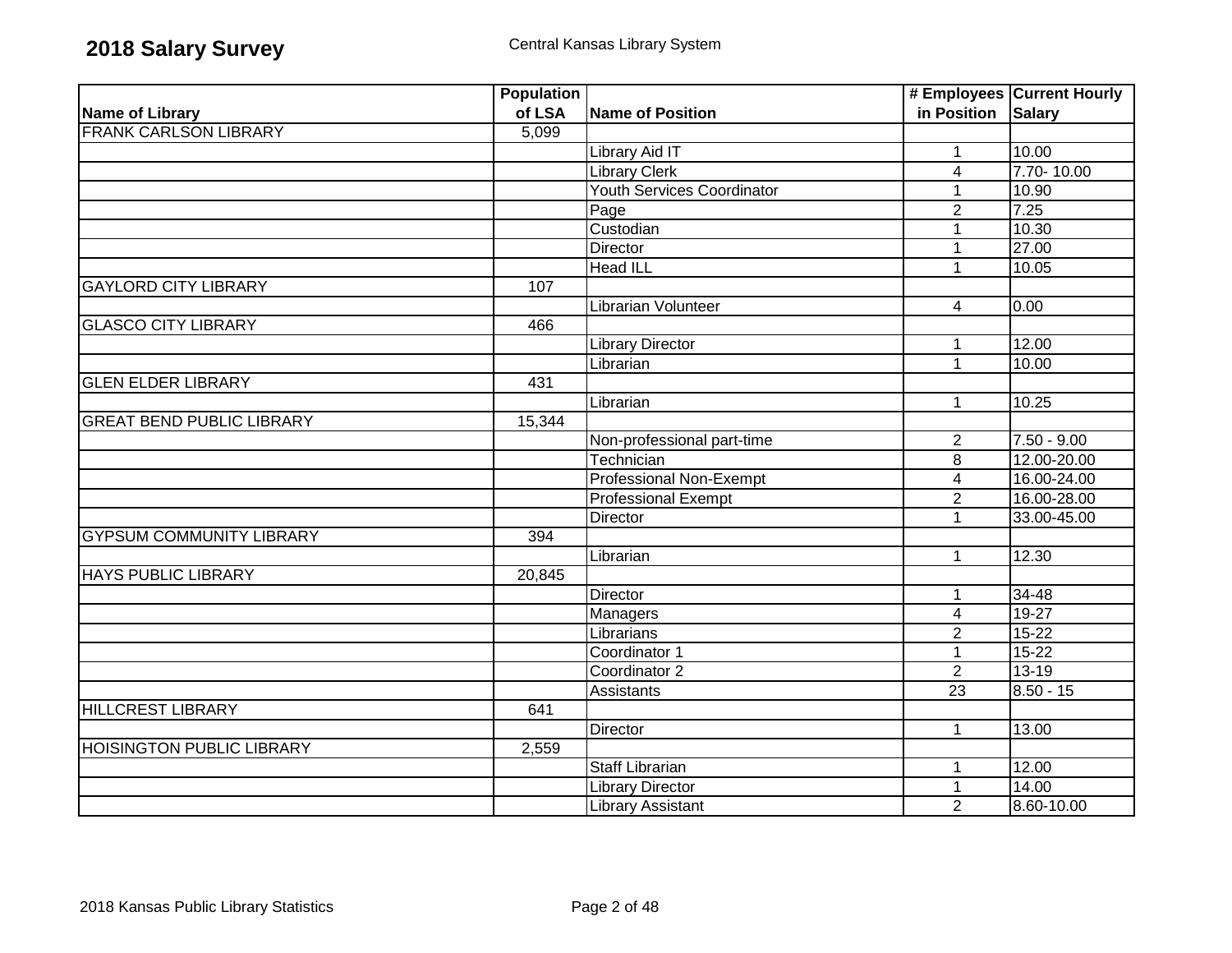|                                     | <b>Population</b> |                                           |                    | # Employees Current Hourly |
|-------------------------------------|-------------------|-------------------------------------------|--------------------|----------------------------|
| Name of Library                     | of LSA            | <b>Name of Position</b>                   | in Position Salary |                            |
| <b>INDEPENDENT TOWNSHIP</b>         | 726               |                                           |                    |                            |
|                                     |                   | Library Director                          | $\mathbf{1}$       | \$10.25                    |
|                                     |                   | Library Sub                               | $\overline{2}$     | \$8.00                     |
| J.H. ROBBINS MEMORIAL LIBRARY       | 3,054             |                                           |                    |                            |
|                                     |                   | Director                                  | $\mathbf{1}$       | 17.00                      |
| <b>JAMESTOWN CITY LIBRARY</b>       | 268               |                                           |                    |                            |
|                                     |                   | Librarian                                 | 1                  | 9.00                       |
|                                     |                   | <b>Assistant Librarian</b>                | $\mathbf{1}$       | 7.25                       |
| JEWELL PUBLIC LIBRARY               | 398               |                                           |                    |                            |
|                                     |                   | Library Director                          | 1                  | 8.25                       |
|                                     |                   | Librarian                                 | $\mathbf{1}$       | 8.25                       |
| JORDAAN MEMORIAL LIBRARY            | 6,680             |                                           |                    |                            |
|                                     |                   | <b>Library Director</b>                   |                    | 20                         |
|                                     |                   | Children's Librarian                      | $\mathbf{1}$       | 9.50                       |
|                                     |                   | <b>ILL Clerk</b>                          | $\mathbf{1}$       | 10.00                      |
|                                     |                   | Cataloger                                 | 1                  | 10.00                      |
|                                     |                   | Circulation                               | $\mathbf{1}$       | 9.27                       |
|                                     |                   | Circulation                               | $\overline{2}$     | 9.27                       |
|                                     |                   | Page                                      | $\mathbf{1}$       | 7.25                       |
| <b>KANOPOLIS PUBLIC LIBRARY</b>     | 475               |                                           |                    |                            |
|                                     |                   | <b>Library Director</b>                   | $\mathbf{1}$       | 12.00                      |
| KENSINGTON COMMUNITY/SCHOOL LIBRARY | 446               |                                           |                    |                            |
|                                     |                   | Library Director/ Head Librarian          | 1                  | 11.34                      |
|                                     |                   | Librarian Assistant                       | $\overline{1}$     | 8.50                       |
|                                     |                   | <b>Summer Reading Program Coordinator</b> | $\mathbf{1}$       | 500.00/summer              |
|                                     |                   | Substitutes                               | $\overline{2}$     | 7.25                       |
| <b>KIRWIN CITY LIBRARY</b>          | 159               |                                           |                    |                            |
|                                     |                   | Librarian                                 | $\mathbf{1}$       | 7.50                       |
| <b>LANG MEMORIAL</b>                | 754               |                                           |                    |                            |
|                                     |                   | <b>Head Librarian</b>                     | $\mathbf{1}$       | 13.00                      |
|                                     |                   | <b>Assistant Librarian</b>                | $\mathbf 0$        | 0.00                       |
| <b>LEBANON COMMUNITY LIBRARY</b>    | 202               |                                           |                    |                            |
|                                     |                   | Librarian                                 | $\mathbf{1}$       | 9.50                       |
| <b>LINCOLN CARNEGIE LIBRARY</b>     | 1,209             |                                           |                    |                            |
|                                     |                   | Director                                  | $\mathbf{1}$       | 13.00                      |
|                                     |                   | <b>Library Assistant</b>                  | $\mathbf{1}$       | 8.50                       |
|                                     |                   | Substitute                                | $\mathbf{1}$       | 7.25                       |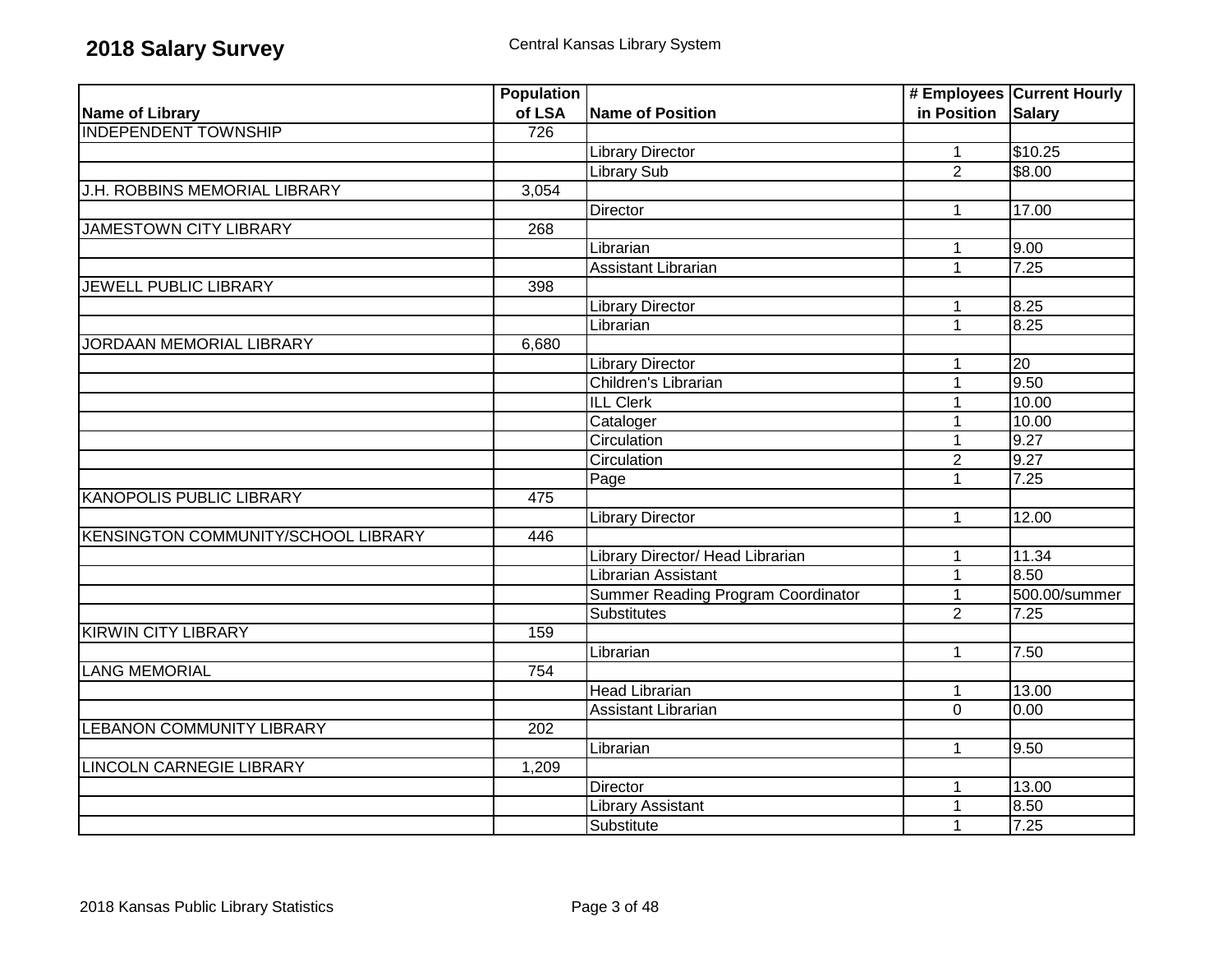|                                 | <b>Population</b> |                               |                    | # Employees Current Hourly |
|---------------------------------|-------------------|-------------------------------|--------------------|----------------------------|
| <b>Name of Library</b>          | of LSA            | Name of Position              | in Position Salary |                            |
| <b>LOGAN PUBLIC LIBRARY</b>     | 547               |                               |                    |                            |
|                                 |                   | library director              | $\mathbf{1}$       | 11.00                      |
|                                 |                   | cleaning lady                 | $\mathbf{1}$       | 12.00                      |
| LONG ISLAND COMMUNITY LIBRARY   | 124               |                               |                    |                            |
|                                 |                   | director                      | $\mathbf 1$        | 8.50                       |
|                                 |                   | Substitute                    | $\mathbf{1}$       | 8.50                       |
|                                 |                   | Volunteer                     | $\mathbf{1}$       | $\overline{0}$             |
| <b>LUCAS PUBLIC LIBRARY</b>     | 395               |                               |                    |                            |
|                                 |                   | <b>Library Director</b>       | $\mathbf{1}$       | 9.75                       |
|                                 |                   | Librarian Assistant           | $\mathbf{1}$       | 8.75                       |
| <b>LURAY CITY LIBRARY</b>       | 185               |                               |                    |                            |
|                                 |                   | <b>Library Director</b>       | $\mathbf{1}$       | \$9.25                     |
| <b>MANKATO CITY LIBRARY</b>     | 808               |                               |                    |                            |
|                                 |                   | <b>Library Aide</b>           | $\mathbf{1}$       | 8.00                       |
|                                 |                   | <b>Library Director</b>       | $\mathbf{1}$       | 11.00                      |
| <b>MCCRACKEN PUBLIC LIBRARY</b> | 251               |                               |                    |                            |
|                                 |                   | librarian                     | $\mathbf{1}$       | 7.50 an hour               |
|                                 |                   | assistant librarian           | $\mathbf{1}$       | 7.50 an hour               |
| <b>MINNEAPOLIS PUBLIC</b>       | 1,960             |                               |                    |                            |
|                                 |                   | Director                      | 1                  | \$12.75                    |
|                                 |                   | Librarian                     | $\overline{1}$     | 9.18                       |
|                                 |                   | <b>Assistant Librarian</b>    | $\mathbf{1}$       | 7.65                       |
|                                 |                   | Custodian                     | $\mathbf{1}$       | 8.01                       |
| <b>OSBORNE PUBLIC LIBRARY</b>   | 1,339             |                               |                    |                            |
|                                 |                   | <b>Library Director</b>       | 1                  | 14.76                      |
|                                 |                   | <b>Library Assistant</b>      | $\overline{2}$     | 7.50-8.00                  |
|                                 |                   | Janitor                       | $\overline{2}$     | 10.00                      |
|                                 |                   | <b>Children's Programmers</b> | $\overline{2}$     | 7.50-8.25                  |
| <b>OTIS COMMUNITY LIBRARY</b>   | 265               |                               |                    |                            |
|                                 |                   | Librarian                     | $\mathbf{1}$       | 10.50                      |
| PALCO PUBLIC LIBRARY            | 275               |                               |                    |                            |
|                                 |                   | Librarian                     | $\mathbf{1}$       | 8.25                       |
|                                 |                   | Helper                        | $\mathbf{1}$       | 8.50                       |
| PHILLIPSBURG CITY LIBRARY       | 2,512             |                               |                    |                            |
|                                 |                   | <b>Director</b>               | 1                  | 19.06                      |
|                                 |                   | <b>Circulation Clerk</b>      | $\mathbf{1}$       | 11.33                      |
|                                 |                   | <b>Circulation Clerk</b>      | $\mathbf{1}$       | 10.82                      |
|                                 |                   | <b>Circulation Clerk</b>      | $\mathbf{1}$       | 7.47                       |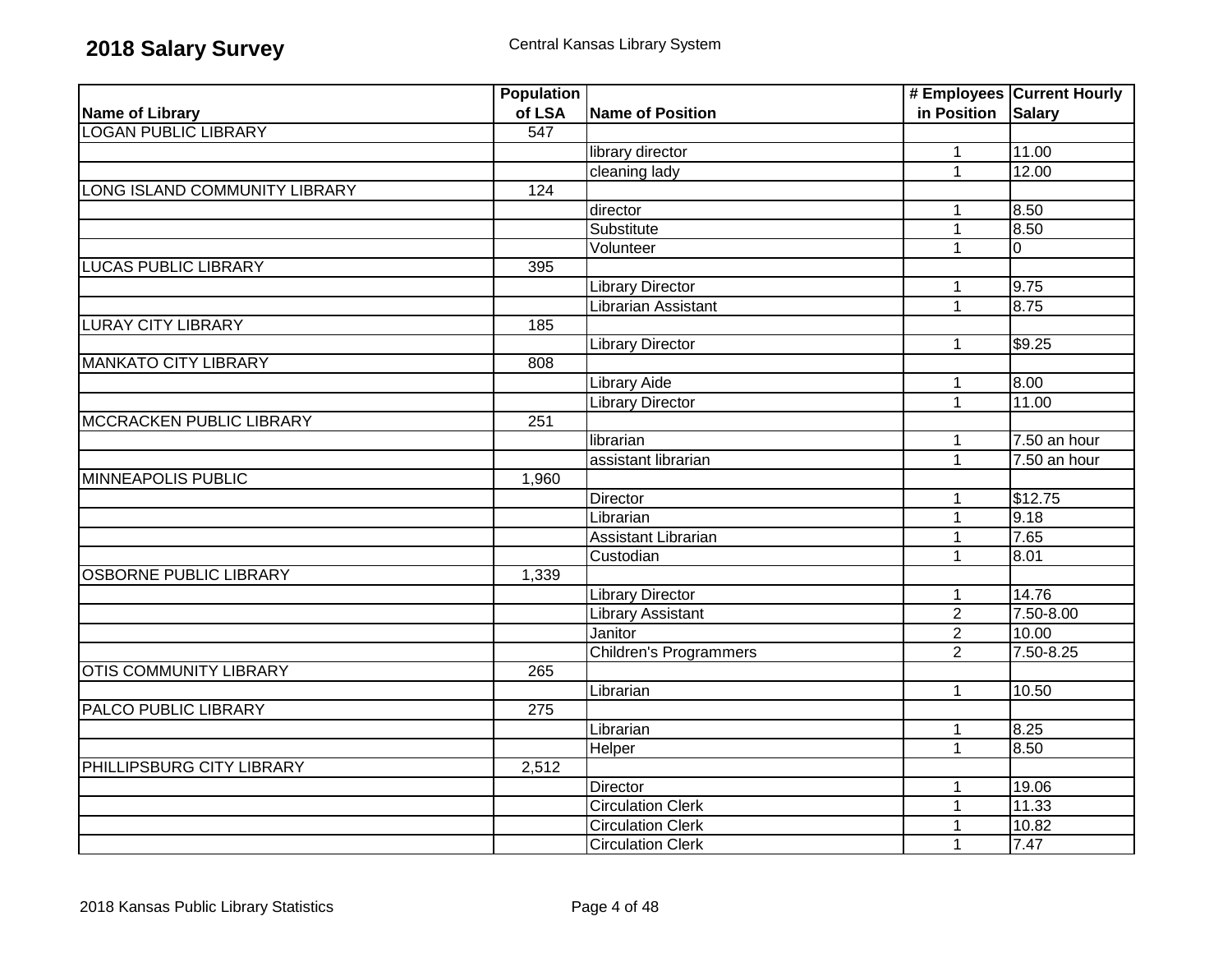|                               | <b>Population</b> |                                                  |                    | # Employees Current Hourly |
|-------------------------------|-------------------|--------------------------------------------------|--------------------|----------------------------|
| <b>Name of Library</b>        | of LSA            | <b>Name of Position</b>                          | in Position Salary |                            |
| PLAINVILLE MEMORIAL LIBRARY   | 1,840             |                                                  |                    |                            |
|                               |                   | <b>Director</b>                                  | $\mathbf{1}$       | 13.25                      |
|                               |                   | <b>Clerical Librarian</b>                        | $\mathbf{1}$       | 12.25                      |
|                               |                   | <b>Library Assistant</b>                         | $\overline{2}$     | 8.50-9.50                  |
| <b>PORT LIBRARY</b>           | 3,710             |                                                  |                    |                            |
|                               |                   | Director                                         | 1                  | 38750.00                   |
|                               |                   | Admin Assist/Genealogy & Local History Librarian | $\mathbf{1}$       | 12.00                      |
|                               |                   | Youth Services                                   | $\mathbf{1}$       | 10.80                      |
|                               |                   | Circulation Librarian/Technology Librarian       | $\mathbf{1}$       | 10.85                      |
|                               |                   | Custodian                                        | $\mathbf{1}$       | 10.90                      |
|                               |                   | <b>Circulation Librarian</b>                     | $\overline{2}$     | 10.65                      |
| RAE HOBSON MEMORIAL LIBRARY   | 108               |                                                  |                    |                            |
|                               |                   | Librarian                                        | 1                  | 8.50                       |
| RANDALL PUBLIC LIBRARY        | 62                |                                                  |                    |                            |
|                               |                   | Librarian                                        | $\mathbf{1}$       | 10.00                      |
| RANDOLPH-DECKER PUB. LIB.     | 671               |                                                  |                    |                            |
|                               |                   | <b>Director</b>                                  | 1                  | 9.65                       |
|                               |                   | <b>Library Coordinatior</b>                      | $\mathbf{1}$       | 9.25                       |
|                               |                   | <b>SRP Helper</b>                                | $\overline{2}$     | 10.00                      |
|                               |                   | <b>Cleaning personnell</b>                       | $\mathbf{1}$       | 10                         |
| <b>RUSSELL PUBLIC LIBRARY</b> | 4,463             |                                                  |                    |                            |
|                               |                   | Director                                         | $\mathbf{1}$       | 17.35                      |
| <b>SALINA PUBLIC LIBRARY</b>  | 46,994            |                                                  |                    |                            |
|                               |                   | <b>Youth Services Clerk</b>                      | 4                  | 10.91 - 15.11              |
|                               |                   | <b>Youth Programmer</b>                          | 1                  | $13.27 - 18.36$            |
|                               |                   | Custodian                                        | $\mathbf{1}$       | $9.90 - 13.70$             |
|                               |                   | <b>Building operator</b>                         | 1                  | $11.75 - 16.26$            |
|                               |                   | <b>Library Director</b>                          | 1                  | 40.80                      |
|                               |                   | <b>HR/Business Manager</b>                       | $\mathbf{1}$       | 20.58 - 28.49              |
|                               |                   | <b>Head of Adult Circulation</b>                 | $\mathbf{1}$       | $17.78 - 24.61$            |
|                               |                   | <b>Adult Circulation Clerk</b>                   | $\overline{9}$     | $10.91 - 15.11$            |
|                               |                   | <b>Tech Center Manager</b>                       | 1                  | $22.69 - 31.41$            |
|                               |                   | Network Administrator                            | 1                  | $20.58 - 28.49$            |
|                               |                   | <b>Tech Support Assistant</b>                    | 1                  | $16.13 - 22.32$            |
|                               |                   | <b>Tech Trainer</b>                              | $\mathbf{1}$       | 16.93 - 23.44              |
|                               |                   | <b>Tech Center Asst.</b>                         | $\overline{5}$     | $11.75 - 16.26$            |
|                               |                   | <b>Outreach Coordinator</b>                      | 1                  | 19.60 - 27.13              |
|                               |                   | <b>PR Coordinator</b>                            | $\mathbf{1}$       | $16.93 - 23.44$            |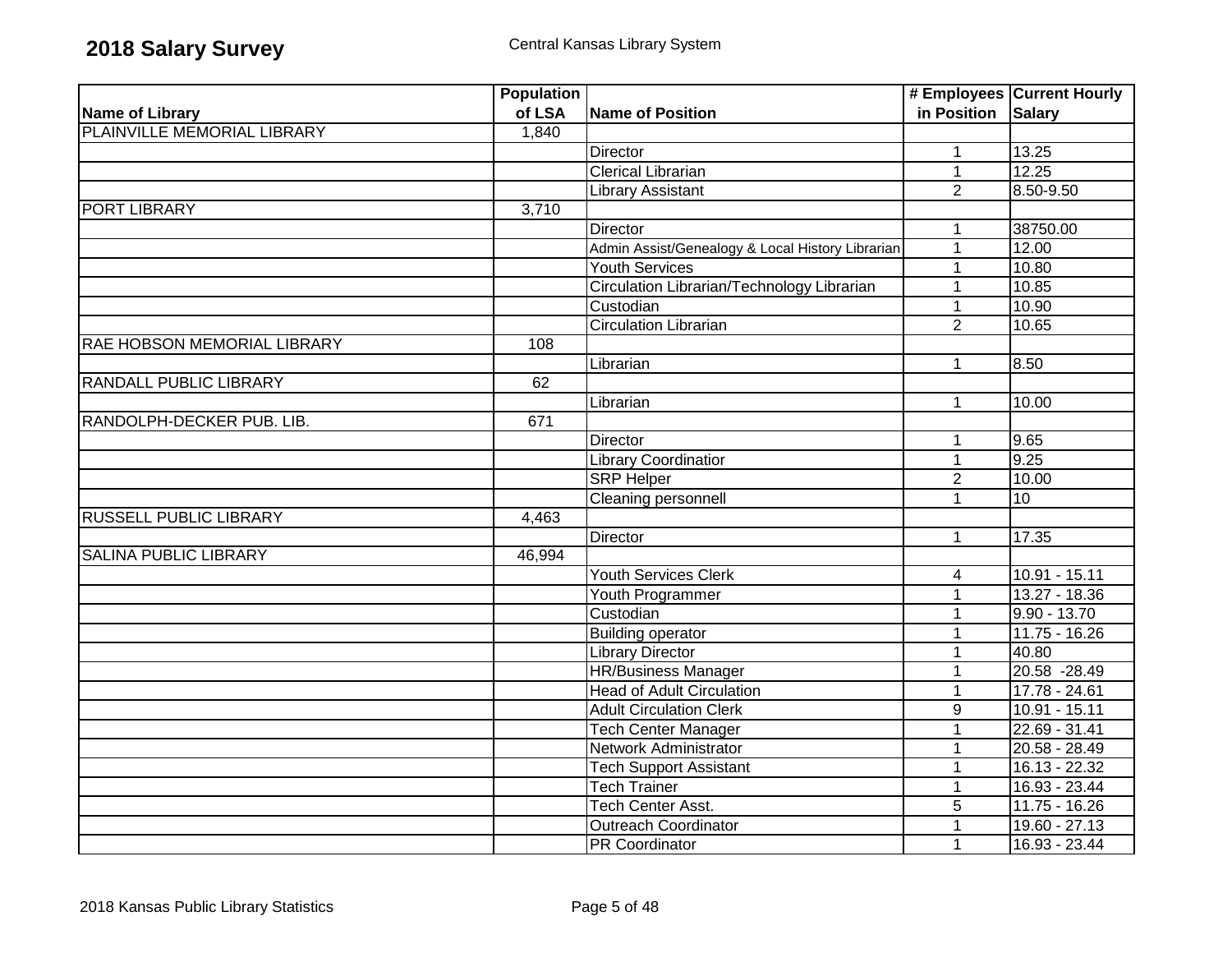|                                    | <b>Population</b> |                                       |                    | # Employees Current Hourly |
|------------------------------------|-------------------|---------------------------------------|--------------------|----------------------------|
| <b>Name of Library</b>             | of LSA            | Name of Position                      | in Position Salary |                            |
| SALINA PUBLIC LIBRARY cont.        |                   | <b>Community Learning Coordinator</b> |                    | $14.63 - 20.25$            |
|                                    |                   | Shelver                               | $\overline{4}$     | $8.14 - 11.27$             |
|                                    |                   | <b>Office Assistant</b>               |                    | $11.75 - 16.26$            |
|                                    |                   | <b>Head of Youth Services</b>         |                    | 21.61 - 29.91              |
|                                    |                   | <b>ILL Clerk</b>                      |                    | $11.46 - 15.86$            |
|                                    |                   | Communication / Media Specialist      |                    | 13.27 - 18.36              |
|                                    |                   | Acq & Cataloging Clerk                |                    | 11.46 - 15.86              |
|                                    |                   | <b>Processing Clerk</b>               | $\overline{2}$     | 9.90 - 13.70               |
|                                    |                   | Head of Acquisitions & Cataloging     |                    | 20.58 - 28.49              |
|                                    |                   | <b>Information Services Librarian</b> | $\overline{2}$     | $19.60 - 27.13$            |
|                                    |                   | <b>Information Services Asst.</b>     | 3                  | 16.13 - 22.32              |
|                                    |                   | <b>Head of Information Services</b>   |                    | 22.69 - 31.41              |
|                                    |                   | Youth Services Outreach Coordinator   | 1                  | 14.63 - 20.25              |
|                                    |                   | Admin Project Coordinator             |                    | 14.63 - 20.25              |
| <b>SCANDIA CITY LIBRARY</b>        | 347               |                                       |                    |                            |
|                                    |                   | Library Director                      |                    | 10                         |
|                                    |                   | Library aid                           |                    | 10                         |
|                                    |                   | Custodian                             |                    | 15                         |
| SMITH CENTER PUBLIC LIBRARY        | 1,610             |                                       |                    |                            |
|                                    |                   | Library Director                      | 1                  | 14.45                      |
|                                    |                   | <b>Assistant Librarian I</b>          |                    | 10.70                      |
|                                    |                   | <b>Assistant Librarian II</b>         | 1                  | 9.30                       |
| <b>STOCKTON</b>                    | 1,290             |                                       |                    |                            |
|                                    |                   | Part-time Desk Clerk                  | $\overline{2}$     | 9.75-10.25                 |
|                                    |                   | Director                              | 1                  | 15.25                      |
| <b>SUNSHINE CITY LIBRARY</b>       | 124               |                                       |                    |                            |
|                                    |                   | Librarian                             | $\mathbf{1}$       | 10.00                      |
| <b>SYLVAN GROVE PUBLIC LIBRARY</b> | $\overline{275}$  |                                       |                    |                            |
|                                    |                   | Librarian                             |                    | 9.50                       |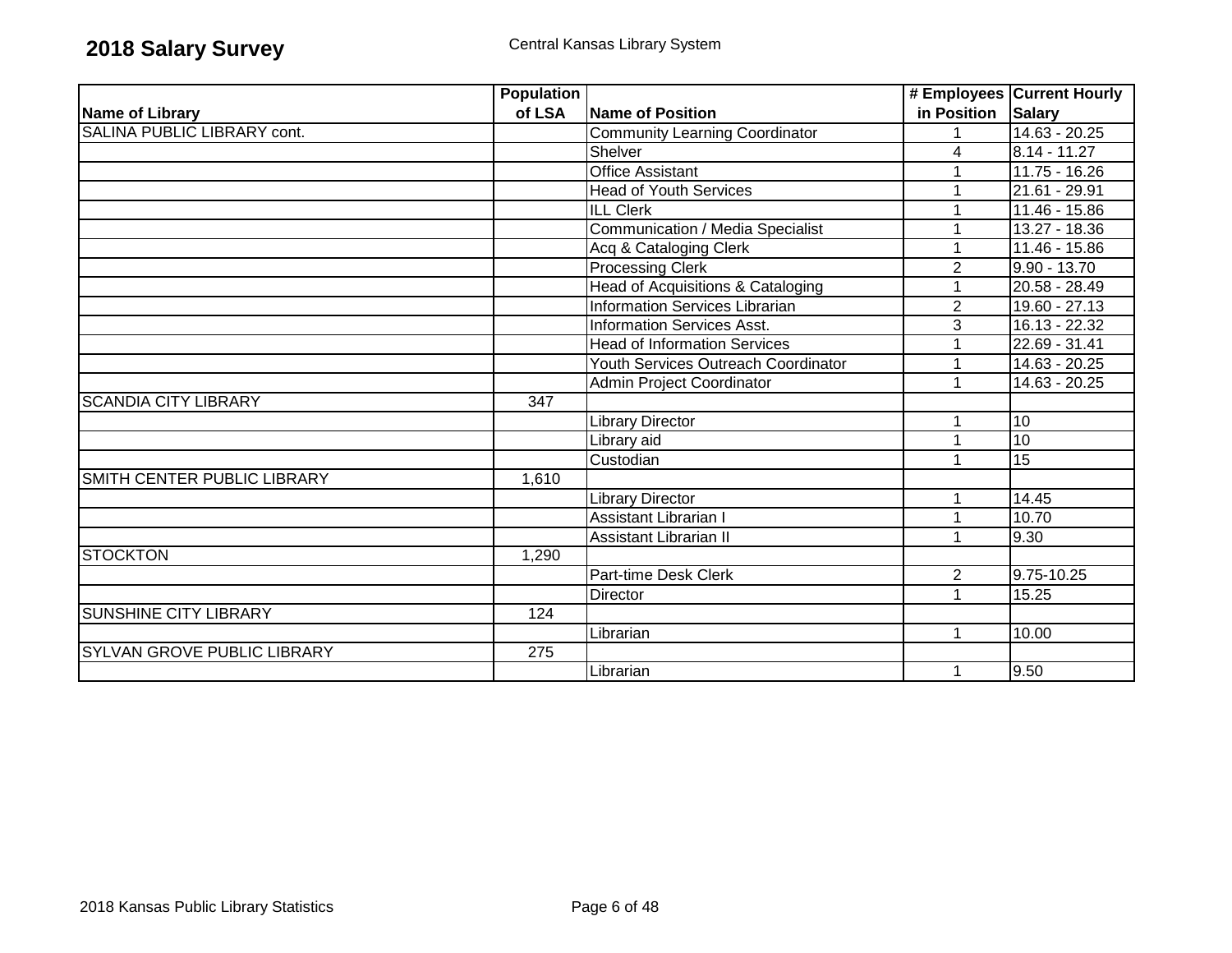|                                     | <b>Population</b> |                                  |                    | # Employees Current Hourly |
|-------------------------------------|-------------------|----------------------------------|--------------------|----------------------------|
| Name of Library                     | of LSA            | <b>Name of Position</b>          | in Position Salary |                            |
| <b>ABILENE PUBLIC LIBRARY</b>       | 6,380             |                                  |                    |                            |
|                                     |                   | <b>Director</b>                  | 1                  | 28.91                      |
|                                     |                   | <b>Associate Director</b>        |                    | 19.94                      |
|                                     |                   | Children's Librarian             | 1                  | 18.41                      |
|                                     |                   | <b>Circulation Specialist</b>    |                    | 13.16                      |
|                                     |                   | <b>Outreach Coordinator</b>      |                    | 14.51                      |
|                                     |                   | Acquisitions/Interlibrary Loan   |                    | 16.37                      |
|                                     |                   | <b>Circulation Clerk</b>         | $6\phantom{1}$     | 11.32-15.27                |
|                                     |                   | <b>Student Clerk</b>             |                    | 7.55                       |
| AMERICUS TOWNSHIP LIBRARY           | 1,780             |                                  |                    |                            |
|                                     |                   | library director                 | 1                  | 11.33                      |
|                                     |                   | assistant director               | 1                  | 11.07                      |
|                                     |                   | substitute assistant1            | 1                  | 8.96                       |
| <b>AXTELL PUBLIC LIBRARY</b>        | 402               |                                  |                    |                            |
|                                     |                   | Librarian                        | 1                  | 9.00                       |
| <b>BEATTIE PUBLIC LIBRARY</b>       | 189               |                                  |                    |                            |
| <b>BLUE RAPIDS PUBLIC LIBRARY</b>   | 966               |                                  |                    |                            |
|                                     |                   | Librarian                        | 1                  | \$12.00                    |
| <b>BURNS PUBLIC LIBRARY</b>         | 204               |                                  |                    |                            |
|                                     |                   | <b>Library Director</b>          | $\mathbf{1}$       | 9.35                       |
| <b>CHAPMAN PUBLIC LIBRARY</b>       | 1,370             |                                  |                    |                            |
|                                     |                   | <b>Library Director</b>          | $\mathbf{1}$       | 11.50                      |
|                                     |                   | Substitute                       | $\overline{2}$     | 8.50                       |
| <b>CLAY CENTER CARNEGIE LIBRARY</b> | 3,980             |                                  |                    |                            |
|                                     |                   | <b>Library Director</b>          | 1                  | 17.30                      |
|                                     |                   | Children's Librarian             | $\mathbf{1}$       | 13.28                      |
|                                     |                   | <b>Library Clerk</b>             | 3                  | 9.15-11.05                 |
|                                     |                   | <b>Student Library Assistant</b> |                    | 7.50                       |
|                                     |                   | Janitor                          | 1                  | 11.95                      |
| <b>CLIFTON PUBLIC LIBRARY</b>       | $\overline{515}$  |                                  |                    |                            |
|                                     |                   | assistant                        | 1                  | $\overline{8}$             |
|                                     |                   | director                         | 1                  | 9.25                       |
| COTTONWOOD FALLS/BURNLEY MEMORIAL   | 1,087             |                                  |                    |                            |
|                                     |                   | Librarian                        | 1                  | 10.00                      |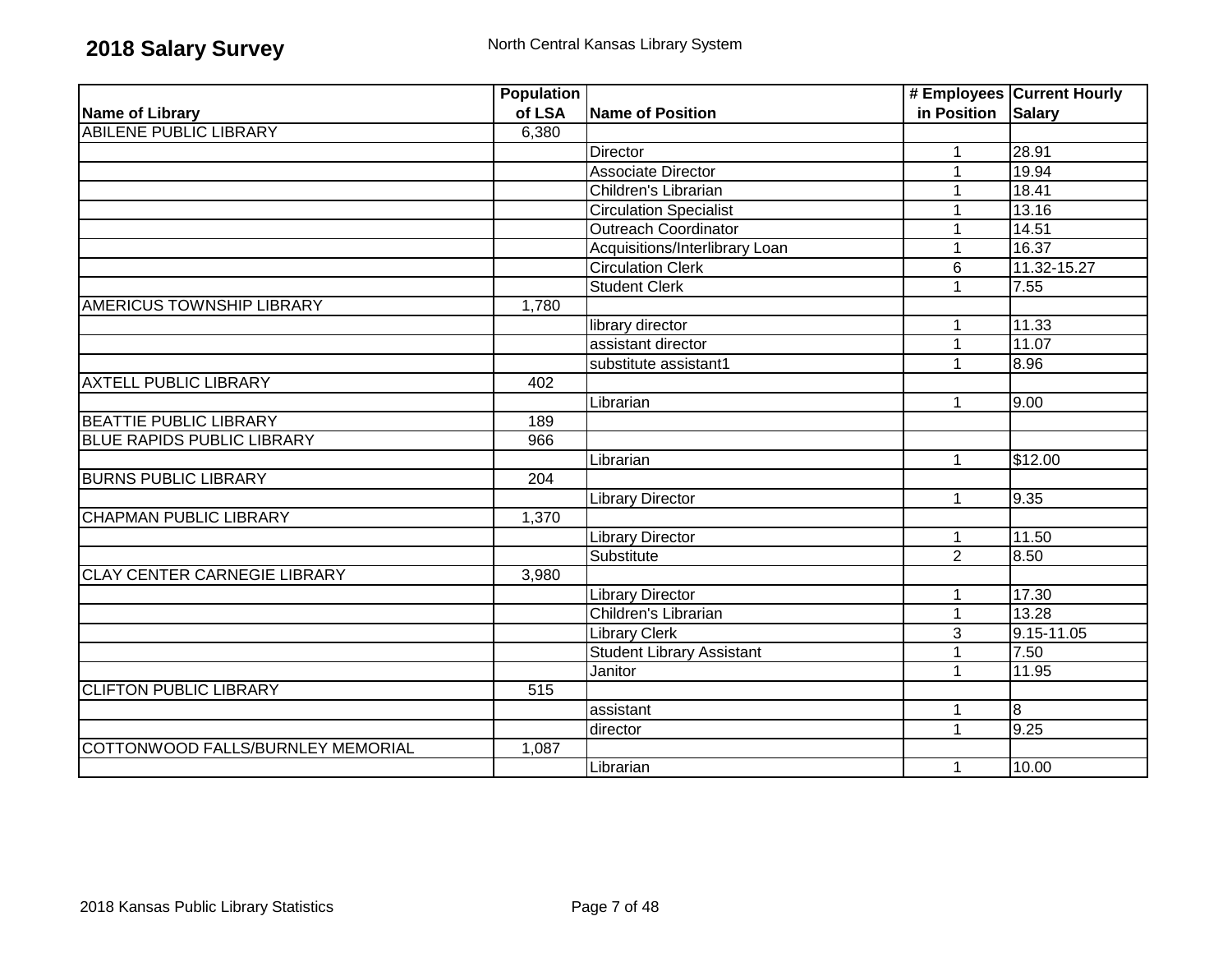|                                     | <b>Population</b> |                                     |                         | # Employees Current Hourly |
|-------------------------------------|-------------------|-------------------------------------|-------------------------|----------------------------|
| Name of Library                     | of LSA            | Name of Position                    | in Position Salary      |                            |
| <b>COUNCIL GROVE PUBLIC LIBRARY</b> | 2,051             |                                     |                         |                            |
|                                     |                   | Children's Librarian                | $\mathbf{1}$            | 10.35                      |
|                                     |                   | <b>Clerk</b>                        | $\overline{2}$          | 8.00                       |
|                                     |                   | Director                            | 1                       | 14.25                      |
|                                     |                   | <b>Interlibrary Loan Clerk</b>      | $\mathbf{1}$            | 9.25                       |
| DOROTHY BRAMLAGE PUBLIC LIBRARY     | 33,855            |                                     |                         |                            |
|                                     |                   | Young People's Assistant            | 3                       | 10.36-14.21                |
|                                     |                   | <b>Circulation Clerk</b>            | $\overline{4}$          | $9.27 - 13.12$             |
|                                     |                   | Reference Specialist                | $\overline{\mathbf{4}}$ | 11.36-15.21                |
|                                     |                   | <b>Department Head</b>              | $\overline{2}$          | 17.00-33.89                |
|                                     |                   | Administrative Assistant            | $\mathbf 1$             | 10.36-14.21                |
|                                     |                   | Custodian                           | 1                       | 10.02-13.97                |
|                                     |                   | <b>Technical Services Clerk</b>     | $\overline{2}$          | 10.36-14.21                |
|                                     |                   | <b>Assistant Director</b>           |                         | 19.48-36.12                |
|                                     |                   | Director                            | 1                       | 25.00-35.00                |
|                                     |                   | <b>Technical Support Specialist</b> | 1                       | 17.00-31.51                |
| <b>DWIGHT PUBLIC LIBRARY</b>        | 252               |                                     |                         |                            |
| <b>ELM CREEK TOWNSHIP LIBRARY</b>   | 281               |                                     |                         |                            |
|                                     |                   | Director                            | $\mathbf{1}$            | 7.25                       |
| <b>EMPORIA PUBLIC LIBRARY</b>       | 29,529            |                                     |                         |                            |
|                                     |                   | <b>Director</b>                     | $\mathbf 1$             | 37.14                      |
|                                     |                   | <b>Children's Services Manager</b>  | 1                       | 19.97                      |
|                                     |                   | Library Assistant - Full-time       | $\overline{5}$          | 13.46-18.91                |
|                                     |                   | Library Assistant - Part-time       | $\overline{5}$          | 10.00-13.75                |
|                                     |                   | Pages                               | 13                      | 7.25-10.71                 |
|                                     |                   | <b>IT Coordinator</b>               | 1                       | 16.94                      |
|                                     |                   | <b>Support Services Coordinator</b> | $\overline{1}$          | 26.67                      |
|                                     |                   | <b>Business Manager</b>             | 1                       | 15.00                      |
| <b>ENTERPRISE PUBLIC LIBRARY</b>    | 804               |                                     |                         |                            |
|                                     |                   | <b>Director</b>                     | 1                       | 10.00                      |
| <b>FLORENCE PUBLIC LIBRARY</b>      | 440               |                                     |                         |                            |
|                                     |                   | Librarian                           | 1                       | 7.75                       |
|                                     |                   | Substitute Librarian                | $\mathbf{1}$            | 7.25                       |
| <b>FRANKFORT CITY LIBRARY</b>       | 694               |                                     |                         |                            |
|                                     |                   | <b>Director</b>                     | 1                       | 14.00                      |
|                                     |                   | Assistant librarian                 | $\Omega$                | 0.00                       |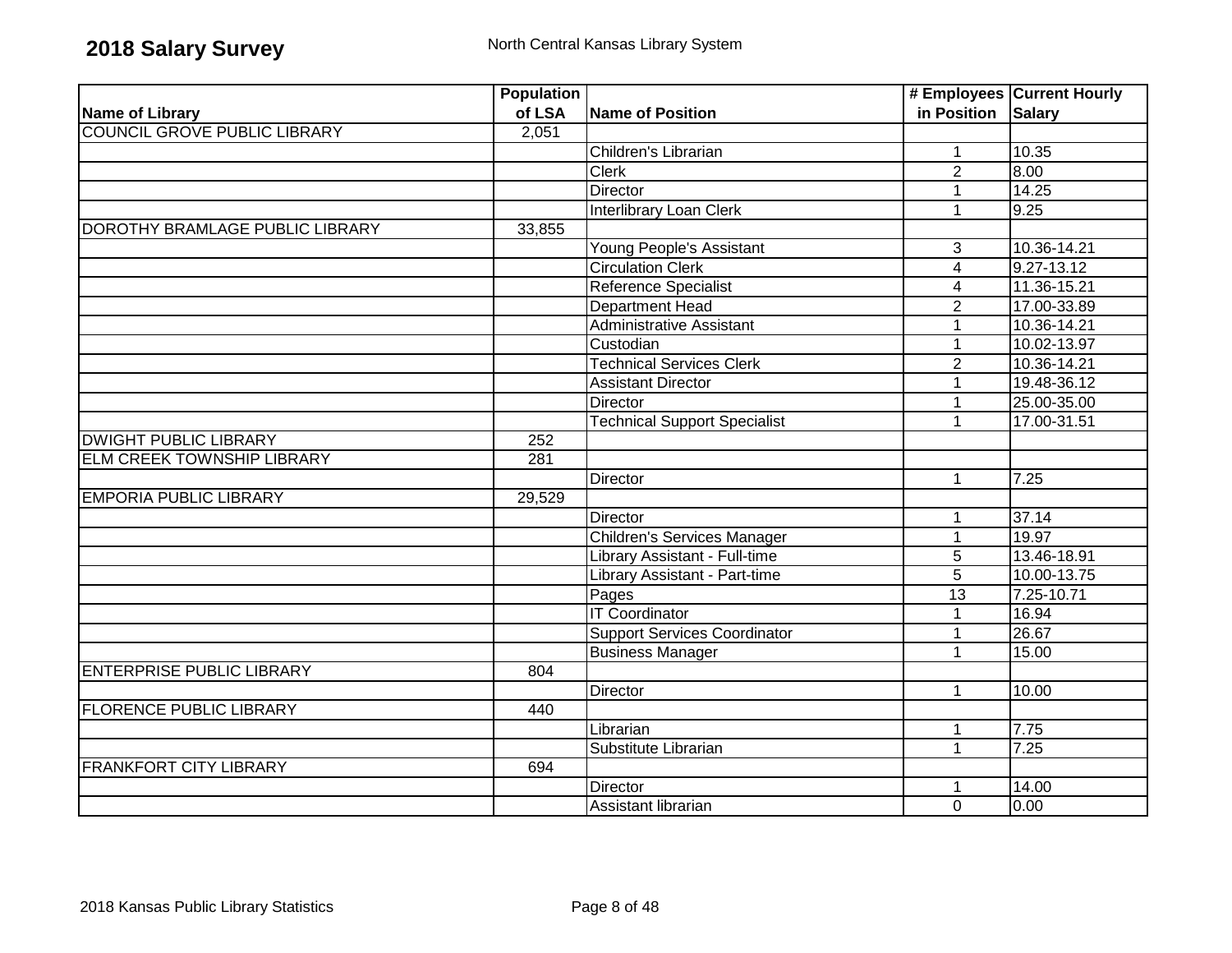|                                     | <b>Population</b> |                                  |                    | # Employees Current Hourly |
|-------------------------------------|-------------------|----------------------------------|--------------------|----------------------------|
| <b>Name of Library</b>              | of LSA            | <b>Name of Position</b>          | in Position Salary |                            |
| <b>GOESSEL PUBLIC LIBRARY</b>       | 503               |                                  |                    |                            |
|                                     |                   | Librarian                        | $\mathbf{1}$       | 8.75                       |
|                                     |                   | <b>Cleaning staff</b>            | $\mathbf 1$        | 12                         |
|                                     |                   | Director                         | $\mathbf 1$        | 13.39                      |
| <b>HANOVER PUBLIC</b>               | 664               |                                  |                    |                            |
|                                     |                   | Director                         | 1                  | 10.00                      |
| HARTFORD/ELMENDARO TOWNSHIP         | 932               |                                  |                    |                            |
|                                     |                   | <b>Library Director</b>          | 1                  | 11.75                      |
|                                     |                   | Assistant                        | $\mathbf{1}$       | 7.75                       |
| <b>HERINGTON PUBLIC LIBRARY</b>     | 2,332             |                                  |                    |                            |
|                                     |                   | Director                         | 1                  | 15.25                      |
|                                     |                   | Children Librarian               | $\mathbf{1}$       | 11.00                      |
|                                     |                   | Assistant Librarian              | $\overline{3}$     | $9.00 - 11.00$             |
|                                     |                   | Maintenance                      | 1                  | 12.75                      |
| <b>HILLSBORO PUBLIC LIBRARY</b>     | 2,850             |                                  |                    |                            |
|                                     |                   | <b>Library Director</b>          | $\mathbf{1}$       | 13.70                      |
|                                     |                   | Children's Librarian             | $\mathbf{1}$       | 9.75                       |
|                                     |                   | Library Assistant/Clerk          | $\overline{2}$     | 8 to 9                     |
|                                     |                   | <b>Student Aid</b>               | 1                  | 7.25                       |
|                                     |                   | Custodian                        | 1                  | 10                         |
| <b>HOPE COMMUNITY LIBRARY</b>       | 338               |                                  |                    |                            |
|                                     |                   | Children's director              | 1                  | 8.00                       |
|                                     |                   | Student librarian                | $\overline{2}$     | 7.50                       |
|                                     |                   | Library director                 | $\mathbf{1}$       | 9.00                       |
| LEONARDVILLE CITY LIBRARY           | 437               |                                  |                    |                            |
|                                     |                   | Librarian                        | $\mathbf{1}$       | 9.00                       |
| <b>LYON COUNTY LIBRARY DIST. #1</b> | 1,151             |                                  |                    |                            |
|                                     |                   | <b>Director</b>                  | $\mathbf 1$        | 11.75                      |
|                                     |                   | Assistant                        | 1                  | 8.65                       |
|                                     |                   | Substitute                       | $\mathbf{1}$       | 7.40                       |
| <b>MANHATTAN PUBLIC LIBRARY</b>     | 54,832            |                                  |                    |                            |
|                                     |                   | <b>Director</b>                  | $\mathbf 1$        | 61.04                      |
|                                     |                   | <b>Assistant Director</b>        | $\mathbf{1}$       | 35.40                      |
|                                     |                   | Human Resources Coordinator      | 1                  | 27.65                      |
|                                     |                   | <b>Business Manager</b>          | 1                  | 27.04                      |
|                                     |                   | Department Manager               | $\overline{5}$     | 25.48-32.34                |
|                                     |                   | Information Technology Assistant | $\overline{2}$     | 17.25-21.19                |
|                                     |                   | Maintenance Manager              | 1                  | 21.71                      |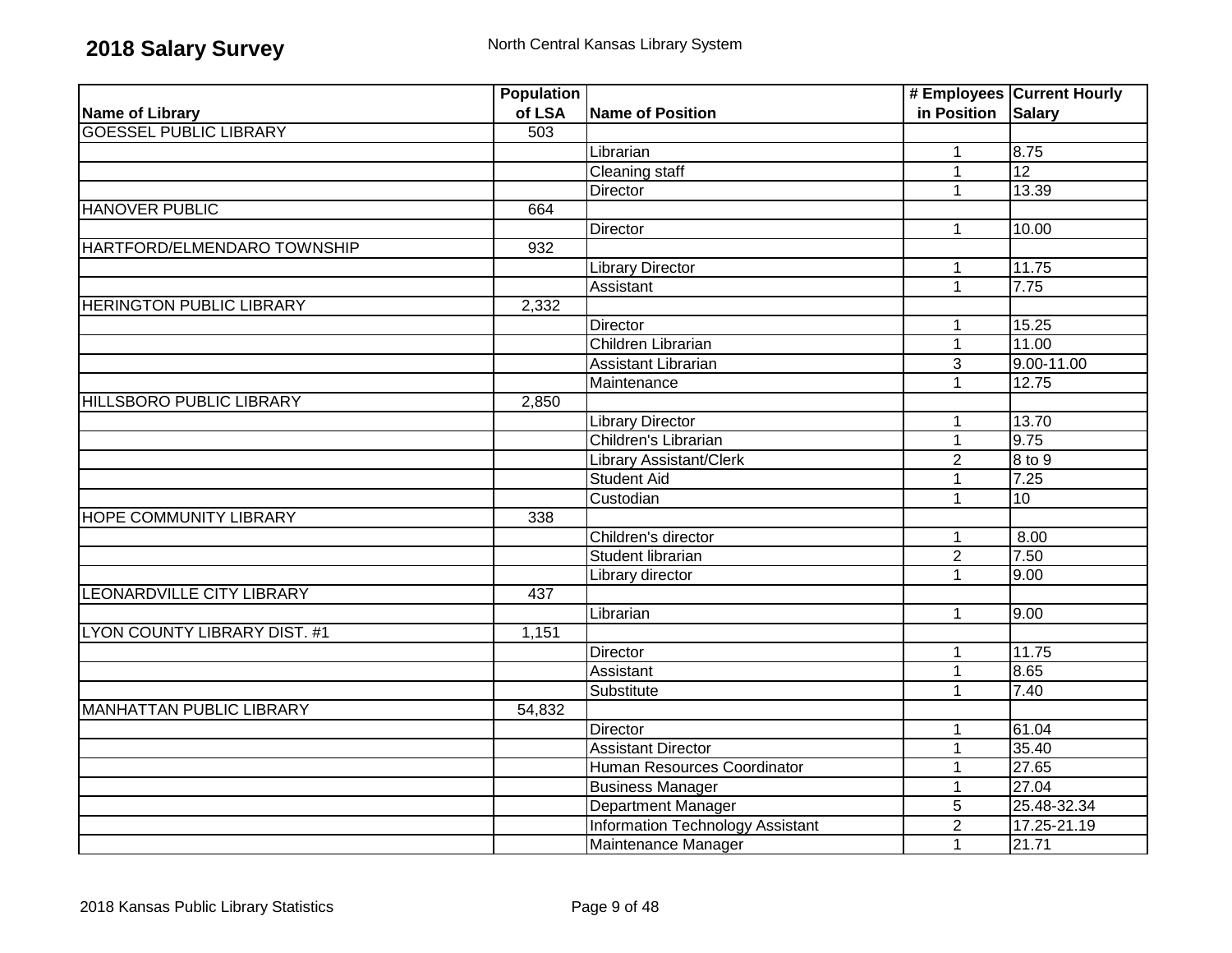|                                         | <b>Population</b> |                                         |                         | # Employees Current Hourly |
|-----------------------------------------|-------------------|-----------------------------------------|-------------------------|----------------------------|
| Name of Library                         | of LSA            | Name of Position                        | in Position Salary      |                            |
| MANHATTAN PUBLIC LIBRARY cont.          |                   | Youth Services Program Coordinator      | $\mathbf{1}$            | 19.68                      |
|                                         |                   | <b>Assistant Circulation Supervisor</b> | $\mathbf{1}$            | 19.39                      |
|                                         |                   | <b>Adult Services Librarian</b>         | 3                       | 18.11-21.84                |
|                                         |                   | <b>Public Relations Coordinator</b>     | $\mathbf{1}$            | 18.11                      |
|                                         |                   | Technology Instructor                   | $\mathbf 1$             | 16.81                      |
|                                         |                   | Cataloger                               | 1                       | 28.52                      |
|                                         |                   | <b>Youth Services Assistant</b>         | 5                       | 14.19-15.30                |
|                                         |                   | <b>Assistant Cataloger</b>              | 1                       | 21.97                      |
|                                         |                   | Administrative Assistant                | $\mathbf{1}$            | 14.76                      |
|                                         |                   | Interlibrary Loan Clerk                 | $\mathbf{1}$            | 13.62                      |
|                                         |                   | <b>Circulation Assistant</b>            | 15                      | 12.83-15.19                |
|                                         |                   | <b>Adult Services Assistant</b>         | 3                       | $\overline{12.83}$ -13.62  |
|                                         |                   | <b>Acquisitions Assistant</b>           | $\mathbf{1}$            | 16.85                      |
|                                         |                   | Custodian                               | 6                       | 11.73-16.39                |
|                                         |                   | <b>Technology Center Lab Assistant</b>  | $\overline{\mathbf{4}}$ | 11.73-11.96                |
|                                         |                   | Supervisor 1, Technology                | 1                       | 19.96                      |
|                                         |                   | Supervisor 1, Learning and Information  | $\mathbf{1}$            | 19.96                      |
| <b>MARION CITY LIBRARY</b>              | 1,801             |                                         |                         |                            |
|                                         |                   | Director/Librarian                      | 1                       | 15.50                      |
|                                         |                   | <b>Assistant librarians</b>             | $\overline{2}$          | $7.25 - 14.50$             |
|                                         |                   | part-time                               | $\overline{2}$          | 7.25                       |
| MARYSVILLE PUBLIC LIBRARY               | 3,271             |                                         |                         |                            |
|                                         |                   | <b>Library Director</b>                 | 1                       | 22.60                      |
|                                         |                   | <b>Library Assistant</b>                | $\mathbf{1}$            | 12.25                      |
|                                         |                   | <b>Library Aide</b>                     | $\overline{2}$          | $11.00 - 14.25$            |
|                                         |                   | <b>Assistant Director</b>               | $\mathbf{1}$            | 14.50                      |
| PEABODY TOWNSHIP LIBRARY                | 1,312             |                                         |                         |                            |
|                                         |                   | <b>Library Substitute</b>               | 2                       | 7.25 to 8.50               |
|                                         |                   | Janitor                                 | $\mathbf{1}$            | 10.00                      |
|                                         |                   | <b>Library Director</b>                 | $\overline{1}$          | 12.00                      |
| POTTAWATOMIE WABAUNSEE REGIONAL LIBRARY | 26,074            |                                         |                         |                            |
|                                         |                   | <b>Branch Librarian</b>                 | $\overline{4}$          | 11.76                      |
|                                         |                   | Mini Librarian                          | $\mathbf{1}$            | 10.99                      |
|                                         |                   | Assistant Branch Librarian              | 5                       | 9.37                       |
|                                         |                   | Substitute Librarian                    | 14                      | 9.24                       |
|                                         |                   | <b>Director</b>                         | 1                       | 23.42                      |
|                                         |                   | <b>Assistant Director</b>               |                         | 15.18                      |
|                                         |                   | <b>Processing Consultant</b>            | $\mathbf 1$             | 14.99                      |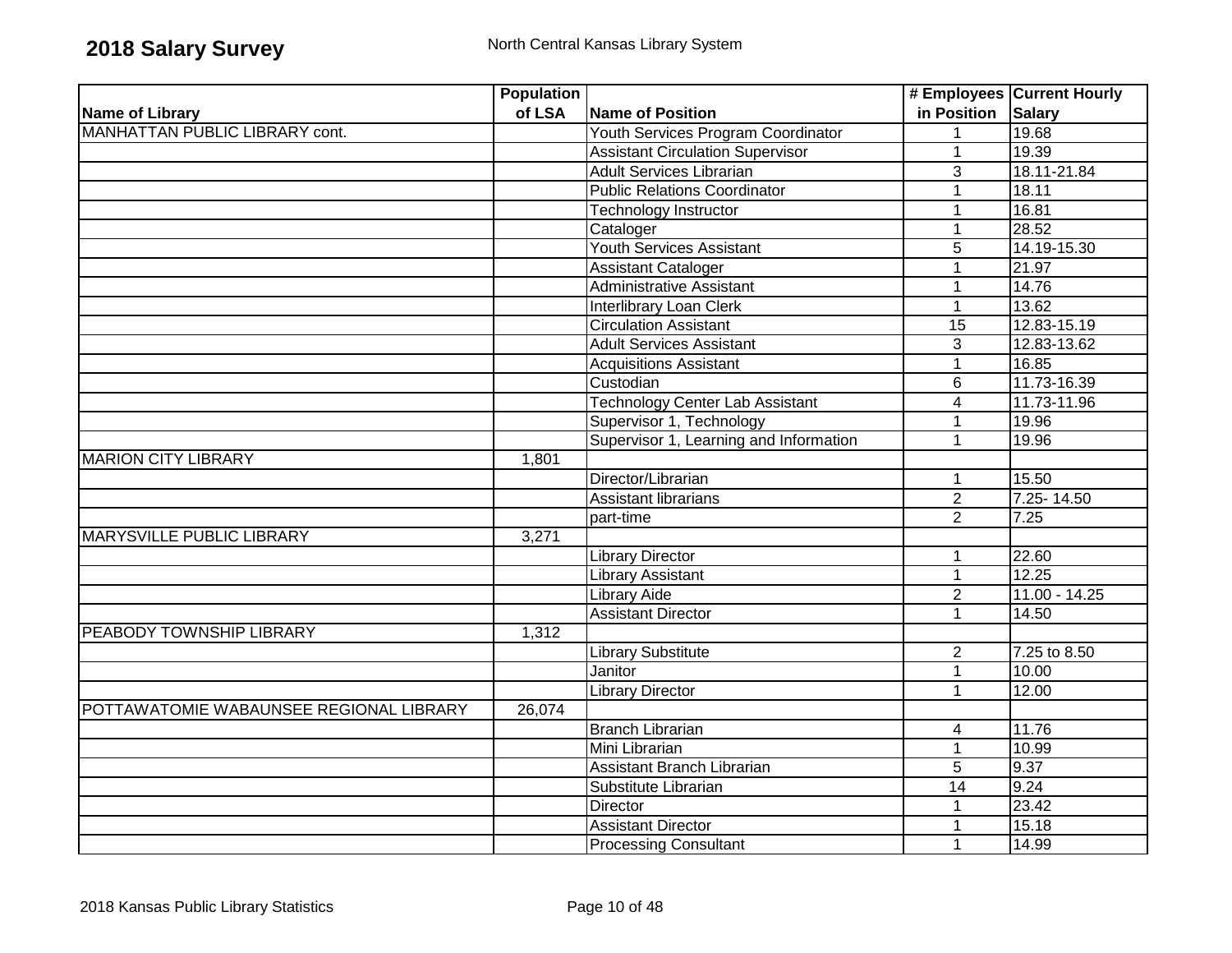|                                             | <b>Population</b> |                                       |                | # Employees Current Hourly |
|---------------------------------------------|-------------------|---------------------------------------|----------------|----------------------------|
| Name of Library                             | of LSA            | <b>Name of Position</b>               | in Position    | Salary                     |
| POTTAWATOMIE WABAUNSEE REGIONAL LIBRARY cor |                   | Custodian                             | 3              | 9.22                       |
|                                             |                   | <b>Processing Clerk</b>               |                | 10.89                      |
|                                             |                   | <b>Collection Development Manager</b> | -1             | 14.86                      |
|                                             |                   | Secretary/Bookkeeper                  | $\mathbf{1}$   | 15.45                      |
| <b>RILEY CITY LIBRARY</b>                   | 950               |                                       |                |                            |
|                                             |                   | library director                      | 1              | 12.00                      |
|                                             |                   | library Assistant                     | 1              | 9.25                       |
| <b>SOLOMON PUBLIC LIBRARY</b>               | 1,028             |                                       |                |                            |
|                                             |                   | Director                              |                | 12.00                      |
|                                             |                   | Assistant librarian                   | $\overline{2}$ | 9.50                       |
| <b>VERMILLION PUBLIC LIBRARY</b>            | 102               |                                       |                |                            |
|                                             |                   | Director                              | 1              | 0                          |
| <b>WAKEFIELD PUBLIC LIBRARY</b>             | 925               |                                       |                |                            |
|                                             |                   | head librarian/director               |                | 13.00                      |
|                                             |                   | assistant librarian                   | $\overline{2}$ | 15.17                      |
|                                             |                   | custodian                             | 1              | 9.09                       |
| <b>WAMEGO PUBLIC LIBRARY</b>                | 4,703             |                                       |                |                            |
|                                             |                   | <b>Library Assistant</b>              | 5              | 8.00-9.50                  |
|                                             |                   | Custodian                             | $\overline{8}$ | 8.00-10.20                 |
|                                             |                   | Director                              |                | 18.13                      |
|                                             |                   | <b>Adult Services Librarian</b>       |                | 15.42                      |
|                                             |                   | Young People's Librarian              | 1              | 13.59                      |
|                                             |                   | <b>ILL Librarian</b>                  | 1              | 12.32                      |
| <b>WASHINGTON PUBLIC LIBRARY</b>            | 1,073             |                                       |                |                            |
|                                             |                   | <b>Director</b>                       | $\mathbf 1$    | 12.00                      |
|                                             |                   | <b>Assistant Librarian</b>            | $\overline{1}$ | 10.50                      |
|                                             |                   | <b>Library Assistant</b>              | $\mathbf 1$    | 9.25                       |
|                                             |                   | <b>Library Aide</b>                   | $\sqrt{2}$     | 7.50                       |
|                                             |                   | Custodian                             | 1              | 7.75                       |
| <b>WATERVILLE PUBLIC LIBRARY</b>            | 641               |                                       |                |                            |
|                                             |                   | <b>Director</b>                       | -1             | 10.50                      |
|                                             |                   | Substitute                            | 1              | 8.50                       |
| <b>WHITE CITY PUBLIC LIBRARY</b>            | 562               |                                       |                |                            |
|                                             |                   | librarian                             | 1              | $\overline{0}$             |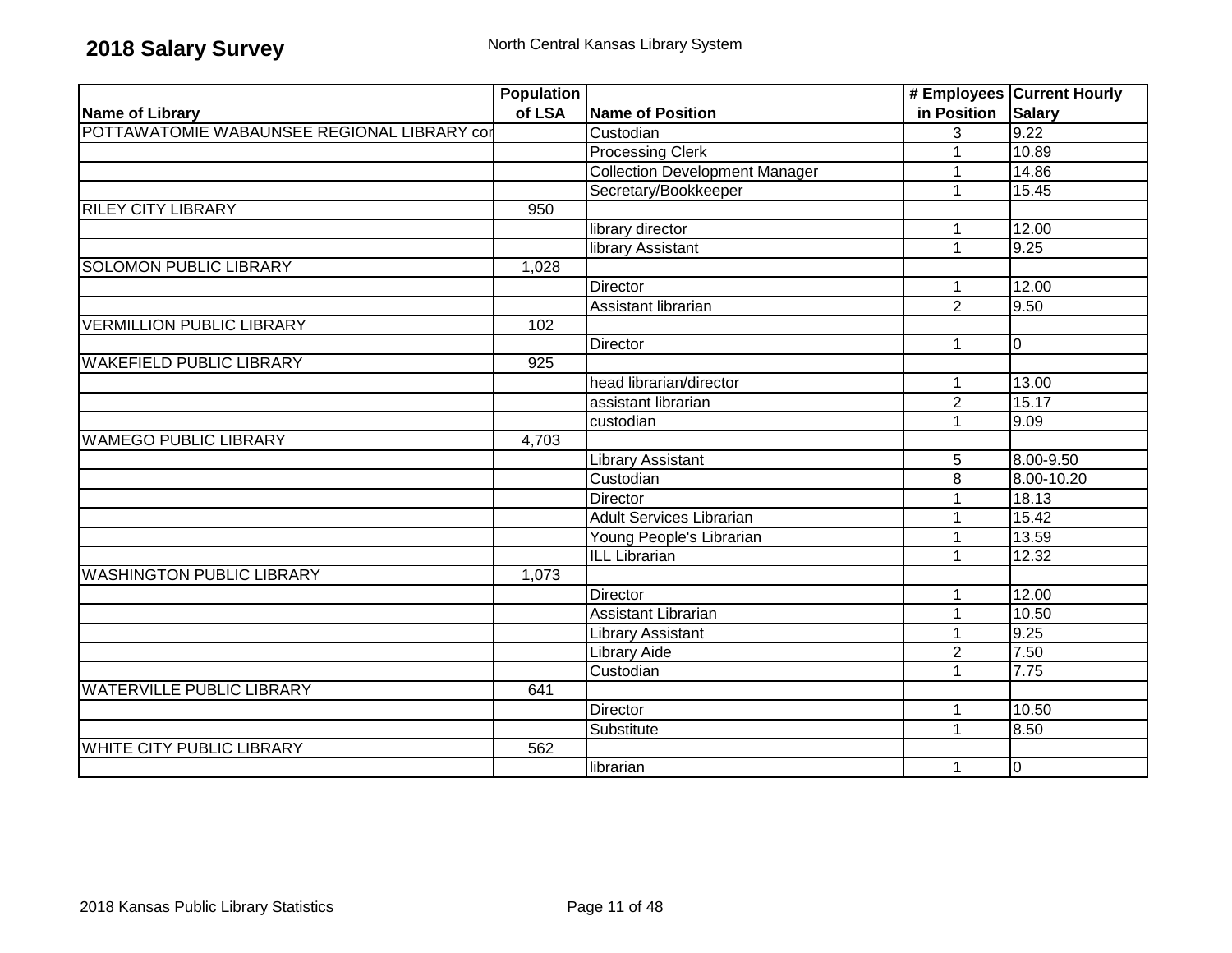|                                             | <b>Population</b> |                                              |                    | # Employees Current Hourly |
|---------------------------------------------|-------------------|----------------------------------------------|--------------------|----------------------------|
| Name of Library                             | of LSA            | Name of Position                             | in Position Salary |                            |
| <b>ATCHISON LIBRARY</b>                     | 10,636            |                                              |                    |                            |
|                                             |                   | Director                                     | 1                  | 23.92                      |
|                                             |                   | Children's Librarian                         | $\mathbf{1}$       | 15.75                      |
|                                             |                   | <b>YA/Adult Collections Librarian</b>        | 1                  | 15.44                      |
|                                             |                   | Programming/Multi-Media Collection Librarian | 1                  | 15.44                      |
|                                             |                   | <b>Technology Administrator</b>              | $\mathbf{1}$       | 15.81                      |
|                                             |                   | Circulation                                  | $\overline{12}$    | 7.65-14.88                 |
|                                             |                   | Teen Librarian                               | $\mathbf{1}$       | 10                         |
| <b>BALDWIN CITY LIBRARY</b>                 | 4,644             |                                              |                    |                            |
|                                             |                   | <b>Director</b>                              | 1                  | 19.00                      |
|                                             |                   | <b>Assistant Director</b>                    | $\mathbf{1}$       | 13.04                      |
|                                             |                   | Librarian                                    | $\,6$              | 9.00 to 13.00              |
|                                             |                   | Technician/Librarian                         | $\mathbf 0$        | 10                         |
|                                             |                   | Janitor                                      | 1                  | 13.00                      |
| <b>BARNES READING ROOM</b>                  | 493               |                                              |                    |                            |
|                                             |                   | <b>Library Director</b>                      | $\mathbf 1$        | 12.50                      |
|                                             |                   | Part-time                                    | $\mathbf{1}$       | 7.50                       |
| BASEHOR COMMUNITY LIBRARY, DIST #2, LV. CO. | 11,060            |                                              |                    |                            |
|                                             |                   | Director                                     | 1                  | 30.82                      |
|                                             |                   | <b>Assistant Director</b>                    | $\mathbf 1$        | 19.60                      |
|                                             |                   | <b>Adult Services Librarian</b>              | 1                  | 17.85                      |
|                                             |                   | Children's Librarian                         | 1                  | 18.15                      |
|                                             |                   | Young Adult Librarian                        | $\mathbf 1$        | 16.00                      |
|                                             |                   | <b>Library Assistant</b>                     | 4                  | 10.45-12.90                |
|                                             |                   | Office Manager                               | 1                  | 14.35                      |
|                                             |                   | Pages                                        | $\overline{2}$     | 10.45                      |
| <b>BECK-BOOKMAN LIBRARY</b>                 | 3,266             |                                              |                    |                            |
|                                             |                   | <b>Technology Specialist</b>                 | $\mathbf 1$        | 13.77                      |
|                                             |                   | <b>Part time Circulation Staff</b>           | $\overline{2}$     | $9.18 - 9.55$              |
|                                             |                   | <b>High School Page</b>                      | $\mathbf 1$        | 7.25                       |
|                                             |                   | Director                                     | 1                  | 33000-36254                |
| <b>BERN COMMUNITY LIBRARY</b>               | 373               |                                              |                    |                            |
|                                             |                   | Director                                     | $\mathbf 1$        | 13.54                      |
|                                             |                   | Assistant Librarian                          | 1                  | 10.61                      |
|                                             |                   | Custodian                                    | 1                  | n/a                        |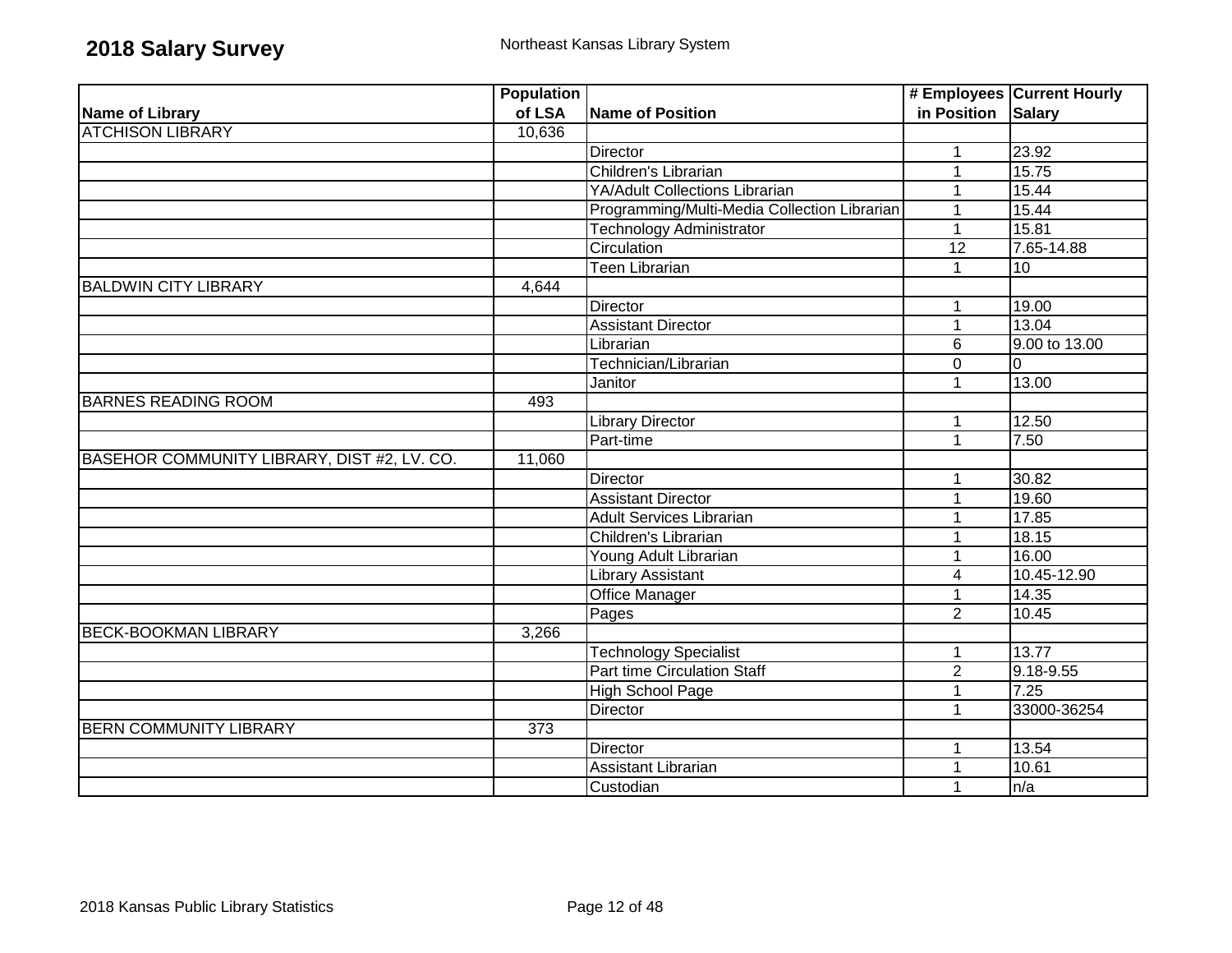|                                     | <b>Population</b> |                                                 |                 | # Employees Current Hourly |
|-------------------------------------|-------------------|-------------------------------------------------|-----------------|----------------------------|
| Name of Library                     | of LSA            | Name of Position                                | in Position     | <b>Salary</b>              |
| <b>BONNER SPRINGS CITY LIBRARY</b>  | 7,784             |                                                 |                 |                            |
|                                     |                   | <b>Director</b>                                 | 1               | 29.14                      |
|                                     |                   | <b>Assistant Director</b>                       | 1               | 22.22                      |
|                                     |                   | Librarian                                       | 1               | 16.29                      |
|                                     |                   | Coordinator                                     | $\overline{3}$  | 13.53-14.89                |
|                                     |                   | Assistant                                       | 6               | 10.20-11.07                |
| <b>BURLINGAME COMMUNITY LIBRARY</b> | 883               |                                                 |                 |                            |
|                                     |                   | Director                                        | $\mathbf{1}$    | 14.25                      |
|                                     |                   | Assistant Librarian                             | 1               | 11.00                      |
|                                     |                   | Sub. Librarian                                  | $\mathbf{1}$    | 10.25                      |
| <b>CARBONDALE CITY LIBRARY</b>      | 1,366             |                                                 |                 |                            |
|                                     |                   | Director                                        | $\mathbf{1}$    | 17.14                      |
|                                     |                   | Assistant Librarian                             | $\mathbf{1}$    | 9.69                       |
|                                     |                   | substitute                                      | $\mathbf 1$     | 8.16                       |
| <b>CENTRALIA COMMUNITY LIBRARY</b>  | 514               |                                                 |                 |                            |
|                                     |                   | <b>Director</b>                                 | $\mathbf{1}$    | 15.00                      |
|                                     |                   | <b>Library Assistant</b>                        | $\overline{2}$  | 9.00                       |
| <b>CORNING CITY LIBRARY</b>         | 163               |                                                 |                 |                            |
|                                     |                   | <b>Library Director</b>                         | $\mathbf{1}$    | 10.50                      |
| DELAWARE TOWNSHIP LIBRARY           | 1,892             |                                                 |                 |                            |
|                                     |                   | Director                                        | $\mathbf 1$     | 18.00                      |
|                                     |                   | Assistant Librarian                             | $\mathbf{1}$    | 11.50                      |
| EFFINGHAM COMMUNITY LIBRARY         | 519               |                                                 |                 |                            |
|                                     |                   | <b>Director</b>                                 | $\mathbf 1$     | 12.72                      |
|                                     |                   | Circulation                                     | $\mathbf{1}$    | 7.50                       |
| <b>EUDORA PUBLIC LIBRARY</b>        | 7,686             |                                                 |                 |                            |
|                                     |                   | <b>Director</b>                                 | $\mathbf 1$     | 45,000                     |
|                                     |                   | Librarians                                      | $\overline{10}$ | 9.00-17.00                 |
| HIAWATHA/MORRILL PUBLIC LIBRARY     | 3,147             |                                                 |                 |                            |
|                                     |                   | Director                                        | $\mathbf{1}$    | 24.00                      |
|                                     |                   | Librarian                                       | 11              | $7.75 - 12.49$             |
| <b>HORTON PUBLIC LIBRARY</b>        | 1,696             |                                                 |                 |                            |
|                                     |                   | <b>Library Director</b>                         | $\mathbf{1}$    | 16.00                      |
|                                     |                   | <b>Library Manager</b>                          | $\mathbf{1}$    | 9.50                       |
|                                     |                   | <b>Library Assistant</b>                        | $\overline{2}$  | 9.00                       |
|                                     |                   | PT Programming & Community Engagement Associate | $\mathbf{1}$    | 9.50                       |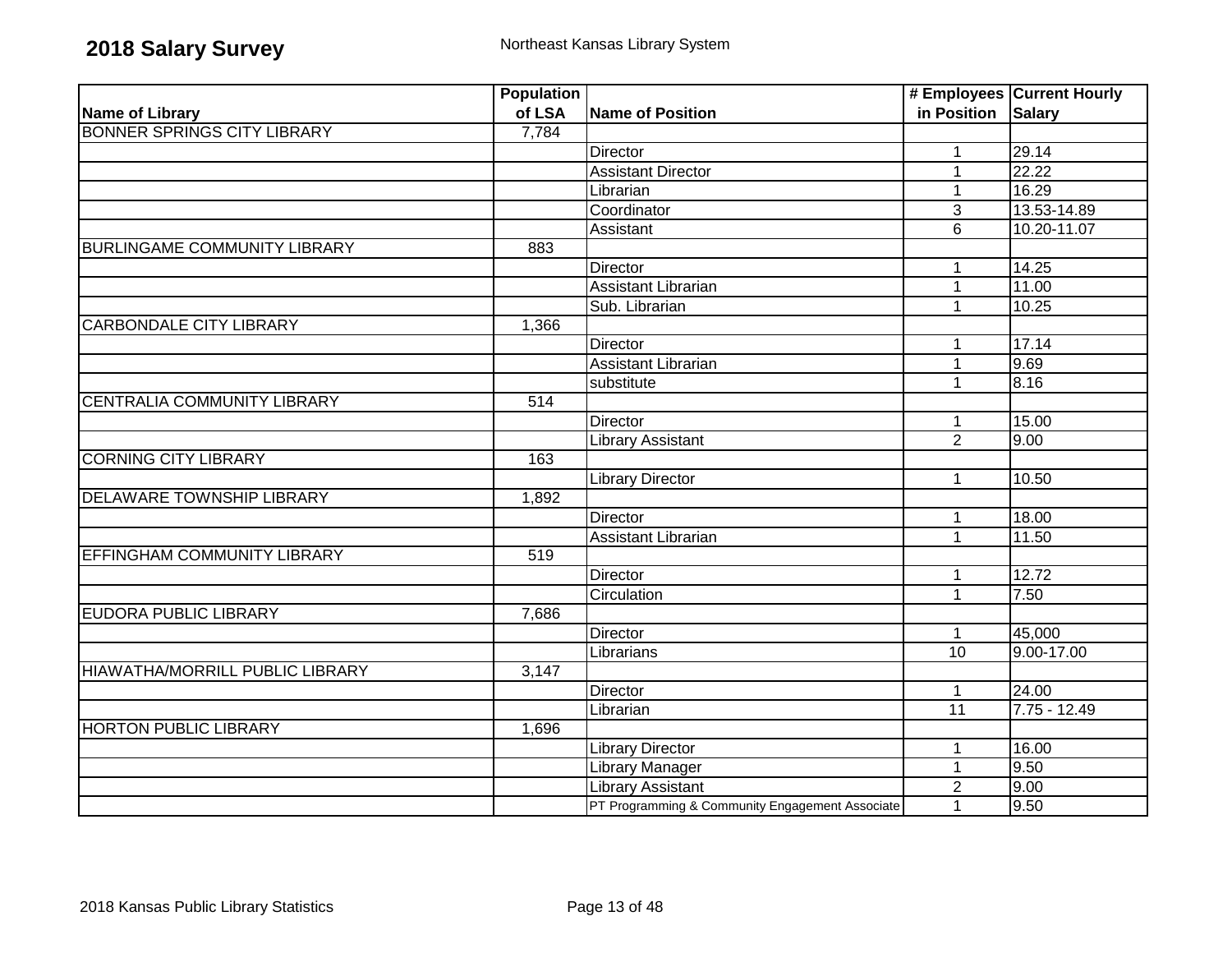|                               | <b>Population</b> |                                             |                    | # Employees Current Hourly |
|-------------------------------|-------------------|---------------------------------------------|--------------------|----------------------------|
| <b>Name of Library</b>        | of LSA            | Name of Position                            | in Position Salary |                            |
| <b>JOHNSON COUNTY LIBRARY</b> | 445,922           |                                             |                    |                            |
|                               |                   | Youth Services Supervisor                   | $\mathbf{1}$       | 34.94                      |
|                               |                   | <b>Youth Services Manager</b>               | $\mathbf 1$        | 31.70                      |
|                               |                   | <b>Youth Services Librarian</b>             | 12                 | 23.76-29.53                |
|                               |                   | <b>Youth Information Specialist</b>         | $\overline{32}$    | 20.03-25.36                |
|                               |                   | Volunteer Services Coordinator              | $\mathbf 1$        | 28.14                      |
|                               |                   | <b>Training Specialist</b>                  | $\overline{2}$     | 24.50-24.78                |
|                               |                   | <b>Teen Services Coordination Librarian</b> | $\mathbf{1}$       | 29.78                      |
|                               |                   | <b>Systems Administrator I</b>              | $\mathbf{1}$       | 32.65                      |
|                               |                   | Support Clerk II                            | $\overline{2}$     | 20.10-21.89                |
|                               |                   | <b>Support Clerk</b>                        | $\overline{2}$     | 15.27-19.90                |
|                               |                   | <b>Shipping/Receiving Clerk</b>             | $\mathbf 1$        | 17.51                      |
|                               |                   | Senior Page                                 | $\overline{2}$     | 15.85-17.13                |
|                               |                   | Senior Custodian                            | $\overline{3}$     | 17.47-17.55                |
|                               |                   | Senior Clerk                                | 3                  | 18.85-24.72                |
|                               |                   | <b>Security Guard</b>                       | $\overline{4}$     | 19.90-21.05                |
|                               |                   | Reference Librarian                         | 10                 | 24.20-29.53                |
|                               |                   | Project Manager II                          | 1                  | 30.96                      |
|                               |                   | <b>Project Coordinator</b>                  | 1                  | 34.54                      |
|                               |                   | <b>Programmer Analyst</b>                   | 1                  | 32.06                      |
|                               |                   | Network Systems Administrator II            |                    | 42.48                      |
|                               |                   | <b>Marketing Specialist</b>                 | 1                  | 23.48                      |
|                               |                   | Manager of Bibliographic Services           | $\mathbf 1$        | 35.26                      |
|                               |                   | MakerSpace Facilitator                      | $\overline{4}$     | 23.50-25.95                |
|                               |                   | Maintenance Mechanic III                    | 4                  | 22.36-24.97                |
|                               |                   | <b>Library Web Content Developer</b>        | $\overline{3}$     | 24.90-29.47                |
|                               |                   | <b>Library Support Clerk</b>                | $\overline{5}$     | 15.37-17.07                |
|                               |                   | <b>Library Page</b>                         | 83                 | 12.97-15.85                |
|                               |                   | Library Database Technician                 | $\overline{2}$     | 26.08-26.43                |
|                               |                   | <b>Library Collections Specialist</b>       | $\overline{4}$     | 27.46-28.78                |
|                               |                   | <b>Library Clerk</b>                        | $\overline{73}$    | 15.07-20.34                |
|                               |                   | <b>Lead Programmer</b>                      | 1                  | 36.30                      |
|                               |                   | Latino Services Outreach Librarian          | $\mathbf 1$        | 23.99                      |
|                               |                   | <b>IT Manager</b>                           | 1                  | 38.16                      |
|                               |                   | <b>IT Analyst</b>                           | 5                  | 23.42-33.00                |
|                               |                   | <b>IS Assistant</b>                         | 1                  | 23.60                      |
|                               |                   | Interiors Project Manager II                |                    | 27.14                      |
|                               |                   | <b>Integrated Library System</b>            | $\mathbf 1$        | 39.71                      |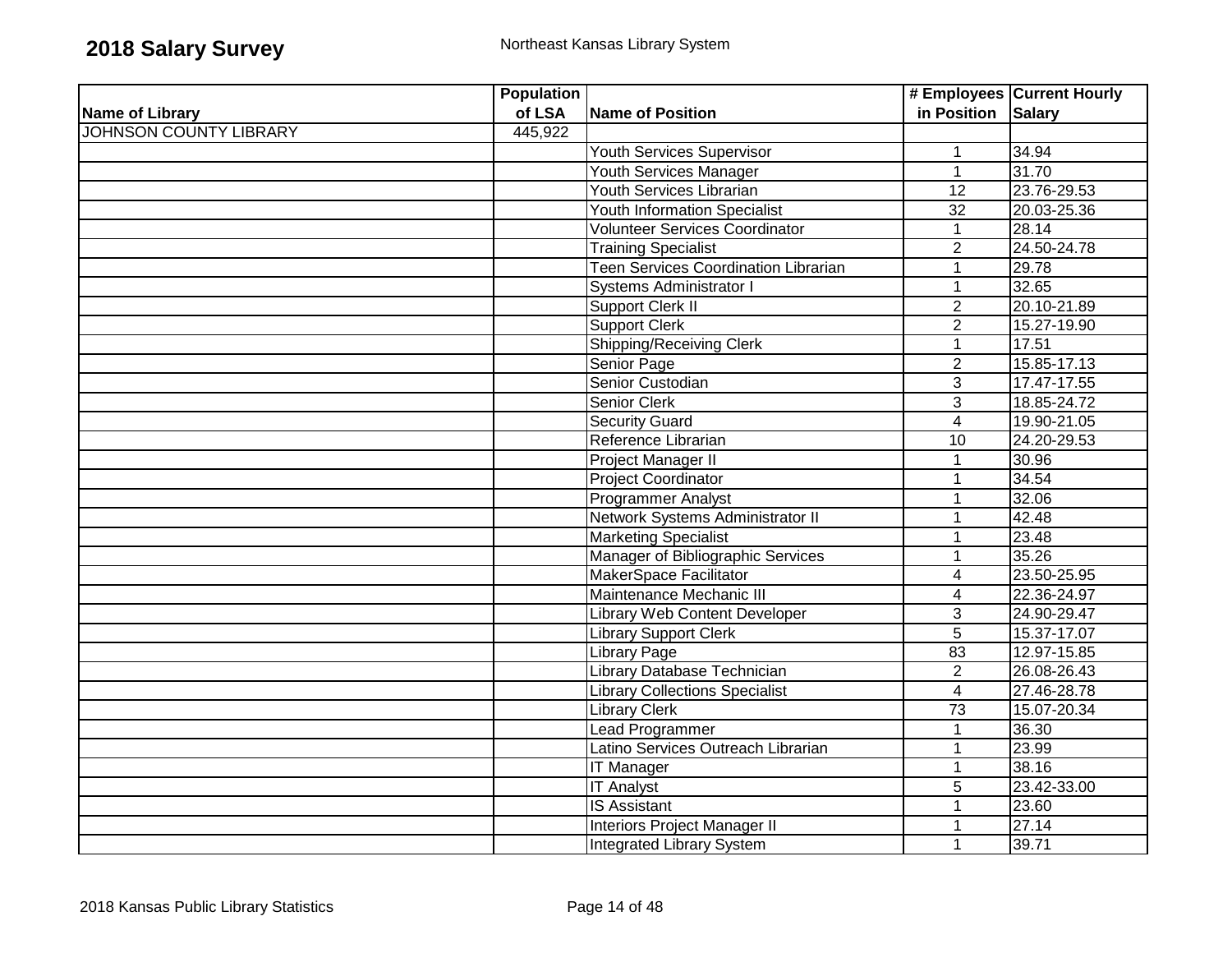|                                    | <b>Population</b> |                                               |                 | # Employees Current Hourly |
|------------------------------------|-------------------|-----------------------------------------------|-----------------|----------------------------|
| <b>Name of Library</b>             | of LSA            | <b>Name of Position</b>                       | in Position     | <b>Salary</b>              |
|                                    |                   | <b>Information Specialist</b>                 | $\overline{50}$ | 20.05-26.88                |
| JOHNSON COUNTY LIBRARY cont.       |                   | Information Services Manager                  | $\mathbf{1}$    | 32.74                      |
|                                    |                   | <b>Foundation Director</b>                    |                 | 37.73                      |
|                                    |                   | <b>Foundation Administrative Support III</b>  | 1               | 22.00                      |
|                                    |                   | <b>Finance Director</b>                       | 1               | 42.60                      |
|                                    |                   | <b>Facilities Manager</b>                     |                 | 39.08                      |
|                                    |                   | <b>Executive Assistant</b>                    | 1               | 25.03                      |
|                                    |                   | <b>Event Producer</b>                         | 1               | 28.16                      |
|                                    |                   | Early Literacy Coordinating Librarian         | 1               | 34.60                      |
|                                    |                   | Deputy County Librarian                       | $\mathbf{1}$    | 61.98                      |
|                                    |                   | Custodian                                     | 10              | 14.00-19.43                |
|                                    |                   | <b>Creative Services Coordinator</b>          | $\overline{2}$  | 27.06-27.10                |
|                                    |                   | Courier                                       | 4               | 17.39-22.63                |
|                                    |                   | County Librarian                              | 1               | 74.98                      |
|                                    |                   | <b>Community Relations Coordinator</b>        |                 | 27.58                      |
|                                    |                   | <b>Collection Development Manager</b>         | 1               | 34.65                      |
|                                    |                   | Circulation Manager                           | 1               | 32.59                      |
|                                    |                   | Cataloger                                     | 1               | 28.53                      |
|                                    |                   | <b>Branch Manager</b>                         | 10              | 27.12                      |
|                                    |                   | <b>Asst Facilities Manager</b>                | $\mathbf 1$     | 29.86                      |
|                                    |                   | Associate Director - System Wide Services     | 1               | 42.64                      |
|                                    |                   | Associate Director of Customer Experience     | 1               | 42.29                      |
|                                    |                   | <b>Associate Director for Branch Services</b> | $\mathbf 1$     | 45.65                      |
|                                    |                   | <b>Assistant Branch Manager</b>               | 13              | 23.75-29.01                |
|                                    |                   | Acquisitions & Prodcessing Team Leader        | $\mathbf 1$     | 24.49                      |
|                                    |                   | <b>Accounting Specialist</b>                  | 3               | 22.97-27.10                |
|                                    |                   | <b>Accounting Coordinator</b>                 | 1               | 22.75                      |
| KANSAS CITY, KANSAS PUBLIC LIBRARY | 157,504           |                                               |                 |                            |
|                                    |                   | Library Associate                             |                 | 29, 122-47, 777            |
|                                    |                   | <b>Library Specialist</b>                     |                 | 30,696-47,455              |
|                                    |                   | <b>Library Supervisor</b>                     |                 | 43,570-63,473              |
|                                    |                   | Librarian                                     |                 | 44,528-66,166              |
|                                    |                   | Librarian Head                                |                 | 49,570-76,634              |
|                                    |                   | Library Manager                               |                 | 50,570-87,784              |
|                                    |                   | Assistant Director of the Library             |                 | 79,492-95,000              |
|                                    |                   | <b>Hourly Staff</b>                           |                 | 11.00-17.69                |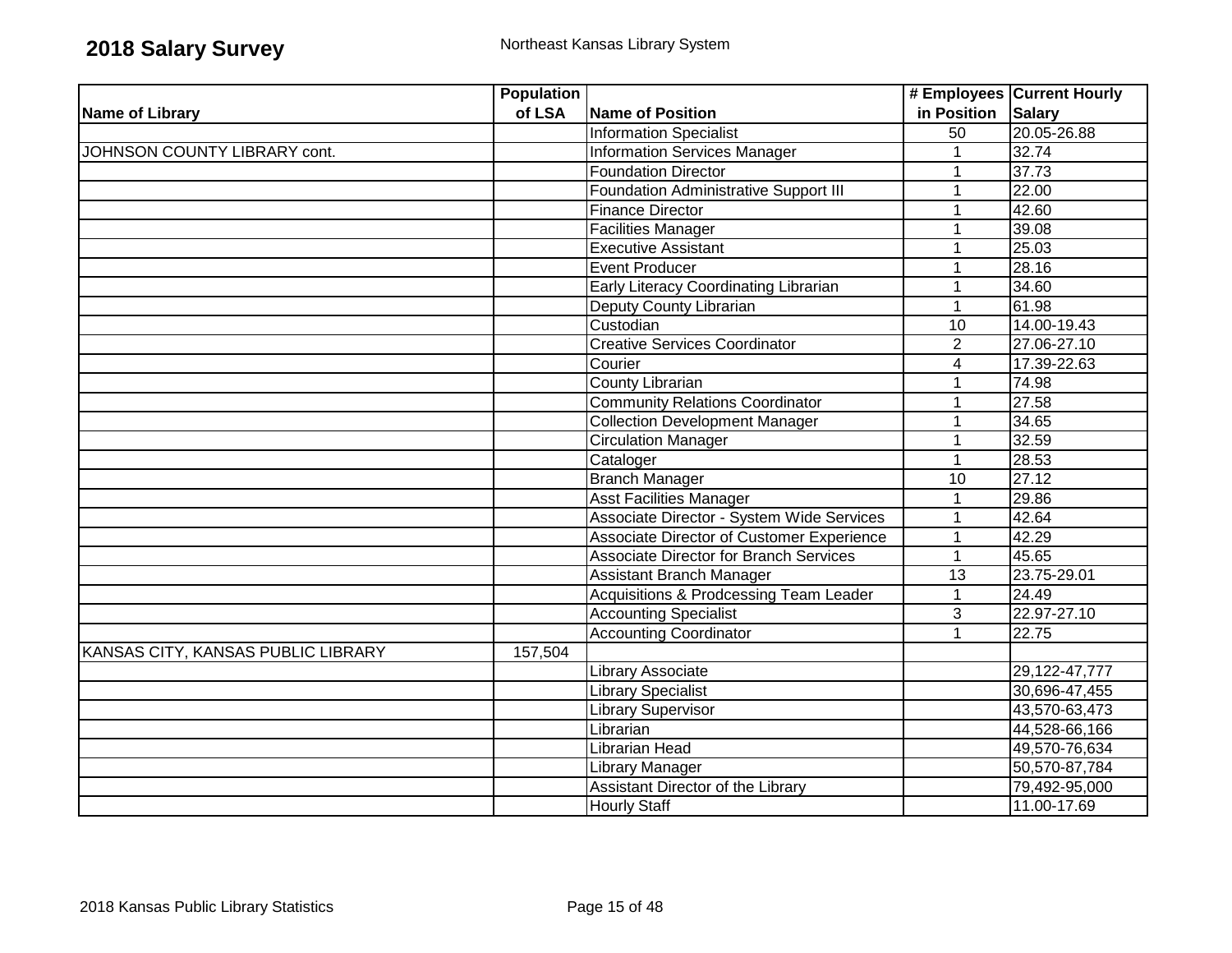|                                  | <b>Population</b> |                                    |                    | # Employees Current Hourly |
|----------------------------------|-------------------|------------------------------------|--------------------|----------------------------|
| Name of Library                  | of LSA            | <b>Name of Position</b>            | in Position Salary |                            |
| <b>LANSING COMMUNITY LIBRARY</b> | 11,947            |                                    |                    |                            |
|                                  |                   | <b>Director</b>                    | 1                  | 31.01                      |
|                                  |                   | Librarian                          | 1                  | 18.07                      |
|                                  |                   | Library Technician                 |                    | 22.75                      |
|                                  |                   | <b>Assistant Librarian</b>         | 1                  | 13.69                      |
| LAWRENCE PUBLIC LIBRARY          | 96,892            |                                    |                    |                            |
|                                  |                   | <b>Executive Director</b>          |                    | 50.71                      |
|                                  |                   | <b>Deputy Director</b>             | $\overline{2}$     | 31.57-35.42                |
|                                  |                   | Coordinator                        | $9\,$              | 23.24-23.67                |
|                                  |                   | Librarian                          | $6\phantom{1}$     | 19.38-21.03                |
|                                  |                   | Custodian                          | $6\phantom{1}6$    | 11.34-12.30                |
|                                  |                   | Specialist                         | $\overline{5}$     | 19.38-21.49                |
|                                  |                   | <b>Assistant III</b>               | 8                  | 16.51-17.31                |
|                                  |                   | Assistant II                       | 35                 | 14.27-21.03                |
|                                  |                   | Assistant I                        | 3                  | 13.59-14.27                |
|                                  |                   | Lead Maintenance and Custodian     | $\overline{2}$     | 12.32-16.43                |
|                                  |                   | <b>Security Officer</b>            | $\mathbf{3}$       | 10.92-13.77                |
|                                  |                   | Substitute                         | $\overline{2}$     | 13.77                      |
| LEAVENWORTH PUBLIC LIBRARY       | 36,210            |                                    |                    |                            |
|                                  |                   | Director                           | 1                  | 37.95                      |
|                                  |                   | <b>Technology Coordinator</b>      | 1                  | 20.65                      |
|                                  |                   | Cataloger                          |                    | 22.32                      |
|                                  |                   | <b>Business Manager</b>            | 1                  | 18.76                      |
|                                  |                   | <b>Youth Services Supervisor</b>   | 1                  | 17.19                      |
|                                  |                   | <b>Circulation Assistant</b>       | 8                  | 10.00-10.72                |
|                                  |                   | Inter-Library Loan                 | $\mathbf{1}$       | 10.72                      |
|                                  |                   | <b>Assistant Director</b>          |                    | 25.36                      |
|                                  |                   | <b>Youth Services Associate</b>    | $\overline{3}$     | 12.00-12.61                |
|                                  |                   | <b>Courier Technician</b>          |                    | 13.39                      |
|                                  |                   | Program Marketing Librarian        | 1                  | 17.85                      |
|                                  |                   | Reference Paraprofessional         | $\overline{2}$     | 11-13.39                   |
|                                  |                   | <b>Youth Services Clerk</b>        | 3                  | 11.00-13.39                |
|                                  |                   | <b>Program Marketing Assistant</b> |                    | 12.61                      |
|                                  |                   | Kansas Room Librarian              |                    | 13.93                      |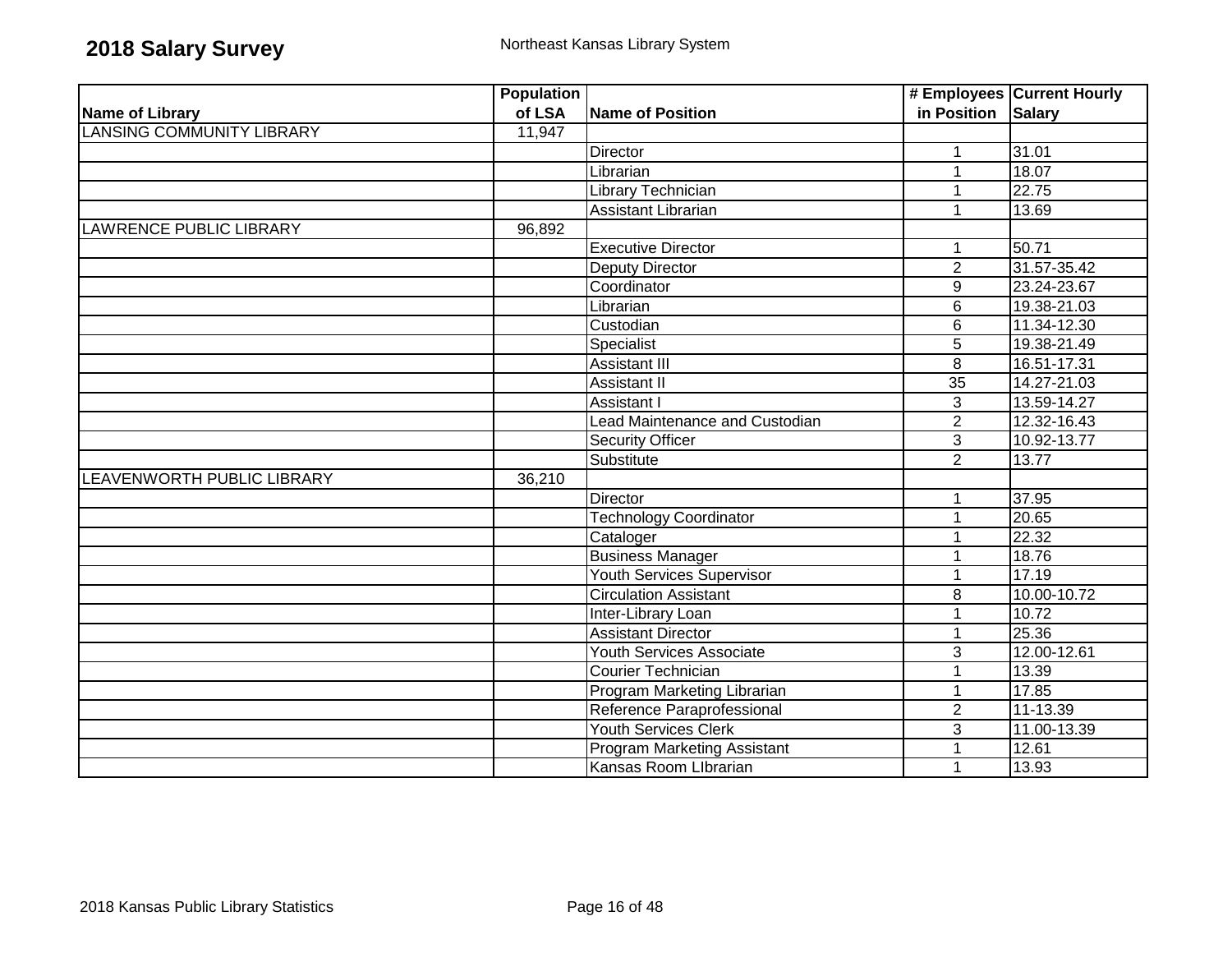|                                       | <b>Population</b> |                                         |                    | # Employees Current Hourly |
|---------------------------------------|-------------------|-----------------------------------------|--------------------|----------------------------|
| <b>Name of Library</b>                | of LSA            | <b>Name of Position</b>                 | in Position Salary |                            |
| LIBRARY DISTRICT #1, DONIPHAN COUNTY  | 7,182             |                                         |                    |                            |
|                                       |                   | Director                                | $\mathbf{1}$       | 22.83                      |
|                                       |                   | Bookkeeper                              | $\mathbf{1}$       | 13.50                      |
|                                       |                   | Youth Services Librarian                | $\mathbf{1}$       | 13.00                      |
|                                       |                   | <b>Branch Librarian</b>                 | 6                  | 10.00-12.50                |
|                                       |                   | <b>Library Clerk</b>                    | 3                  | 8.00-12.50                 |
|                                       |                   | <b>IT Staff</b>                         | $\mathbf 1$        | 13.75                      |
|                                       |                   | <b>Collection Development Manager</b>   | 1                  | 13.50                      |
| LIBRARY DISTRICT #1, MIAMI COUNTY     | 9,042             |                                         |                    |                            |
|                                       |                   | <b>Library Director</b>                 | 1                  | 20.00-28.00                |
|                                       |                   | <b>Administrative Assistant</b>         | $\mathbf{1}$       | 13.00-17.00                |
|                                       |                   | <b>Adult Services Coordinator</b>       | $\mathbf 1$        | 15.00-20.00                |
|                                       |                   | Youth Services Coordinator              | $\mathbf 1$        | 15.00-20.00                |
|                                       |                   | <b>Technology Administrator</b>         | 1                  | 15.00-20.00                |
|                                       |                   | <b>Collection Development Assistant</b> | $\mathbf 1$        | 9.00-13.00                 |
|                                       |                   | <b>ILL Coordinator</b>                  | 1                  | 9.00-13.00                 |
|                                       |                   | <b>Programming Assistant</b>            | $\mathbf 1$        | 9.00-13.00                 |
|                                       |                   | <b>Library Assistant</b>                | $\overline{7}$     | 8.00-15.00                 |
| LINWOOD COMMUNITY LIBRARY DISTRICT #1 | 4,298             |                                         |                    |                            |
|                                       |                   | Director                                | $\mathbf 1$        | 20.35                      |
|                                       |                   | <b>Children's Services Specialist</b>   | $\mathbf{1}$       | 13.00                      |
|                                       |                   | <b>Adult Services Specialist</b>        | 1                  | 13.00                      |
|                                       |                   | Bookeeper                               | $\mathbf{1}$       | 15.75                      |
|                                       |                   | <b>Custodial Assistant</b>              | 1                  | 14.34                      |
|                                       |                   | <b>Adult Programing Associate</b>       | 1                  | 14.35                      |
| <b>LYNDON CARNEGIE LIBRARY</b>        | 1,476             |                                         |                    |                            |
|                                       |                   | <b>Director</b>                         | $\mathbf 1$        | 13.50                      |
|                                       |                   | <b>Asst Librarian</b>                   | $\mathbf{1}$       | 13.00                      |
|                                       |                   | Substitute Librarian                    | $\mathbf 1$        | 8.50                       |
| <b>MARY COTTON PUBLIC LIBRARY</b>     | 2,569             |                                         |                    |                            |
|                                       |                   | director                                | 1                  | 21.45                      |
|                                       |                   | circulation clerk                       | $\boldsymbol{9}$   | 7.50-9.20                  |
|                                       |                   | Story time/outreach                     | $\overline{1}$     | 10.00                      |
| <b>MCLOUTH PUBLIC LIBRARY</b>         | 848               |                                         |                    |                            |
|                                       |                   | Director                                | 1                  | 12.00                      |
|                                       |                   | Staff                                   | 1                  | 10.00                      |
|                                       |                   | <b>Staff</b>                            | $\mathbf{1}$       | 0.86                       |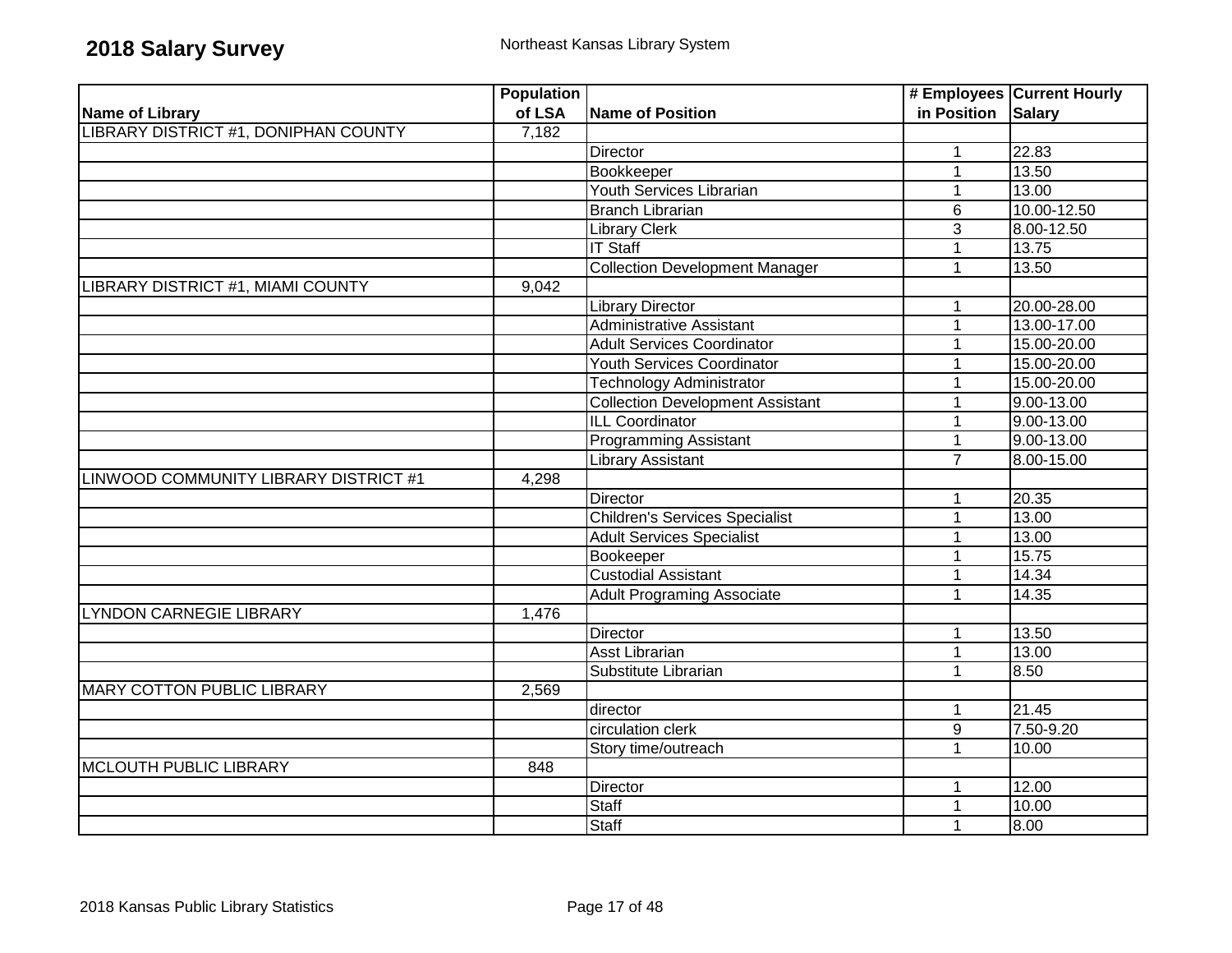|                                  | <b>Population</b> |                                |                          | # Employees Current Hourly |
|----------------------------------|-------------------|--------------------------------|--------------------------|----------------------------|
| Name of Library                  | of LSA            | <b>Name of Position</b>        | in Position Salary       |                            |
| MERIDEN-OZAWKIE PUBLIC LIBRARY   | 4,506             |                                |                          |                            |
|                                  |                   | Director                       | $\mathbf{1}$             | 27.00                      |
|                                  |                   | <b>Assistant Director</b>      | $\mathbf{1}$             | 18.00                      |
|                                  |                   | <b>Library Assistant</b>       | $\mathbf{1}$             | 12.00                      |
|                                  |                   | <b>Library Assistant</b>       | 1                        | 10.00                      |
| NORTONVILLE PUBLIC LIBRARY       | 909               |                                |                          |                            |
|                                  |                   | <b>Library Director</b>        | $\mathbf{1}$             | 15.05                      |
|                                  |                   | Library Assistant 1            | $\mathbf{1}$             | 9.00                       |
|                                  |                   | Library Assistant 2            | $\mathbf{1}$             | 7.45                       |
|                                  |                   | <b>Library Substitute</b>      | 1                        | 7.25                       |
| <b>OLATHE PUBLIC LIBRARY</b>     | 137,472           |                                |                          |                            |
|                                  |                   | <b>Area Supervisor</b>         | 4                        | 30.78-40.46                |
|                                  |                   | <b>Branch Manager</b>          | $\overline{2}$           | 33.36-40.38                |
|                                  |                   | <b>Library Assistant I</b>     | $\overline{22}$          | 13.86-20.72                |
|                                  |                   | <b>Volunteer Coordinator</b>   | $\mathbf{1}$             | 19.16                      |
|                                  |                   | Computer Support Technician    | $\overline{\mathbf{4}}$  | 21.52-30.16                |
|                                  |                   | Courier                        | $\overline{2}$           | 17.71-24.71                |
|                                  |                   | Director                       | $\mathbf 1$              | 61.57                      |
|                                  |                   | <b>Financial Administrator</b> | $\mathbf{1}$             | 31.74                      |
|                                  |                   | Librarian                      | $\overline{11}$          | 21.52-30.75                |
|                                  |                   | Library Assistant II           | 23                       | 17.19-25.14                |
|                                  |                   | <b>Library Specialist</b>      | $\mathbf{1}$             | 38.19                      |
|                                  |                   | <b>Library Assistant III</b>   | 6                        | 19.16-27.56                |
|                                  |                   | Page                           | $\overline{13}$          | 12.44-13.56                |
|                                  |                   | <b>Security Guard</b>          | 6                        | 35                         |
|                                  |                   | Maintenance                    | 1                        | 26.54                      |
| <b>OSAGE CITY PUBLIC LIBRARY</b> | 2,796             |                                |                          |                            |
|                                  |                   | <b>Library Director</b>        | 1                        | 23.20                      |
|                                  |                   | <b>Assistant Director</b>      | 1                        | 13.40                      |
|                                  |                   | <b>Library Cataloger</b>       | 1                        | 9.79                       |
|                                  |                   | <b>Library Clerks</b>          | $\overline{\mathcal{A}}$ | 8.25-10.30                 |
|                                  |                   | Custodian                      | 1                        | 10.30                      |
| <b>OSAWATOMIE PUBLIC LIBRARY</b> | 4,298             |                                |                          |                            |
|                                  |                   | Children's Librarian           | 1                        | 12.00                      |
|                                  |                   | <b>Adult Services</b>          | $\mathbf{1}$             | 10.00                      |
|                                  |                   | Circualtion                    | $\overline{2}$           | 10.00                      |
|                                  |                   | Circulation                    | $\mathbf{1}$             | 9.00                       |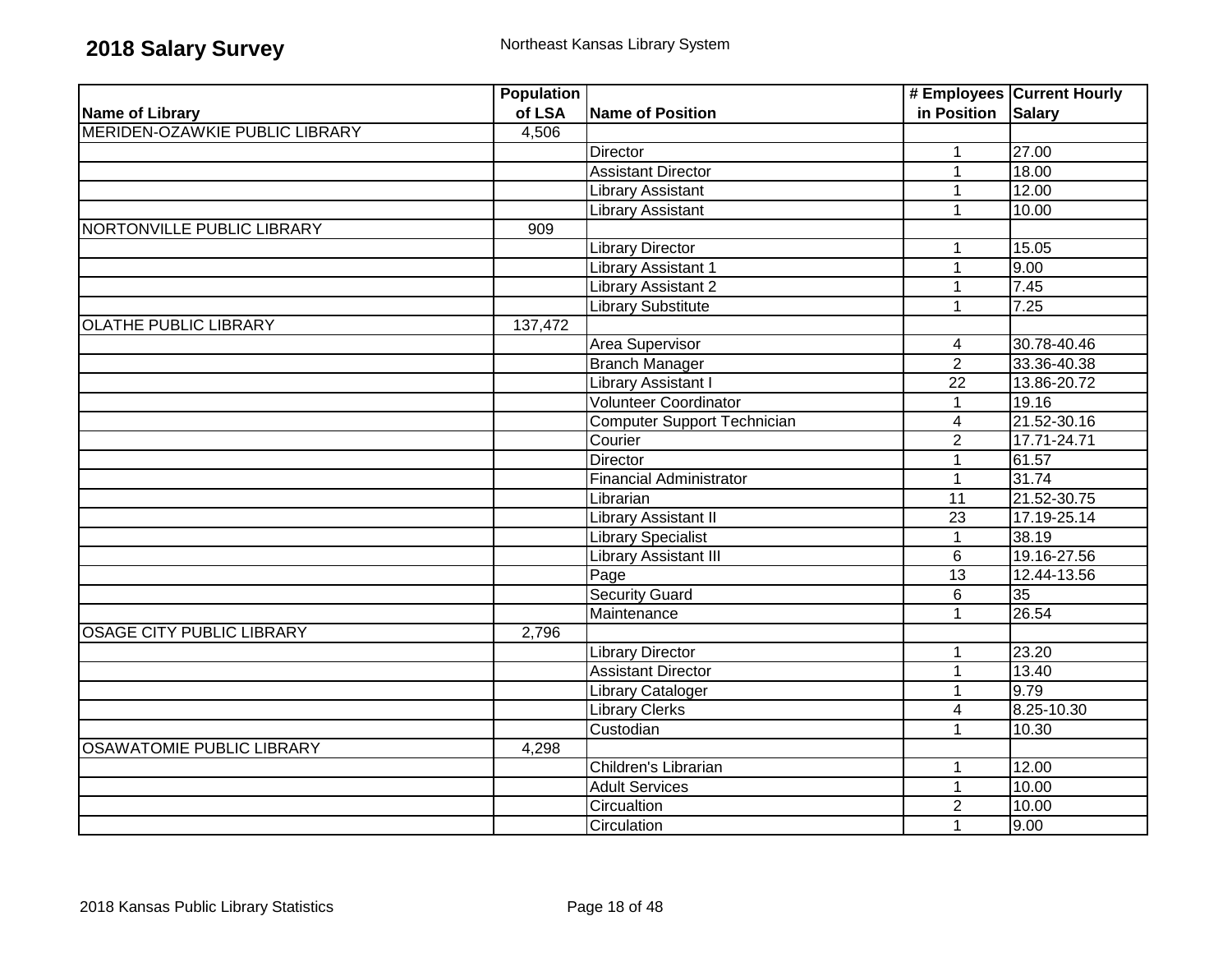|                                 | <b>Population</b> |                                     |                    | # Employees Current Hourly |
|---------------------------------|-------------------|-------------------------------------|--------------------|----------------------------|
| <b>Name of Library</b>          | of LSA            | <b>Name of Position</b>             | in Position Salary |                            |
| <b>OSKALOOSA PUBLIC LIBRARY</b> | 2,142             |                                     |                    |                            |
|                                 |                   | <b>Library Director</b>             | 1                  | 18.50                      |
|                                 |                   | Children's Programmer               | $\mathbf 1$        | 9.25                       |
|                                 |                   | <b>Library Assistant</b>            |                    | 10.00                      |
|                                 |                   | <b>Library Assistant</b>            |                    | 9.25                       |
|                                 |                   | <b>Library Aide</b>                 |                    | 8.00                       |
|                                 |                   | Library Substitute                  |                    | 8.50                       |
|                                 |                   | <b>Library Aide</b>                 |                    | 7.50                       |
| <b>OTTAWA LIBRARY</b>           | 12,342            |                                     |                    |                            |
|                                 |                   | Director                            | 1                  | 34.89                      |
|                                 |                   | Interlibrary Loan                   | 1                  | 14.42                      |
|                                 |                   | <b>Tech Sevices</b>                 | $\overline{2}$     | 23.98                      |
|                                 |                   | Circulation Librarian               | $\mathbf{1}$       | 20.48                      |
|                                 |                   | <b>Youth Services</b>               | $\overline{3}$     | 24.06-24.21                |
|                                 |                   | Reference Librarian                 |                    | 14.42                      |
|                                 |                   | Custodian                           |                    | 11.95                      |
|                                 |                   | IT                                  | $\overline{2}$     | 19.57-23.91                |
|                                 |                   | Marketing/Adult Programs            | $\mathbf 1$        | 23.05                      |
|                                 |                   | <b>Circulation Clerks</b>           | $\overline{11}$    | 8.24-14.33                 |
|                                 |                   | <b>Library Assistants</b>           | $\overline{4}$     | 7.25-7.69                  |
|                                 |                   | <b>Tech Services Clerk</b>          | $\overline{2}$     | 8.24-9.27                  |
| <b>OVERBROOK PUBLIC LIBRARY</b> | 1,014             |                                     |                    |                            |
|                                 |                   | Director                            | $\mathbf{1}$       | 20.35                      |
| PAOLA FREE LIBRARY              | 5,580             |                                     |                    |                            |
|                                 |                   | <b>Director</b>                     | 1                  | 23.76                      |
|                                 |                   | Youth Services / Assistant Director | 1                  | 14.33                      |
|                                 |                   | Circulation                         |                    | 9.06                       |
|                                 |                   | <b>Interlibrary Loan</b>            |                    | 9.61                       |
|                                 |                   | Cataloging                          | 1                  | 11.14                      |
|                                 |                   | Technician                          | $\mathbf{1}$       | 16.09                      |
|                                 |                   | <b>Student Aide</b>                 | 6                  | 7.25                       |
|                                 |                   | Janitor                             |                    | 15.60                      |
|                                 |                   | Processing/Repair                   | 1                  | 9.56                       |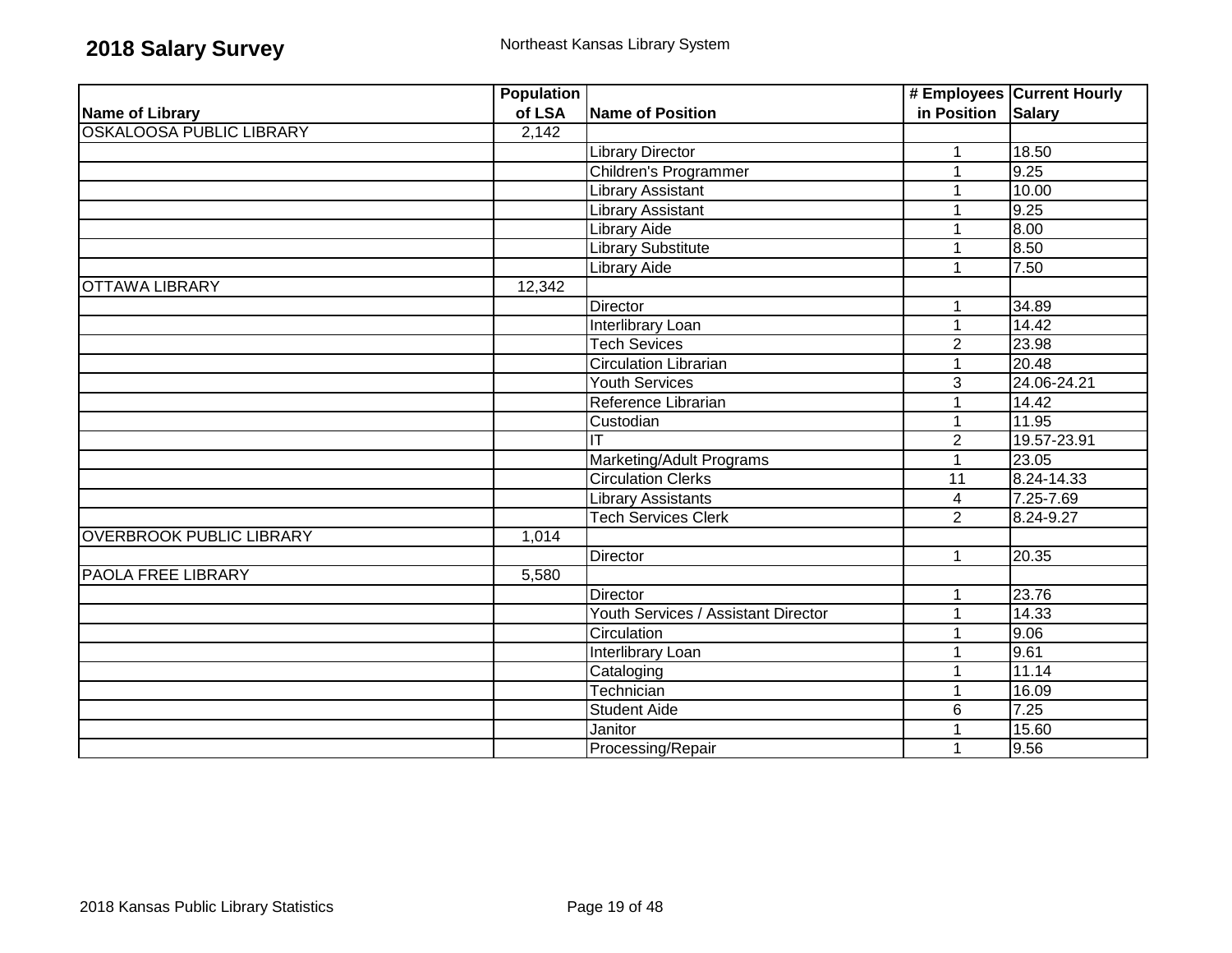|                                          | <b>Population</b> |                                                   |                    | # Employees Current Hourly |
|------------------------------------------|-------------------|---------------------------------------------------|--------------------|----------------------------|
| <b>Name of Library</b>                   | of LSA            | Name of Position                                  | in Position Salary |                            |
| POMONA COMMUNITY LIBRARY                 | 827               |                                                   |                    |                            |
|                                          |                   | <b>Assistant Librarian</b>                        | $\mathbf 1$        | 9.75                       |
|                                          |                   | Director                                          | $\mathbf{1}$       | 13.69                      |
|                                          |                   | Intern - Paid                                     | $\mathbf 0$        | 0.8                        |
|                                          |                   | Teacher - ASP                                     | $\overline{2}$     | $8.00 - 8.50$              |
|                                          |                   | Circulation - Saturday                            | 1                  | 8.00                       |
| <b>RICHMOND PUBLIC LIBRARY</b>           | 461               |                                                   |                    |                            |
|                                          |                   | <b>Library Director</b>                           | 1                  | 13.91                      |
|                                          |                   | <b>Circulation Desk Clerk</b>                     | $\mathbf{1}$       | 7.45                       |
| ROSSVILLE COMMUNITY LIBRARY              | 1,902             |                                                   |                    |                            |
|                                          |                   | <b>History &amp; Genealogy Specialist</b>         | 1                  | 11.50                      |
|                                          |                   | Library Assistant                                 | $\mathbf 1$        | 8.00                       |
|                                          |                   | <b>Director</b>                                   | $\mathbf 1$        | 20.00                      |
|                                          |                   | <b>Operations Specialist</b>                      | 1                  | 11.50                      |
| <b>SENECA FREE LIBRARY</b>               | 2,039             |                                                   |                    |                            |
|                                          |                   | Director                                          | $\mathbf{1}$       | 18.13                      |
|                                          |                   | Assistant librarian                               | $\mathbf{1}$       | 13.00                      |
| <b>SILVER LAKE LIBRARY</b>               | 2,025             |                                                   |                    |                            |
|                                          |                   | <b>Library Director</b>                           | 1                  | 16.66                      |
|                                          |                   | <b>Assistant Librarian</b>                        | $\mathbf 1$        | 11.40                      |
|                                          |                   | Youth Services Librarian                          | $\mathbf{1}$       | 11.11.60                   |
|                                          |                   | <b>Circulation Librarian</b>                      | $\overline{4}$     | $8.10 - 8.30$              |
| TONGANOXIE PUBLIC LIBRARY                | 5,444             |                                                   |                    |                            |
|                                          |                   | <b>Library Director</b>                           | $\mathbf 1$        | 47,500                     |
|                                          |                   | <b>Catalog and Acquisitions Manager</b>           | $\mathbf{1}$       | 31,825                     |
|                                          |                   | <b>Adult and Children Coordinator</b>             | 1                  | 28400                      |
|                                          |                   | IIL Administrator and Circulation Desk Supervisor | 1                  | 28000                      |
| TOPEKA AND SHAWNEE COUNTY PUBLIC LIBRARY | 174,260           |                                                   |                    |                            |
|                                          |                   | <b>Chief Executive Officer</b>                    | 1                  | 79.15                      |
|                                          |                   | <b>Chief of Staff</b>                             | $\mathbf{1}$       | 45.36                      |
|                                          |                   | <b>Chief Financial Officer</b>                    | 1                  | 46.97                      |
|                                          |                   | Communications & Marketing Director               | 1                  | 45.78                      |
|                                          |                   | <b>Public Services Director</b>                   | 1                  | 45.78                      |
|                                          |                   | <b>Development Director</b>                       | 1                  | 45.78                      |
|                                          |                   | Human Resources Director                          | $\mathbf 1$        | 35.58                      |
|                                          |                   | <b>Youth Services Supervisor</b>                  | $\mathbf{1}$       | 35.38                      |
|                                          |                   | Librarian                                         | 16                 | 25.02                      |
|                                          |                   | <b>Cataloging Professional</b>                    | 1                  | 28.69                      |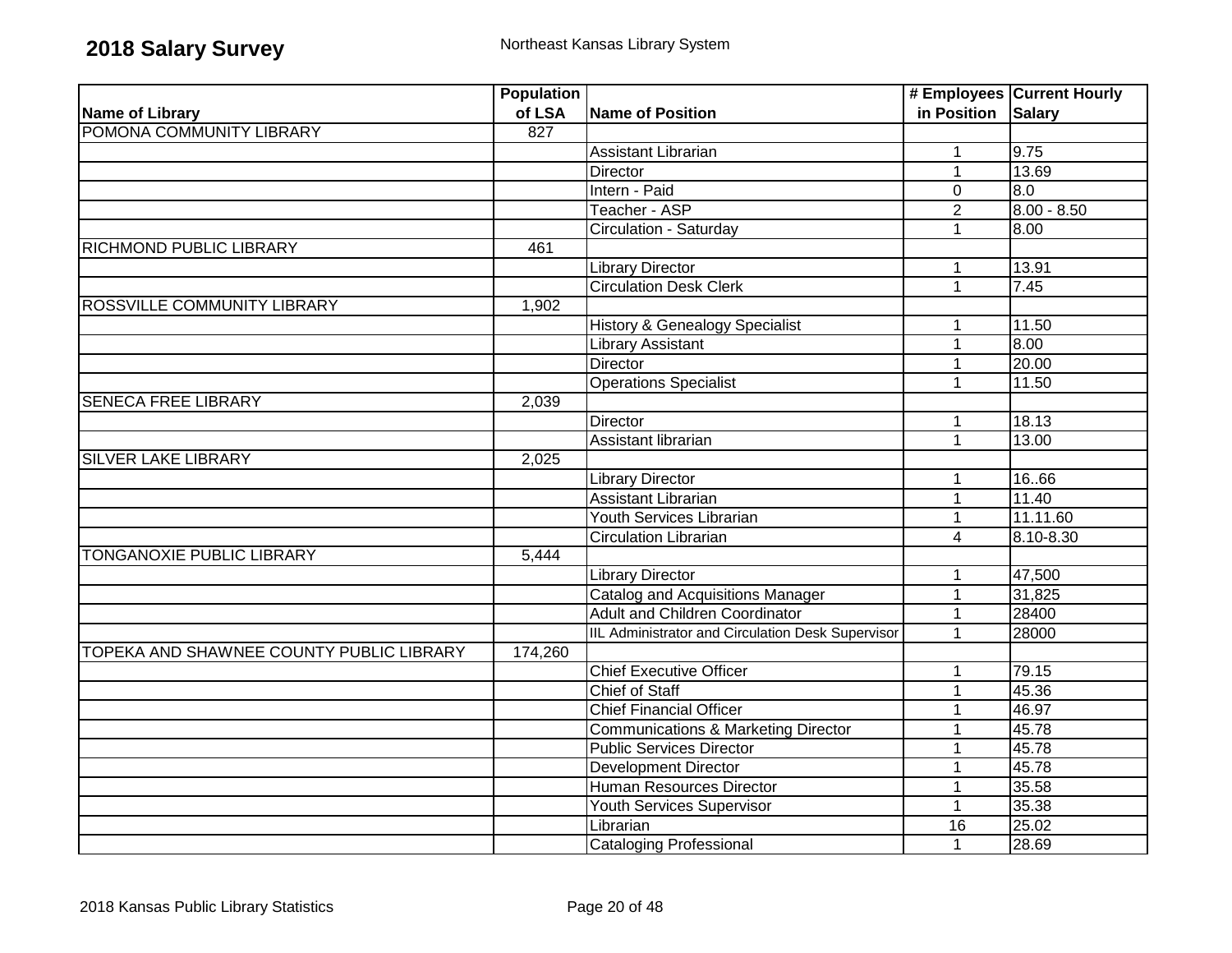|                                              | <b>Population</b> |                                             |                    | # Employees Current Hourly |
|----------------------------------------------|-------------------|---------------------------------------------|--------------------|----------------------------|
| Name of Library                              | of LSA            | Name of Position                            | in Position Salary |                            |
| TOPEKA AND SHAWNEE COUNTY PUBLIC LIBRARY con |                   | <b>Public Services Specialist</b>           | $\overline{50}$    | 20.48                      |
|                                              |                   | <b>Collections Development Professional</b> | $\overline{6}$     | 26.87                      |
|                                              |                   | <b>Acquisitions Associate</b>               | $\overline{2}$     | 14.48                      |
|                                              |                   | <b>Collections Director</b>                 | 1                  | 45.78                      |
|                                              |                   | <b>Public Services Supervisor</b>           | $\overline{2}$     | 27.17                      |
|                                              |                   | Learning Experiences Manager                | $\mathbf{1}$       | 39.49                      |
|                                              |                   | <b>Community Services Manager</b>           | $\mathbf 0$        | 40.71                      |
|                                              |                   | <b>Safety &amp; Security Supervisor</b>     | 1                  | 37.76                      |
|                                              |                   | <b>Acquisitions Paraprofessional</b>        | $\overline{2}$     | 19.33                      |
|                                              |                   | <b>Cataloging Paraprofessional</b>          | $\overline{2}$     | 20.38                      |
|                                              |                   | <b>Community Services Supervisor</b>        | 1                  | 29.24                      |
|                                              |                   | Accountant                                  | 1                  | 31.26                      |
|                                              |                   | Human Resources Professional                | 1                  | 31.26                      |
|                                              |                   | <b>Volunteer Coordinator</b>                | 1                  | 31.26                      |
|                                              |                   | <b>Facilities Manager</b>                   | 1                  | 40.28                      |
|                                              |                   | Lead Safety & Security Officer              | 1                  | 21.35                      |
|                                              |                   | <b>Facilities Supervisor</b>                | $\mathbf{1}$       | 30.22                      |
|                                              |                   | Events Coordinator                          | 1                  | 25.26                      |
|                                              |                   | <b>Digital Services Director</b>            | 1                  | 41.78                      |
|                                              |                   | <b>Communications Copywriter</b>            | 1                  | 26.98                      |
|                                              |                   | <b>Computer Technician</b>                  | $\mathbf{3}$       | 21.06                      |
|                                              |                   | <b>Systems Administrator</b>                | $\overline{2}$     | 29.44                      |
|                                              |                   | Web Developer                               | $\overline{2}$     | 24.21                      |
|                                              |                   | <b>Technical Services Manager</b>           | 1                  | 34.15                      |
|                                              |                   | <b>Graphic Designer</b>                     | 1                  | 29.68                      |
|                                              |                   | <b>Event Resources Trainer</b>              | $\overline{2}$     | 25.54                      |
|                                              |                   | <b>Finance Technician</b>                   | $\mathbf{1}$       | 21.35                      |
|                                              |                   | Finance Associate                           | 1                  | 17.65                      |
|                                              |                   | Safety & Security Officer                   | 1                  | 16.36                      |
|                                              |                   | <b>Curatorial Associate</b>                 | 1                  | 20.38                      |
|                                              |                   | Curator                                     | $\overline{2}$     | 30.11                      |
|                                              |                   | Development Administrative Specialist       | 1                  | 22.42                      |
|                                              |                   | <b>Executive Assistant</b>                  | 1                  | 24.52                      |
|                                              |                   | Database Administrator                      | 1                  | 34.39                      |
|                                              |                   | Courier                                     | 1                  | 12.70                      |
|                                              |                   | <b>Outreach Storytellers</b>                | 5                  | 19.05                      |
|                                              |                   | Custodians                                  | 12                 | 13.77                      |
|                                              |                   | Library Senior Associates                   | 8                  | 15.42                      |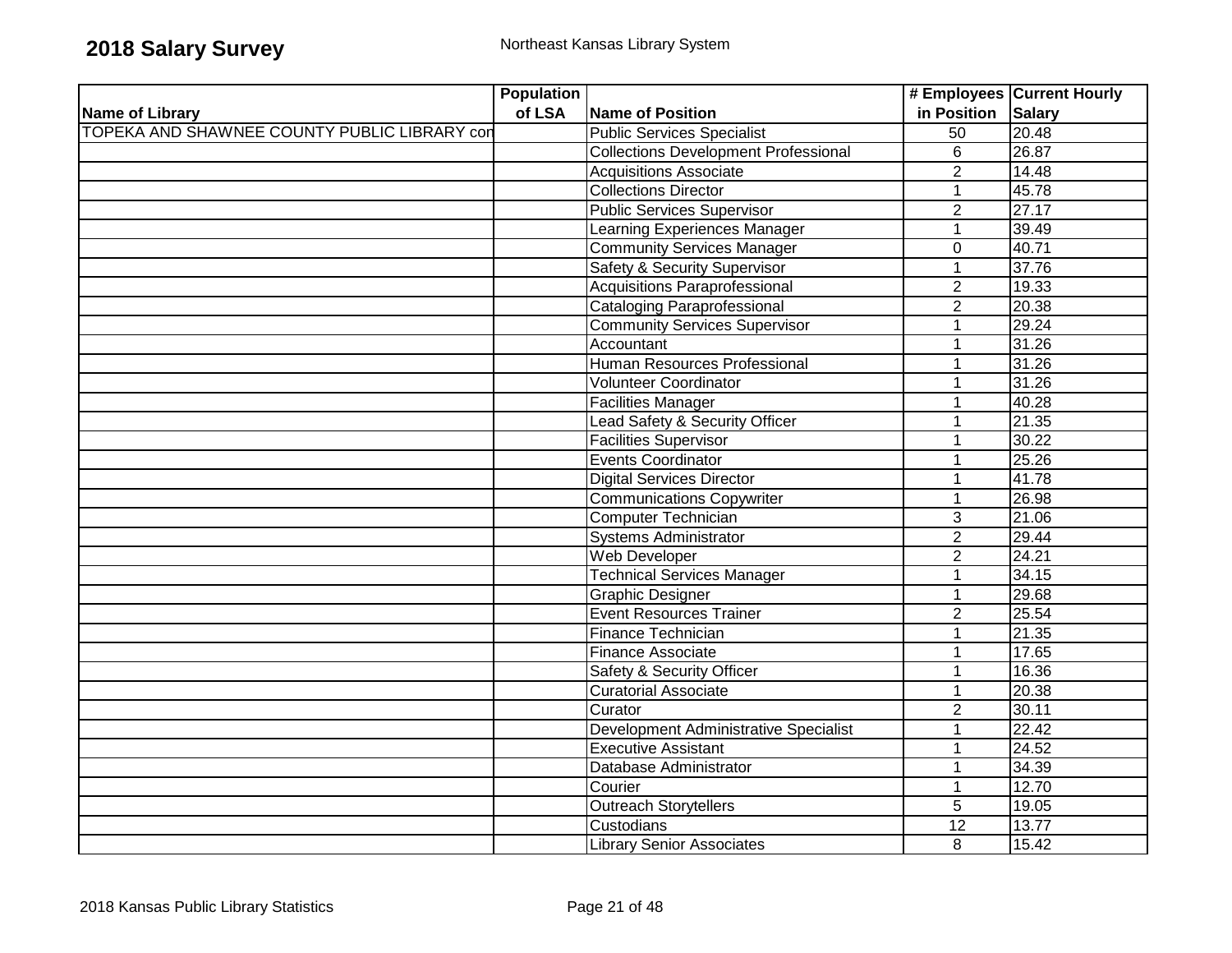|                                              | <b>Population</b> |                              |                | # Employees Current Hourly |
|----------------------------------------------|-------------------|------------------------------|----------------|----------------------------|
| Name of Library                              | of LSA            | Name of Position             | in Position    | <b>Salary</b>              |
| TOPEKA AND SHAWNEE COUNTY PUBLIC LIBRARY con |                   | Library Associates           | 16             | 13.83                      |
|                                              |                   | <b>Uniformed Officer</b>     | 12             | 25.60                      |
|                                              |                   | <b>Shelving Assistant</b>    | 14             | 10.73                      |
|                                              |                   | <b>Processing Assistant</b>  | 3              | 13.39                      |
|                                              |                   | <b>Bookmobile Assistant</b>  | $\overline{2}$ | 11.22                      |
|                                              |                   | Homework Center Coach        | 0              | 20.28                      |
|                                              |                   | Mailroom Associate           |                | 17.65                      |
|                                              |                   | <b>Facilities Associates</b> | $\overline{2}$ | 19.17                      |
|                                              |                   | <b>Facilities Technician</b> |                | 23.46                      |
|                                              |                   | <b>Friends Executive</b>     |                | 24.72                      |
| <b>WELLSVILLE CITY LIBRARY</b>               | 1,809             |                              |                |                            |
|                                              |                   | <b>Library Director</b>      |                | 16.35                      |
|                                              |                   | Library Assistant            |                | 11.00                      |
|                                              |                   | Substitute Librarian         | $\overline{2}$ | 7.25                       |
|                                              |                   | Substitute Librarian         | 3              | 8.25                       |
| <b>WETMORE PUBLIC LIBRARY</b>                | 361               |                              |                |                            |
|                                              |                   | Librarian                    |                | 12.90                      |
|                                              |                   | Aide                         |                | 9.00                       |
| <b>WILLIAMSBURG COMMUNITY LIBRARY</b>        | 395               |                              |                |                            |
|                                              |                   | <b>Library Director</b>      |                | 12.00                      |
|                                              |                   | Assistant                    |                | 10.00                      |
|                                              |                   | Bookkeeper                   |                | 15.00                      |
| <b>WINCHESTER PUBLIC LIBRARY</b>             | 1,145             |                              |                |                            |
|                                              |                   | Director                     |                | 14.29                      |
|                                              |                   | Librarian                    |                | 10.03                      |
|                                              |                   | <b>Library Assistant</b>     |                | 9.50                       |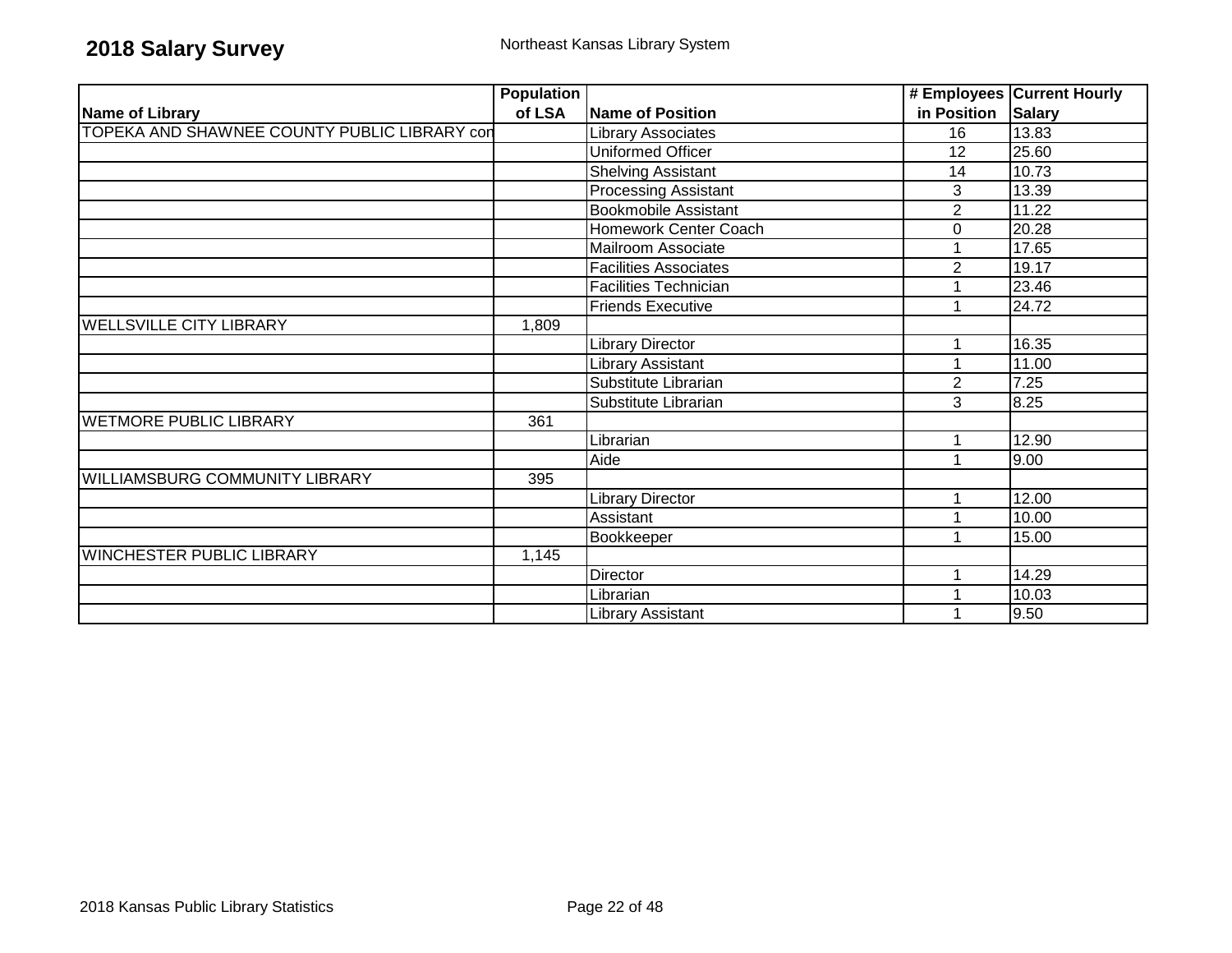|                                       | <b>Population</b> |                                   |                | # Employees Current Hourly |
|---------------------------------------|-------------------|-----------------------------------|----------------|----------------------------|
| Name of Library                       | of LSA            | <b>Name of Position</b>           | in Position    | <b>Salary</b>              |
| <b>ALMENA CITY LIBRARY</b>            | 386               |                                   |                |                            |
|                                       |                   | Librarian                         | $\mathbf{1}$   | 12.00                      |
| <b>ATWOOD PUBLIC LIBRARY</b>          | 2,497             |                                   |                |                            |
|                                       |                   | library director                  | $\mathbf{1}$   | 25935.00                   |
|                                       |                   | library clerk                     | 3              | 8.25 to 7.50               |
|                                       |                   | custodian                         | 1              | 10                         |
| <b>BIRD CITY PUBLIC LIBRARY</b>       | 439               |                                   |                |                            |
|                                       |                   | Director                          | 1              | 12.00/hr                   |
|                                       |                   | Sub                               | $\mathbf{1}$   | 8.00/hr                    |
| <b>COLBY/PIONEER MEMORIAL LIBRARY</b> | 5,361             |                                   |                |                            |
|                                       |                   | <b>Library Director</b>           | 1              | 23.00                      |
|                                       |                   | <b>Assistant Library Director</b> | $\mathbf 1$    | 18.00                      |
|                                       |                   | Children's Librarian              | 1              | 15.50                      |
|                                       |                   | <b>Adult/Technical Services</b>   | 1              | 14.95                      |
|                                       |                   | <b>Circulation Supervisor</b>     | 1              | 12.00                      |
|                                       |                   | <b>Circulation Clerk</b>          | 3              | 9.75-10.35                 |
|                                       |                   | Janitorial - Maintenance          | 1              | 9.75                       |
|                                       |                   | <b>ESL - Class Instructor</b>     | 1              | 9.75                       |
|                                       |                   | <b>Youth Services</b>             | $\overline{2}$ | 10.35                      |
| <b>GOODLAND PUBLIC LIBRARY</b>        | 4,411             |                                   |                |                            |
|                                       |                   | <b>Library Director</b>           | 1              | 42073.                     |
|                                       |                   | Children's Librarian              | 1              | 12.00                      |
|                                       |                   | Reference Librarian               | 1              | 15.15                      |
|                                       |                   | Reference Librarian Assistant     | $\overline{4}$ | 10.90                      |
|                                       |                   | <b>Student Assistant</b>          | $\mathbf{1}$   | 7.25                       |
| <b>GOVE CITY LIBRARY</b>              | $\overline{72}$   |                                   |                |                            |
|                                       |                   | Librarian                         | $\mathbf{1}$   | 8.00                       |
| <b>GRAINFIELD CITY LIBRARY</b>        | 253               |                                   |                |                            |
|                                       |                   | Director/Librarian                | $\mathbf{1}$   | 10.00                      |
| <b>GRINNELL/MOORE FAMILY LIBRARY</b>  | $\overline{237}$  |                                   |                |                            |
|                                       |                   | Librarian                         | $\mathbf{1}$   | 10.41                      |
| JAY JOHNSON PUBLIC LIBRARY            | 998               |                                   |                |                            |
|                                       |                   | <b>Library Director</b>           | 1              | 13.00                      |
|                                       |                   | <b>Assistant Director</b>         | $\mathbf 1$    | 11.00                      |
|                                       |                   | Librarian Assistant 1             | 1              | 10.75                      |
|                                       |                   | Librarian Assistant 2             |                | 10.75                      |
|                                       |                   | Custodian                         | 1              | 10.25                      |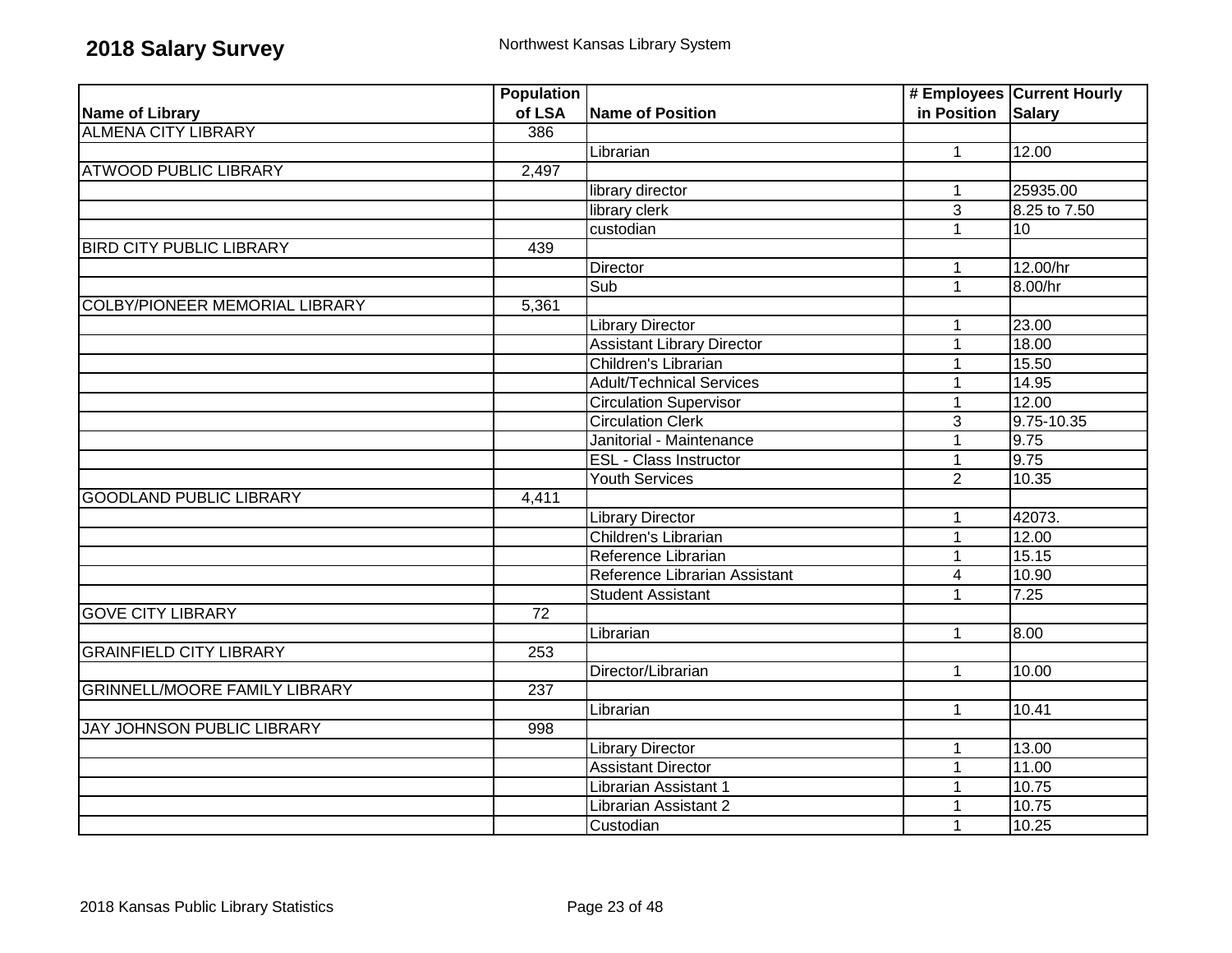|                                      | <b>Population</b> |                                            |                | # Employees Current Hourly |
|--------------------------------------|-------------------|--------------------------------------------|----------------|----------------------------|
| <b>Name of Library</b>               | of LSA            | Name of Position                           | in Position    | <b>Salary</b>              |
| <b>JENNINGS CITY LIBRARY</b>         | $\overline{93}$   |                                            |                |                            |
|                                      |                   | librarian                                  | $\mathbf{1}$   | 10.00                      |
| <b>LENORA PUBLIC LIBRARY</b>         | 235               |                                            |                |                            |
|                                      |                   | <b>Library Director</b>                    | $\mathbf{1}$   | 8.00                       |
| <b>NORCATUR PUBLIC LIBRARY</b>       | 147               |                                            |                |                            |
| <b>NORTON PUBLIC LIBRARY</b>         | 2,775             |                                            |                |                            |
|                                      |                   | <b>Library Director</b>                    | $\mathbf{1}$   | 16.32                      |
|                                      |                   | Librarian                                  | 3              | 9.40-12.00                 |
|                                      |                   | <b>Library Clerk</b>                       | 6              | 7.50-9.39                  |
| <b>OAKLEY PUBLIC LIBRARY</b>         | 2,096             |                                            |                |                            |
|                                      |                   | Director                                   | $\mathbf{1}$   | 16.15                      |
|                                      |                   | <b>Interlibrary Loan/Assitant Director</b> | 1              | 12.90                      |
|                                      |                   | Children's Librarian                       | 1              | 11.40                      |
| <b>OBERLIN CITY LIBRARY</b>          | 1,736             |                                            |                |                            |
|                                      |                   | <b>Library Director</b>                    | $\mathbf{1}$   | 13.15                      |
|                                      |                   | <b>Library Assistant</b>                   | 6              | 7.25-9.50                  |
|                                      |                   | <b>Assistant Director</b>                  | 1              | 10.80                      |
| <b>SELDEN PUBLIC LIBRARY</b>         | 212               |                                            |                |                            |
| <b>SHARON SPRINGS PUBLIC LIBRARY</b> | 764               |                                            |                |                            |
|                                      |                   | <b>Head Librarian</b>                      | $\mathbf{1}$   | \$12.00                    |
|                                      |                   | Librarians                                 | $\overline{3}$ | $$8.00 - $10.50$           |
| SHERIDAN COUNTY PUBLIC LIBRARY       | 2,315             |                                            |                |                            |
|                                      |                   | <b>Director of Library Services</b>        | 1              | 23500                      |
|                                      |                   | Part-time Assistant Librarian              | $\overline{2}$ | 8.00/hr                    |
|                                      |                   | Custodian                                  | 1              | 1200                       |
| <b>ST. FRANCIS PUBLIC LIBRARY</b>    | 1,304             |                                            |                |                            |
|                                      |                   | <b>Head Librarian</b>                      | 1              | 15.10                      |
|                                      |                   | <b>Assistant Librarian</b>                 | $\mathbf{1}$   | 9.00                       |
|                                      |                   | Substitute Librarian                       | 1              | 9.00                       |
| <b>WAKEENEY PUBLIC LIBRARY</b>       | 1,792             |                                            |                |                            |
|                                      |                   | Librarian I                                | 1              | 10.00                      |
|                                      |                   | Librarian II                               | $\mathbf{1}$   | 9.25                       |
|                                      |                   | Substitute I                               | $\overline{0}$ | $\overline{0}$             |
|                                      |                   | Janitor                                    | 1              | 9.75                       |
|                                      |                   | Librarian III                              |                | 9.25                       |
|                                      |                   | Director                                   | 1              | 14.75                      |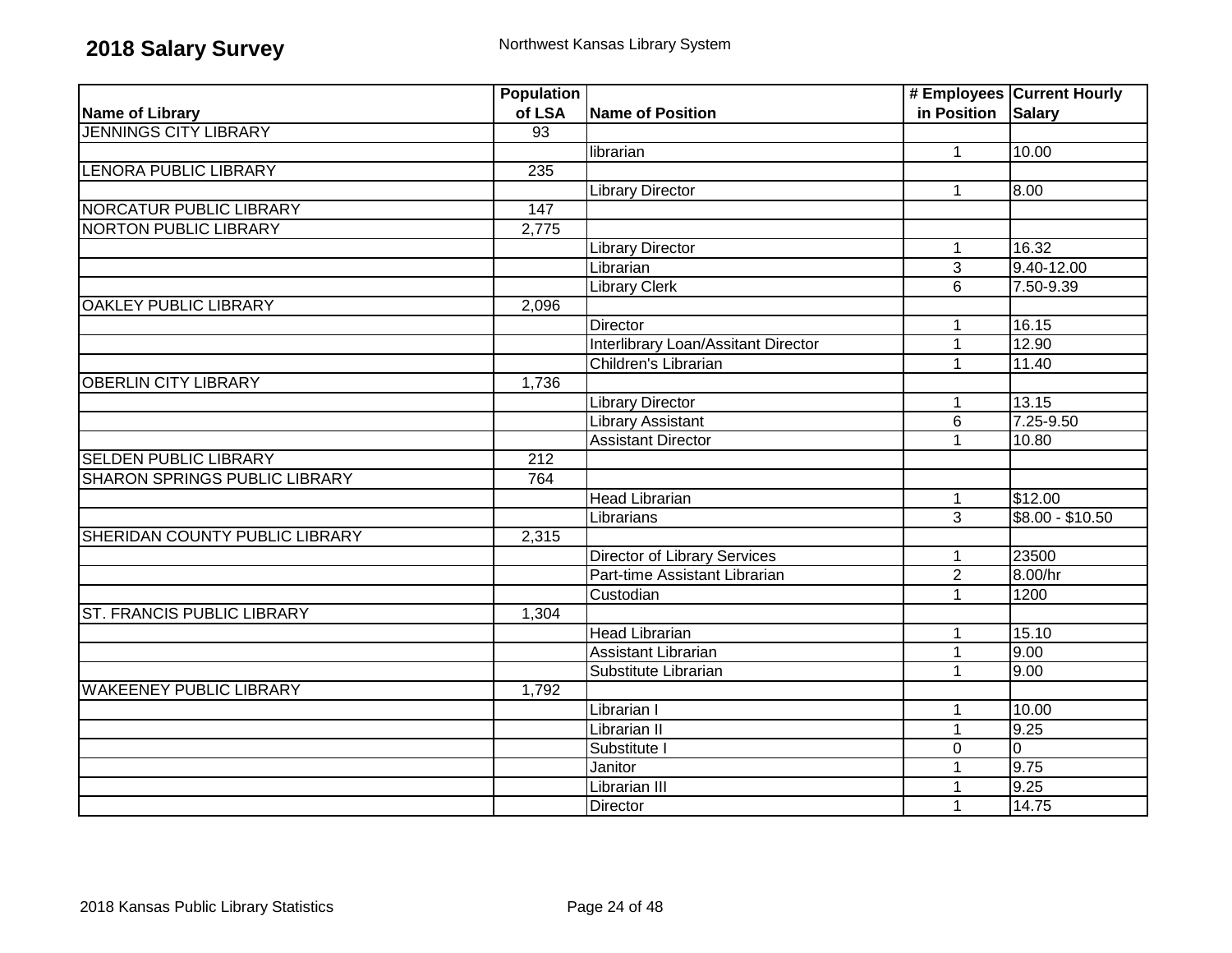|                                     | <b>Population</b> |                                            |                         | # Employees Current Hourly |
|-------------------------------------|-------------------|--------------------------------------------|-------------------------|----------------------------|
| <b>Name of Library</b>              | of LSA            | Name of Position                           | in Position Salary      |                            |
| <b>ANDALE DISTRICT LIBRARY</b>      | 1,810             |                                            |                         |                            |
|                                     |                   | <b>Director</b>                            | $\overline{2}$          | 13.00-15.00                |
|                                     |                   | <b>SRP Help</b>                            | $\overline{2}$          | 7.63                       |
| <b>ANDOVER PUBLIC LIBRARY</b>       | 13,111            |                                            |                         |                            |
|                                     |                   | <b>Assistant Director</b>                  | 1                       | 24.54                      |
|                                     |                   | <b>Director</b>                            | 1                       | 28.80                      |
|                                     |                   | <b>Youth Services Manager</b>              | 1                       | 18.04                      |
|                                     |                   | Interlibrary Loan Supervisor               | 1                       | 12.34                      |
|                                     |                   | Circulation Librarian                      | $\overline{\mathbf{4}}$ | 9.60-9.85                  |
|                                     |                   | Page                                       | $\overline{2}$          | 8.36-8.70                  |
|                                     |                   | Circulation Librarian/Young Adult Services | $\mathbf 1$             | 10.61                      |
|                                     |                   | Support Librarian                          | $\mathbf{1}$            | 13.26                      |
| <b>ANTHONY PUBLIC LIBRARY</b>       | 2,132             |                                            |                         |                            |
|                                     |                   | <b>Director</b>                            | 1                       | 21.79                      |
|                                     |                   | Assistant director                         | $\mathbf 0$             | $\overline{0}$             |
|                                     |                   | Library assistants                         | 4                       | 1075                       |
|                                     |                   | Custodian                                  | 1                       | 10.75                      |
| <b>ARKANSAS CITY PUBLIC LIBRARY</b> | 11,866            |                                            |                         |                            |
|                                     |                   | <b>Library Director</b>                    | 1                       | 24.01                      |
|                                     |                   | <b>Assistant Director</b>                  | 1                       | 17.44                      |
|                                     |                   | Children's Services Librarian              | 1                       | 16.58                      |
|                                     |                   | Reference & Circulation Librarian          | 1                       | 13.00                      |
|                                     |                   | <b>Adult Services Librarian</b>            | 1                       | 16.18                      |
|                                     |                   | <b>Library Assistant</b>                   | 3                       | 9.00                       |
|                                     |                   | Custodian                                  | 4                       | 7.25-7.91                  |
| <b>ARLINGTON CITY LIBRARY</b>       | 453               |                                            |                         |                            |
|                                     |                   | Library Director                           | 1                       | \$11.00                    |
| <b>ATTICA CITY LIBRARY</b>          | 570               |                                            |                         |                            |
|                                     |                   | Librarian                                  | $\overline{2}$          | 8.50-12.00                 |
|                                     |                   | Janitor                                    | $\overline{1}$          | 10.00                      |
| <b>AUGUSTA PUBLIC LIBRARY</b>       | 9,389             |                                            |                         |                            |
|                                     |                   | <b>Library Director</b>                    | 1                       | 25.06                      |
|                                     |                   | <b>Children's Services Supervisor</b>      | $\mathbf{1}$            | 16.54                      |
|                                     |                   | <b>Circulation Supervisor</b>              | 1                       | 16.90                      |
|                                     |                   | Inter-library Loan Associate               | 1                       | 11.45                      |
|                                     |                   | <b>Adult Services Associate</b>            | $\mathbf{1}$            | 11.57                      |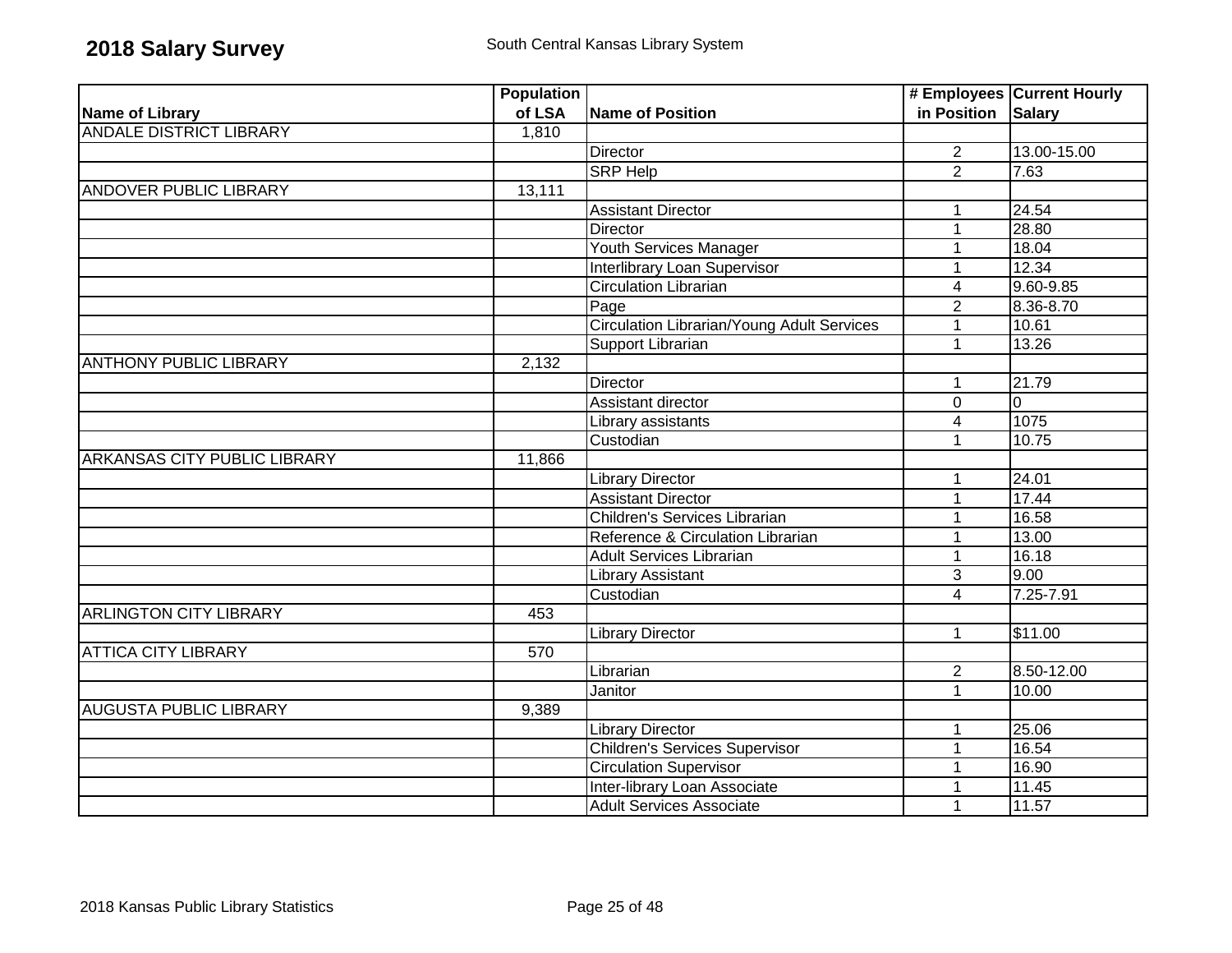|                                    | <b>Population</b> |                                  |                    | # Employees Current Hourly |
|------------------------------------|-------------------|----------------------------------|--------------------|----------------------------|
| <b>Name of Library</b>             | of LSA            | <b>Name of Position</b>          | in Position Salary |                            |
| BELLE PLAINE PUBLIC LIBRARY        | 1,581             |                                  |                    |                            |
|                                    |                   | <b>Director</b>                  | $\mathbf{1}$       | 16.00                      |
|                                    |                   | <b>Assistant Librarian</b>       | $\overline{2}$     | 8.00-9.00                  |
| <b>BRADFORD MEMORIAL LIBRARY</b>   | 12,993            |                                  |                    |                            |
|                                    |                   | Director                         | 1                  | 26.03                      |
|                                    |                   | <b>Public Services Librarian</b> | 1                  | 18.03                      |
|                                    |                   | Youth Services Supervisor        | 1                  | 15.00                      |
|                                    |                   | <b>Circulation Supervisor</b>    | 1                  | 17.01                      |
|                                    |                   | <b>Outreach Coordinator</b>      | $\mathbf 1$        | 14.07                      |
|                                    |                   | <b>Administrative Assistant</b>  | 1                  | 13.83                      |
|                                    |                   | <b>Circulation Assistants</b>    | $\overline{7}$     | 8.00-13.14                 |
| <b>BUHLER PUBLIC LIBRARY</b>       | 1,289             |                                  |                    |                            |
|                                    |                   | <b>Director</b>                  | 1                  | 12.15                      |
| <b>CALDWELL PUBLIC LIBRARY</b>     | 1,009             |                                  |                    |                            |
|                                    |                   | <b>Director</b>                  | $\mathbf 1$        | 14.50                      |
|                                    |                   | Substitute                       | 4                  | 8.00                       |
| <b>CANTON TOWNSHIP</b>             | 941               |                                  |                    |                            |
|                                    |                   | Librarian                        | 1                  | 10.00                      |
|                                    |                   | Carnegie Kids Club helper        | 1                  | 7.50                       |
|                                    |                   | Kristi's Kids Story Hour         | 1                  | 7.50                       |
| <b>CHENEY PUBLIC LIBRARY</b>       | 2,760             |                                  |                    |                            |
|                                    |                   | <b>Director</b>                  | 1                  | 16.42                      |
|                                    |                   | <b>Program Director</b>          | 1                  | 10.00                      |
|                                    |                   | Children's Librarian             | 1                  | 10.41                      |
|                                    |                   | Librarian                        | $\mathbf{1}$       | 8.45                       |
| <b>CLEARWATER PUBLIC LIBRARY</b>   | 2,524             |                                  |                    |                            |
|                                    |                   | Director                         | $\mathbf{1}$       | 16.84                      |
|                                    |                   | Cataloging                       | $\mathbf{1}$       | 10.59                      |
|                                    |                   | <b>ILL</b>                       | $\overline{2}$     | $8.50 - 9.74$              |
|                                    |                   | Shelver                          | 1                  | 8.00                       |
| <b>COLWICH COMMUNITY LIBRARY</b>   | 2,370             |                                  |                    |                            |
|                                    |                   | <b>Director</b>                  | $\mathbf 1$        | 15.75                      |
|                                    |                   | Aid                              | $\mathbf{1}$       | 9.40                       |
|                                    |                   | Aid                              | 1                  | 8.00                       |
| <b>CONWAY SPRINGS CITY LIBRARY</b> | 1,212             |                                  |                    |                            |
|                                    |                   | Librarian                        | 1                  | 10.25                      |
|                                    |                   | Librarian Assistant              | $\mathbf{1}$       | 8.50                       |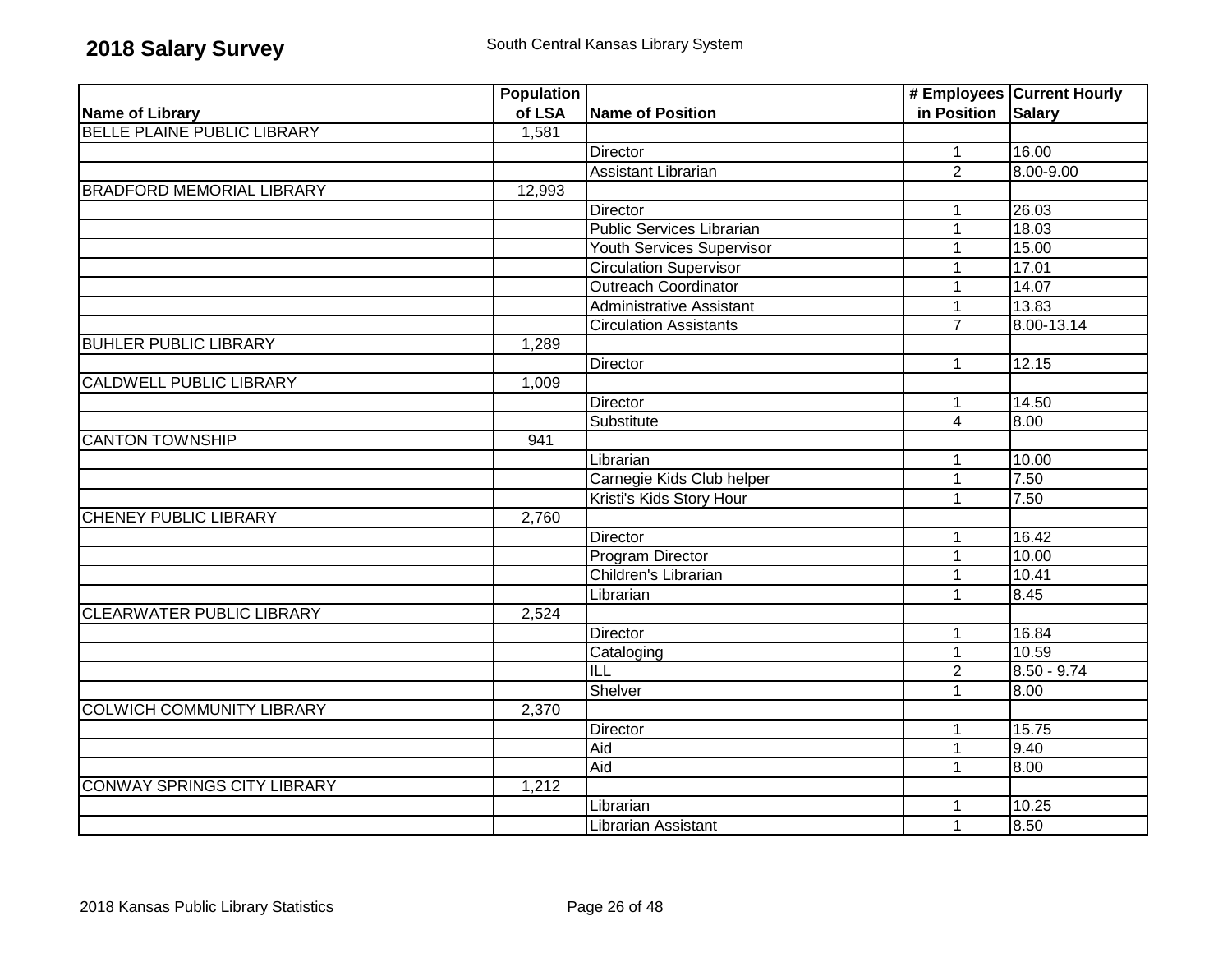|                                       | <b>Population</b> |                                              |                         | # Employees Current Hourly |
|---------------------------------------|-------------------|----------------------------------------------|-------------------------|----------------------------|
| Name of Library                       | of LSA            | Name of Position                             | in Position Salary      |                            |
| <b>CUNNINGHAM PUBLIC LIBRARY</b>      | 452               |                                              |                         |                            |
|                                       |                   | Librarian                                    | $\mathbf{1}$            | 11.50                      |
| <b>DERBY PUBLIC LIBRARY</b>           | 23,673            |                                              |                         |                            |
|                                       |                   | Director                                     | $\mathbf{1}$            | 38.84                      |
|                                       |                   | <b>Assistant Director</b>                    | $\mathbf 1$             | 32.66                      |
|                                       |                   | <b>Public Support Services Coordinator</b>   | 1                       | 21.37                      |
|                                       |                   | Youth Services Coordinator                   | 1                       | 24.41                      |
|                                       |                   | Interlibrary Loan and Cataloging Coordinator | 1                       | 22.96                      |
|                                       |                   | Office Manager                               | 1                       | 18.43                      |
|                                       |                   | <b>Technology Coordinator</b>                | $\mathbf{1}$            | 19.87                      |
|                                       |                   | <b>Library Page</b>                          | $\overline{4}$          | $\sqrt{7.77-9.17}$         |
|                                       |                   | <b>Library Assistant</b>                     | $\overline{14}$         | 11.26-17.07                |
|                                       |                   | Senior Library Assistant                     | $\overline{2}$          | 15.3-15.47                 |
|                                       |                   | Event Coordinator                            | 1                       | 21.68                      |
|                                       |                   | Adult Programming Librarian                  | $\mathbf{1}$            | 16.22                      |
| <b>DIXON TOWNSHIP LIBRARY</b>         | 624               |                                              |                         |                            |
| <b>DOUGLASS PUBLIC LIBRARY</b>        | 2,483             |                                              |                         |                            |
|                                       |                   | Director                                     | 1                       | 14.60                      |
|                                       |                   | <b>Library Clerk</b>                         | $\overline{3}$          | 8.70-11.50                 |
|                                       |                   | <b>Childrens' Coordinator</b>                | $\mathbf{1}$            | 10.30                      |
|                                       |                   | Maintenance                                  | $\mathbf{1}$            | 15.00                      |
|                                       |                   | Custodial                                    | 1                       | 15.50                      |
| <b>FARMER TOWNSHIP/CPMS LIBRARY</b>   | 366               |                                              |                         |                            |
|                                       |                   | Librarian                                    | $\mathbf{1}$            | 9.50                       |
| <b>GARDEN PLAIN COMMUNITY LIBRARY</b> | 898               |                                              |                         |                            |
|                                       |                   | Librarian                                    | $\mathbf{1}$            | 10.65                      |
|                                       |                   | Librarian                                    | $\mathbf{1}$            | 10.65                      |
| <b>GENESEO PUBLIC LIBRARY</b>         | 259               |                                              |                         |                            |
|                                       |                   | Director/Librarian                           | $\mathbf{1}$            | 4800                       |
| <b>GODDARD PUBLIC LIBRARY</b>         | 4,746             |                                              |                         |                            |
|                                       |                   | Director                                     | $\mathbf 1$             | 10.00 - 16.25              |
|                                       |                   | <b>Clerk</b>                                 | $\overline{\mathbf{4}}$ | $9.00 - 12.00$             |
|                                       |                   | Assistant                                    | $\overline{2}$          | 10.00 - 15.00              |
| HALSTEAD PUBLIC LIBRARY               | 2,054             |                                              |                         |                            |
|                                       |                   | Librarian                                    | $\mathbf{1}$            | 16.29                      |
| HARDTNER PUBLIC LIBRARY               | 162               |                                              |                         |                            |
|                                       |                   | Librarian                                    | $\mathbf{1}$            | 525.00                     |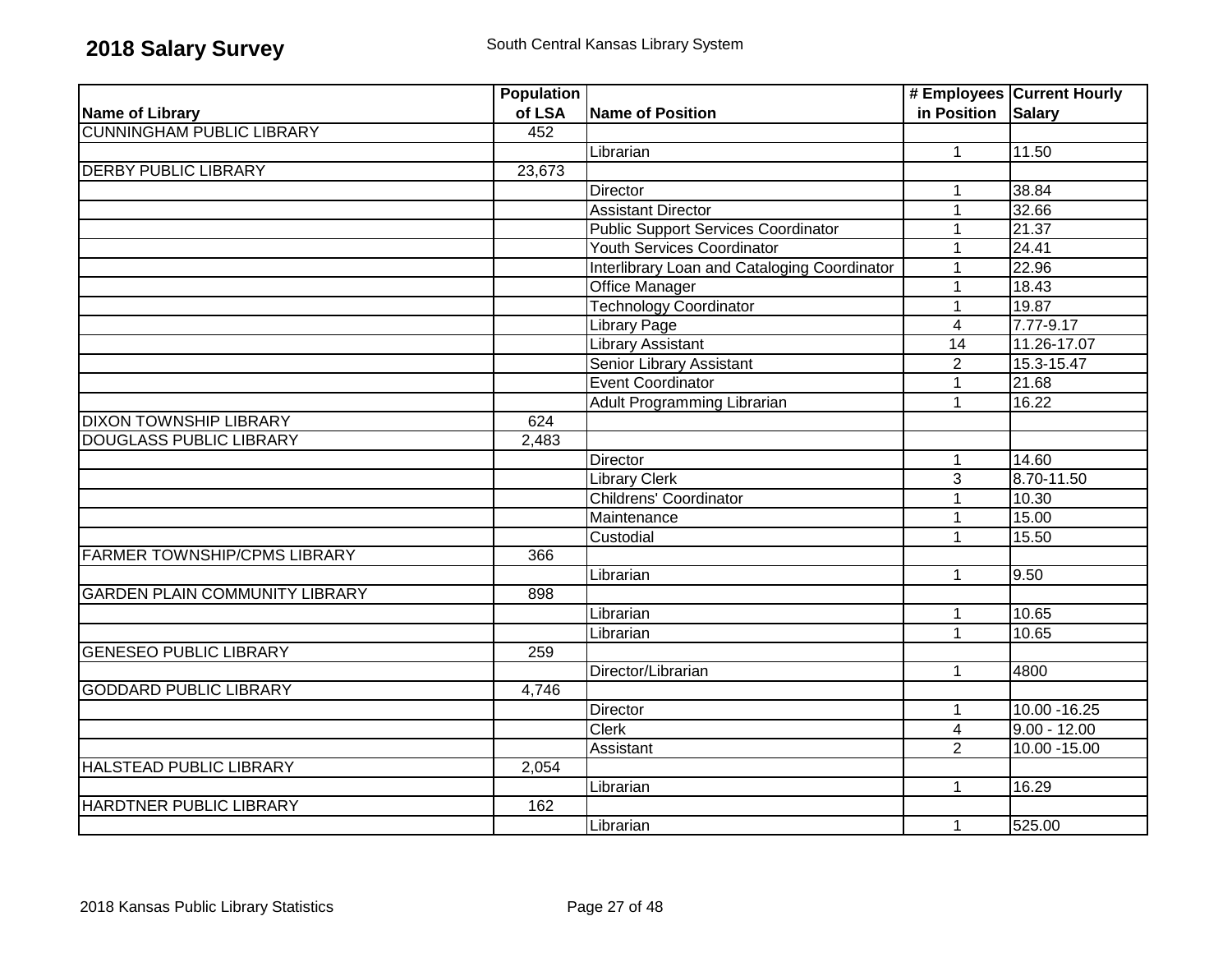|                                    | <b>Population</b> |                                            |                    | # Employees Current Hourly |
|------------------------------------|-------------------|--------------------------------------------|--------------------|----------------------------|
| Name of Library                    | of LSA            | Name of Position                           | in Position Salary |                            |
| <b>HARPER PUBLIC LIBRARY</b>       | 1,355             |                                            |                    |                            |
|                                    |                   | <b>Director</b>                            | $\mathbf{1}$       | 15.00                      |
|                                    |                   | <b>Assistant Librarian</b>                 | $\mathbf{1}$       | 13.20                      |
|                                    |                   | <b>Relief Librarian</b>                    | $\overline{2}$     | 9.00                       |
| <b>HAVEN PUBLIC LIBRARY</b>        | 1,199             |                                            |                    |                            |
|                                    |                   | <b>Library Director</b>                    | 1                  | 11.95                      |
|                                    |                   | Children's Librarian                       | 1                  | 9.60                       |
|                                    |                   | <b>Library Aide</b>                        | $\mathbf{1}$       | 7.50                       |
|                                    |                   | Custodian                                  | 1                  | 2600                       |
| <b>HAYSVILLE COMMUNITY LIBRARY</b> | 11,278            |                                            |                    |                            |
|                                    |                   | Director                                   | 1                  | 16.83                      |
|                                    |                   | <b>Finance Director</b>                    | 1                  | 13.75                      |
|                                    |                   | Network Administrator                      | $\mathbf 1$        | 13.35                      |
|                                    |                   | <b>Youth Services</b>                      | 1                  | 14.29                      |
|                                    |                   | <b>Circulation Clerk</b>                   | $\overline{4}$     | 10.00-11.85                |
|                                    |                   | Cataloguer                                 | $\overline{1}$     | 10.00-13.75                |
| <b>HESSTON PUBLIC LIBRARY</b>      | 3,782             |                                            |                    |                            |
|                                    |                   | <b>Director</b>                            | $\mathbf 1$        | 25.00                      |
|                                    |                   | <b>Library Assistant 1</b>                 | $\overline{2}$     | 11.00-13.00                |
|                                    |                   | Library Assistant 2                        | $\mathbf{1}$       | 12.50-14.00                |
|                                    |                   | Custodian                                  | 1                  | 10.00-12.25                |
|                                    |                   | Storytime Leader                           | $\mathbf{1}$       | 11.50                      |
|                                    |                   | <b>Summer Page</b>                         | $\overline{2}$     | 7.75                       |
|                                    |                   | Bookkeeper                                 | $\mathbf{1}$       | 13.00                      |
|                                    |                   | Page                                       | $\mathbf{1}$       | 8.00                       |
| <b>HUTCHINSON PUBLIC LIBRARY</b>   | 40,772            |                                            |                    |                            |
|                                    |                   | <b>Library Director</b>                    | 1                  | 46.58                      |
|                                    |                   | <b>Team Technical Services Team Leader</b> | $\mathbf{1}$       | 23.79                      |
|                                    |                   | Head of Reference / ILL                    | 1                  | 27.36                      |
|                                    |                   | <b>Business Manager</b>                    | 1                  | 26.57                      |
|                                    |                   | Children's Librarian                       | 1                  | 25.57                      |
|                                    |                   | Children's Outreach                        | 1                  | 15.27                      |
|                                    |                   | <b>Head of Circulation</b>                 | $\mathbf{1}$       | 19.98                      |
|                                    |                   | <b>Assistant Department Supervisor</b>     | $\sqrt{3}$         | 15.99-19.64                |
|                                    |                   | Reference Assistant III                    | $\overline{3}$     | 14.96-16.62                |
|                                    |                   | <b>Acquisitions Assistant</b>              | $\overline{2}$     | $\overline{12.52-13.13}$   |
|                                    |                   | Reference Assistant I                      | $\overline{3}$     | 10.85.11.17                |
|                                    |                   | <b>Public Service Assistant</b>            | 8                  | 10.60-12.03                |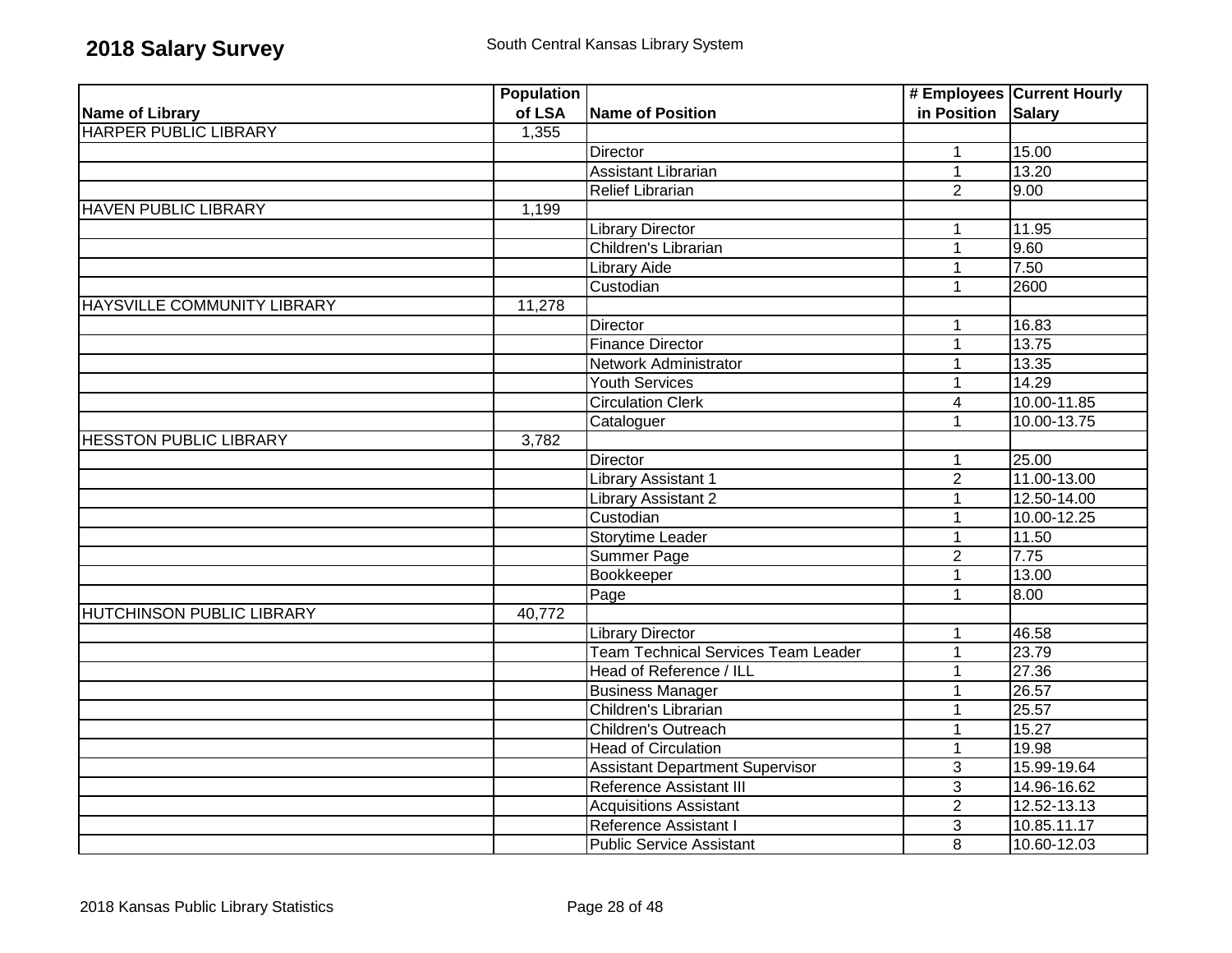|                                          | <b>Population</b> |                                      |                    | # Employees Current Hourly |
|------------------------------------------|-------------------|--------------------------------------|--------------------|----------------------------|
| Name of Library                          | of LSA            | <b>Name of Position</b>              | in Position Salary |                            |
| <b>HUTCHINSON PUBLIC LIBRARY cont.</b>   |                   | Library Assistant I                  | 3                  | 9.85-10.61                 |
|                                          |                   | Shelver                              | $\overline{2}$     | $7.62 - 7.77$              |
|                                          |                   | <b>Children's Services Assistant</b> | $\overline{2}$     | 12.53                      |
| <b>IDA LONG GOODMAN MEMORIAL LIBRARY</b> | 1,200             |                                      |                    |                            |
|                                          |                   | <b>Library Clerk</b>                 | $\overline{2}$     | 8.00-8.28                  |
|                                          |                   | Cataloger                            | $\overline{1}$     | 11.97                      |
|                                          |                   | Director                             | $\mathbf{1}$       | 33.90                      |
| <b>INMAN PUBLIC LIBRARY</b>              | 1,335             |                                      |                    |                            |
|                                          |                   | Directer                             | $\mathbf{1}$       | 12.00                      |
|                                          |                   | <b>Assistant Directer</b>            | $\mathbf{1}$       | 10.50                      |
|                                          |                   | Sub                                  | $\mathbf{1}$       | 7.00                       |
| KINGMAN CARNEGIE LIBRARY                 | 2,929             |                                      |                    |                            |
|                                          |                   | <b>Director</b>                      | $\mathbf 1$        | 17.94                      |
|                                          |                   | 4Youth/ Assistant Director           | $\mathbf{1}$       | 12.64                      |
|                                          |                   | <b>Library Assistant</b>             | 1                  | 8.00                       |
|                                          |                   | <b>Library Assistant</b>             | 1                  | 8.00                       |
|                                          |                   | Student                              | $\mathbf{1}$       | 00.8                       |
| <b>KIOWA PUBLIC LIBRARY</b>              | 964               |                                      |                    |                            |
|                                          |                   | Director                             | 1                  | 16.00                      |
|                                          |                   | Janitor                              | $\mathbf{1}$       | 8.00                       |
| <b>LEON PUBLIC LIBRARY</b>               | 732               |                                      |                    |                            |
| <b>LINCOLN LIBRARY</b>                   | 1,901             |                                      |                    |                            |
|                                          |                   | Director                             | $\mathbf{1}$       | 18.96                      |
|                                          |                   | <b>Library Associate</b>             | $\mathbf{1}$       | 9.50                       |
| <b>LINDSBORG COMMUNITY LIBRARY</b>       | 3,268             |                                      |                    |                            |
|                                          |                   | <b>Library Director</b>              | 1                  | 17.25                      |
|                                          |                   | Assistant Librarian                  | $\overline{2}$     | 10.00                      |
|                                          |                   | <b>Used Bookstore Manager</b>        | $\mathbf{1}$       | 10.00                      |
|                                          |                   | Library Intern                       | $\mathbf{1}$       | 8.50                       |
|                                          |                   | <b>Library Clerk</b>                 | 1                  | 8.50                       |
| LITTLE RIVER COMMUNITY LIBRARY           | 714               |                                      |                    |                            |
|                                          |                   | Librarian                            | $\mathbf{1}$       | 7.50                       |
| <b>LYONS PUBLIC LIBRARY</b>              | 3,565             |                                      |                    |                            |
|                                          |                   | <b>Library Director</b>              | 1                  | 13.00                      |
|                                          |                   | <b>Adult Library Assistant</b>       | $\overline{2}$     | 8.25/9.25                  |
|                                          |                   | <b>Student Library Assistant</b>     | $\overline{2}$     | 7.25                       |
|                                          |                   | <b>Storytime Coordinator</b>         | $\overline{1}$     | 8.65                       |
|                                          |                   | Summer Reading Coordinator           | $\mathbf{1}$       | 11.25                      |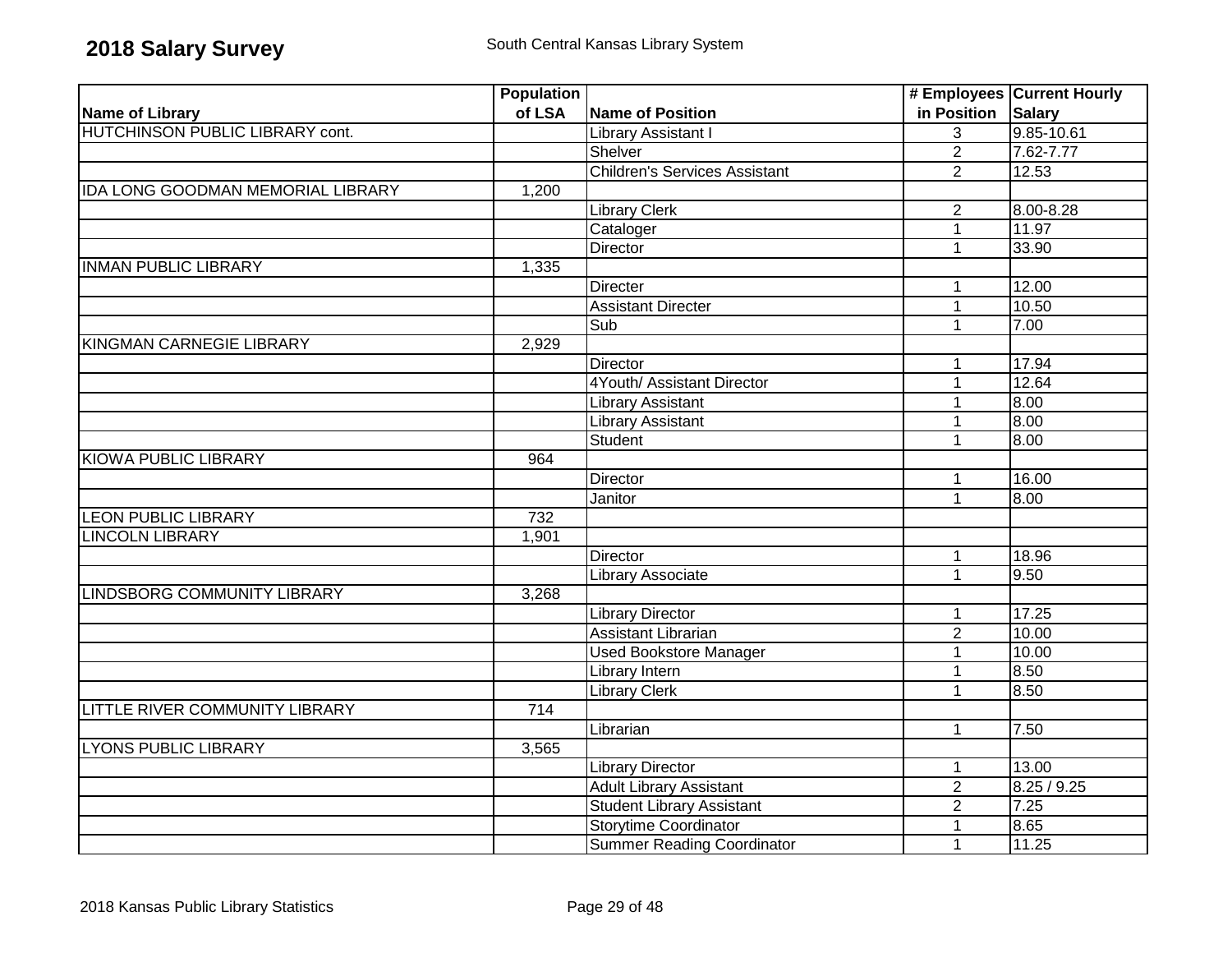|                                    | <b>Population</b> |                                             |                    | # Employees Current Hourly |
|------------------------------------|-------------------|---------------------------------------------|--------------------|----------------------------|
| <b>Name of Library</b>             | of LSA            | <b>Name of Position</b>                     | in Position Salary |                            |
| <b>MACKSVILLE CITY LIBRARY</b>     | 533               |                                             |                    |                            |
|                                    |                   | <b>Library Director</b>                     | $\mathbf{1}$       | 11.60                      |
|                                    |                   | <b>Assistant Librarian</b>                  | $\mathbf{1}$       | 7.25                       |
| <b>MARQUETTE COMMUNITY LIBRARY</b> | 763               |                                             |                    |                            |
|                                    |                   | Librarian Director                          | $\mathbf 1$        | 12.36                      |
| <b>MCPHERSON PUBLIC LIBRARY</b>    | 13,201            |                                             |                    |                            |
|                                    |                   | Director                                    | 1                  | 40.66                      |
|                                    |                   | <b>Head of Adult Services</b>               | $\mathbf{1}$       | 26.83                      |
|                                    |                   | <b>Youth Services Coordinator</b>           | $\mathbf{1}$       | 20.82                      |
|                                    |                   | Administrative Assistant                    | $\mathbf 1$        | 23.50                      |
|                                    |                   | Archivist                                   | $\mathbf{1}$       | 14.40                      |
|                                    |                   | Library Assistant                           | $\sqrt{5}$         | $13.70 - 18.35$            |
|                                    |                   | Page                                        | $\overline{4}$     | $8.00 - 8.25$              |
|                                    |                   | Cataloger                                   | $\overline{2}$     | 18.84                      |
|                                    |                   | Marketing & Communications Manager          | $\mathbf 1$        | 16.22                      |
|                                    |                   | Youth Services Assistant II                 | $\mathbf{1}$       | 17.68                      |
| MOUNDRIDGE PUBLIC LIBRARY          | 1,874             |                                             |                    |                            |
|                                    |                   | Director                                    | 1                  | 37723                      |
|                                    |                   | <b>Clerk</b>                                | $\overline{4}$     | $8 - 11.65$                |
|                                    |                   | Custodian                                   | 1                  | 10.00                      |
|                                    |                   | <b>Substitute Clerk</b>                     | $\mathbf 1$        | $-1$                       |
| MT. HOPE PUBLIC LIBRARY            | 1,033             |                                             |                    |                            |
|                                    |                   | assistant                                   | 1                  | 8.0                        |
|                                    |                   | director                                    | $\mathbf{1}$       | 11.50                      |
| <b>MULVANE PUBLIC LIBRARY</b>      | 6,359             |                                             |                    |                            |
|                                    |                   | <b>Library Director</b>                     | $\mathbf 1$        | 25.06                      |
|                                    |                   | <b>Assistant Director</b>                   | $\mathbf 1$        | 15.88                      |
|                                    |                   | Youth Coordinator                           | 1                  | 15.02                      |
|                                    |                   | <b>Library Assistant</b>                    | 5                  | 8.50-14.58                 |
|                                    |                   | <b>Library Page</b>                         | $\mathbf{1}$       | 7.43                       |
|                                    |                   | Program Coordinator                         | $\mathbf 1$        | 15.02                      |
|                                    |                   | Afterschool Library Monitor                 | $\mathbf{1}$       | 9.00                       |
| <b>NEWTON PUBLIC LIBRARY</b>       | 18,869            |                                             |                    |                            |
|                                    |                   | Library Director                            | $\mathbf 1$        | 32.36                      |
|                                    |                   | <b>Collection Development/TS Supervisor</b> | $\mathbf{1}$       | 19.34                      |
|                                    |                   | Library Associate                           | $6\phantom{1}$     | $14.44 - 21.10$            |
|                                    |                   | <b>Clerk</b>                                | $\mathbf{1}$       | 11.46                      |
|                                    |                   | <b>Library Aide</b>                         | $\overline{7}$     | $8.86 - 11.40$             |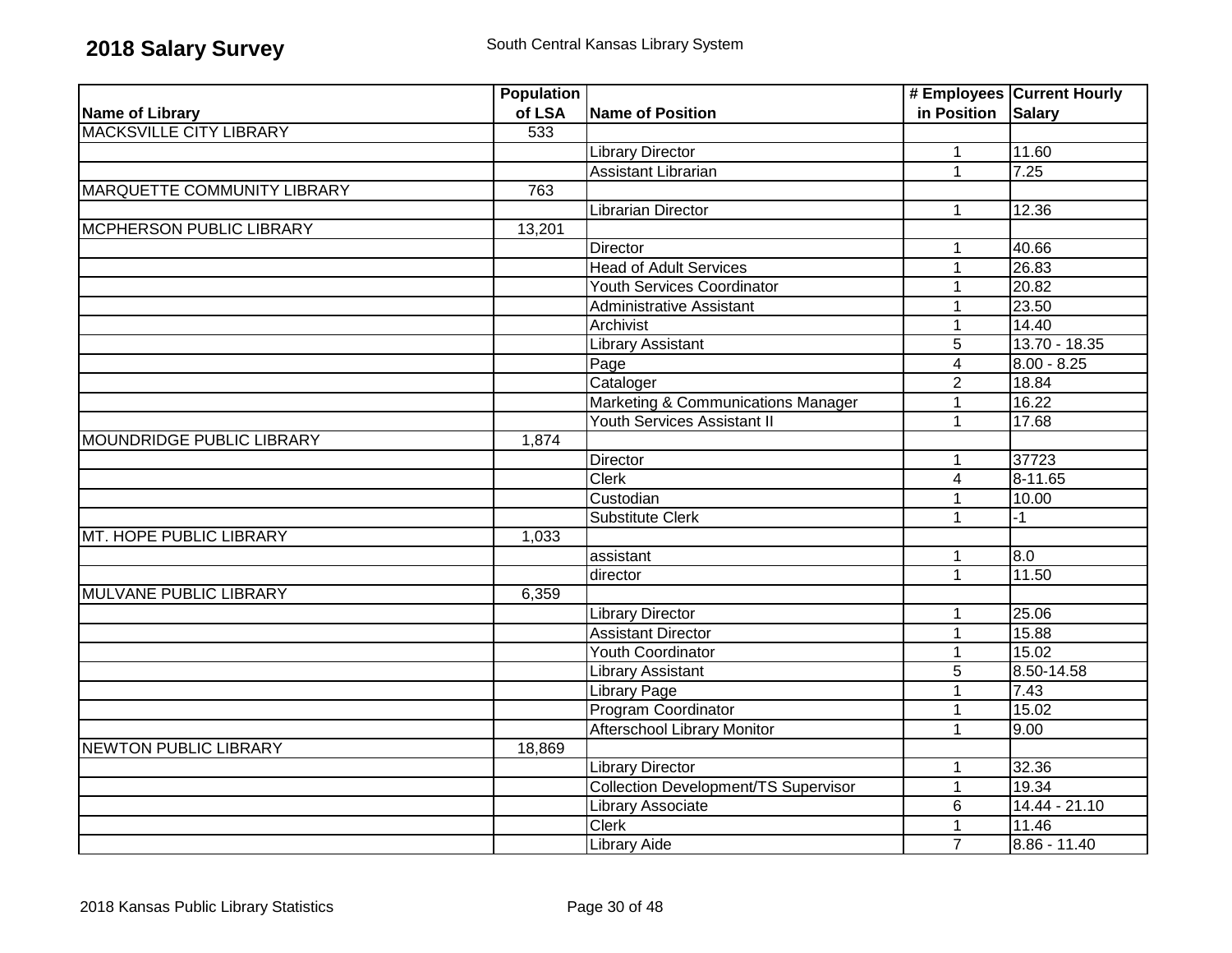|                                  | <b>Population</b> |                                  |                    | # Employees Current Hourly |
|----------------------------------|-------------------|----------------------------------|--------------------|----------------------------|
| Name of Library                  | of LSA            | <b>Name of Position</b>          | in Position Salary |                            |
| NEWTON PUBLIC LIBRARY cont.      |                   | Shelver                          | $\mathcal{P}$      | $7.25 - 9.33$              |
| <b>NICKERSON PUBLIC LIBRARY</b>  | 1,009             |                                  |                    |                            |
|                                  |                   | Librarian                        | $\mathbf{1}$       | 9                          |
| NORA E. LARABEE MEMORIAL LIBRARY | 968               |                                  |                    |                            |
|                                  |                   | Director/Librarian               | 1                  | 10.50 per hour             |
|                                  |                   | <b>Assistant Librarian</b>       | 1                  | 8.50 per hour              |
| <b>NORWICH PUBLIC</b>            | 453               |                                  |                    |                            |
|                                  |                   | Librarian                        | $\mathbf{1}$       | 10.25                      |
| <b>OXFORD PUBLIC LIBRARY</b>     | 1,012             |                                  |                    |                            |
|                                  |                   | Director/Head Librarian          | $\mathbf{1}$       | 14.00                      |
|                                  |                   | Assistant Librarian              | $\overline{2}$     | 7.25-12.00                 |
| <b>PARK CITY PUBLIC LIBRARY</b>  | 7,729             |                                  |                    |                            |
|                                  |                   | Director                         | $\mathbf{1}$       | 25.00                      |
|                                  |                   | <b>Library Clerk</b>             | $\overline{4}$     | 9.00 to 14.00              |
| <b>PARTRIDGE PUBLIC LIBRARY</b>  | 242               |                                  |                    |                            |
|                                  |                   | Librarian/Director               | 1                  | 9                          |
|                                  |                   | Library Aid                      | 1                  | 9.90                       |
|                                  |                   | Children Program Director        | 1                  | 8                          |
| POTWIN PUBLIC LIBRARY            | 644               |                                  |                    |                            |
|                                  |                   | Library Director/Librarian       | $\mathbf{1}$       | 7.25                       |
| <b>PRATT PUBLIC LIBRARY</b>      | 9,547             |                                  |                    |                            |
|                                  |                   | <b>Library Director</b>          | $\mathbf 1$        | 15.00                      |
|                                  |                   | <b>Circulation Librarian</b>     | 1                  | 10.50                      |
|                                  |                   | Children's Librarian             | 1                  | 13.99                      |
|                                  |                   | Young Adult/Technology Librarian | 1                  | 10.50                      |
|                                  |                   | Library Clerk II                 | 1                  | 10.50                      |
|                                  |                   | <b>Processing Clerk</b>          | 1                  | 10.50                      |
| PRETTY PRAIRIE PUBLIC LIBRARY    | 654               |                                  |                    |                            |
|                                  |                   | Director                         | 1                  | 15.00                      |
|                                  |                   | Librarian                        | 1                  | 15.00                      |
| <b>ROSE HILL PUBLIC LIBRARY</b>  | 3,980             |                                  |                    |                            |
|                                  |                   | <b>Library Director</b>          | 1                  | 19.48                      |
|                                  |                   | Library assitant                 | 1                  | 13.25                      |
|                                  |                   | Library aid                      | $\overline{2}$     | 10.50                      |
| RUTH DOLE MEMORIAL LIBRARY       | 874               |                                  |                    |                            |
|                                  |                   | <b>Director</b>                  | $\mathbf{1}$       | 13.15                      |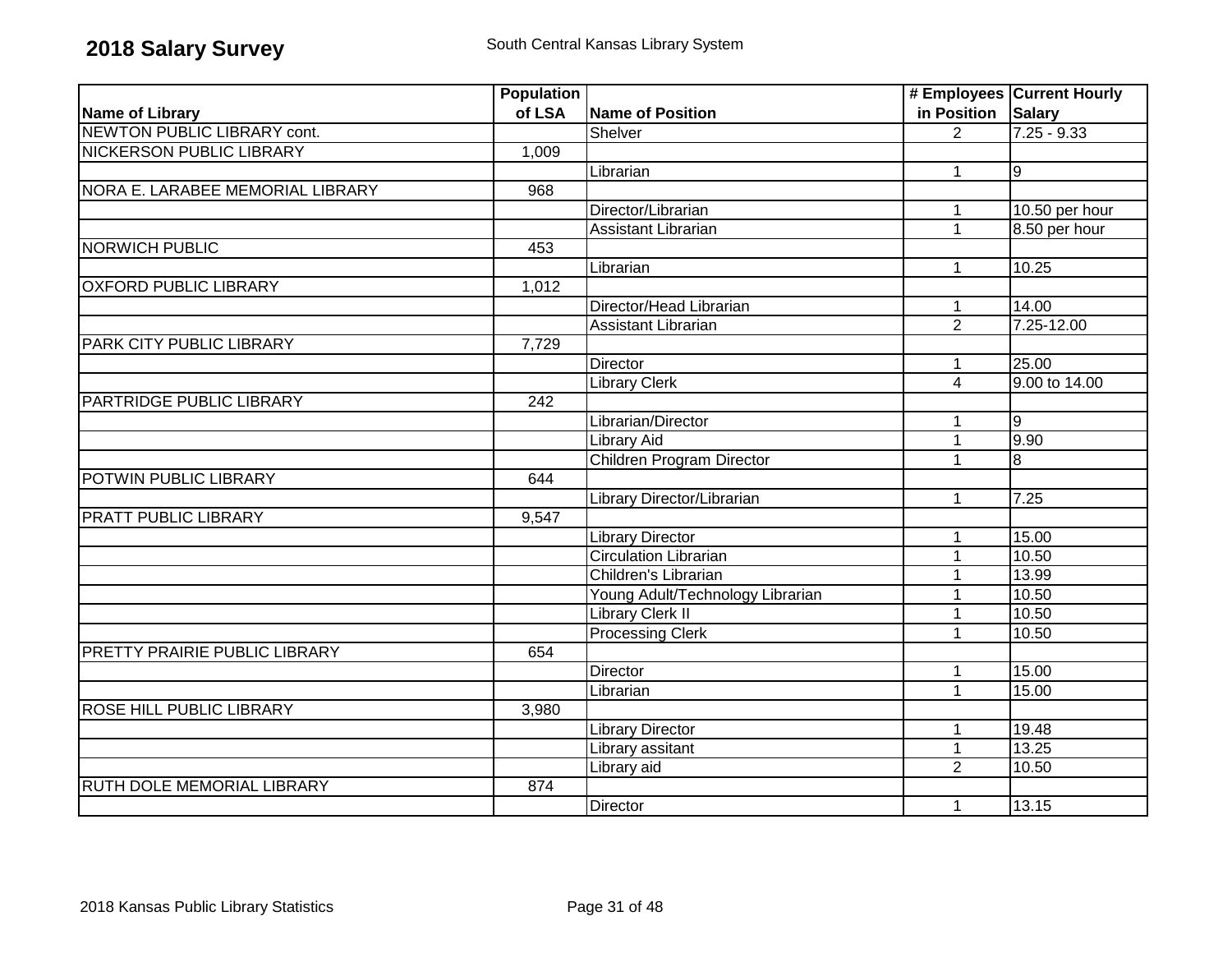|                                     | <b>Population</b> |                                    |                | # Employees Current Hourly |
|-------------------------------------|-------------------|------------------------------------|----------------|----------------------------|
| <b>Name of Library</b>              | of LSA            | Name of Position                   | in Position    | <b>Salary</b>              |
| <b>SEDGWICK/LILLIAN TEAR</b>        | 1,665             |                                    |                |                            |
|                                     |                   | <b>Director</b>                    | $\mathbf{1}$   | 9.00                       |
|                                     |                   | Librarian                          | $\overline{0}$ | $\overline{0}$             |
| SOUTH HAVEN TOWNSHIP LIBRARY        | 481               |                                    |                |                            |
|                                     |                   | Librarian                          | $\mathbf 1$    | 7.35                       |
| STERLING FREE PUBLIC LIBRARY        | 2,230             |                                    |                |                            |
|                                     |                   | Librarian                          | 1              | 11.75                      |
|                                     |                   | <b>Library Assistant</b>           | $\overline{7}$ | 7.50                       |
|                                     |                   | <b>Summer Reading Staff</b>        | 8              | 7.50                       |
| <b>SYLVIA PUBLIC LIBRARY</b>        | 207               |                                    |                |                            |
|                                     |                   | librarian                          | 1              | 7.25                       |
|                                     |                   | librarian asst.                    | $\mathbf{1}$   | 7.25                       |
| <b>TOWANDA PUBLIC LIBRARY</b>       | 1,470             |                                    |                |                            |
|                                     |                   | Library Assistant                  | 1              | 10.60                      |
|                                     |                   | <b>Storytime Director</b>          | $\mathbf{1}$   | 9.70                       |
|                                     |                   | <b>Library Director</b>            | $\mathbf{1}$   | 11.35                      |
| <b>TURON COMMUNITY LIBRARY</b>      | $\overline{373}$  |                                    |                |                            |
|                                     |                   | library director                   | $\mathbf{1}$   | 9.50                       |
| <b>UDALL PUBLIC LIBRARY</b>         | 718               |                                    |                |                            |
|                                     |                   | Librarian                          | $\mathbf 1$    | 8.50                       |
| <b>VALLEY CENTER PUBLIC LIBRARY</b> | 7,300             |                                    |                |                            |
|                                     |                   | Director                           | $\mathbf{1}$   | 27.89                      |
|                                     |                   | <b>Office Manager</b>              | $\mathbf 1$    | 24.08                      |
|                                     |                   | <b>Library Clerk</b>               | $\mathbf{1}$   | 11.00                      |
|                                     |                   | <b>Library Clerk</b>               | 1              | 10.00                      |
|                                     |                   | <b>Library Clerk</b>               | 1              | 8.50                       |
|                                     |                   | <b>Library Clerk</b>               | 1              | 8.25                       |
|                                     |                   | <b>Library Clerk</b>               | $\mathbf{1}$   | 8.15                       |
| <b>VIOLA TOWNSHIP</b>               | 489               |                                    |                |                            |
|                                     |                   | Story Hour/ Summer Reading Teacher | $\mathbf{1}$   | 15                         |
|                                     |                   | Librarian/ Library Director        | $\overline{2}$ | 7.25                       |
| <b>WALTON COMMUNITY LIBRARY</b>     | $\overline{235}$  |                                    |                |                            |
|                                     |                   | Librarian                          | $\mathbf{1}$   | 11.00                      |
| <b>WELLINGTON PUBLIC</b>            | 7,822             |                                    |                |                            |
|                                     |                   | Library Director/Librarian         | 1              | 21.00                      |
|                                     |                   | <b>Library Assistant</b>           | $\overline{7}$ | $9.00 - 12.50$             |
|                                     |                   | Janitor                            | 1              | 10.00                      |
|                                     |                   | clerk                              | 1              | 7.25                       |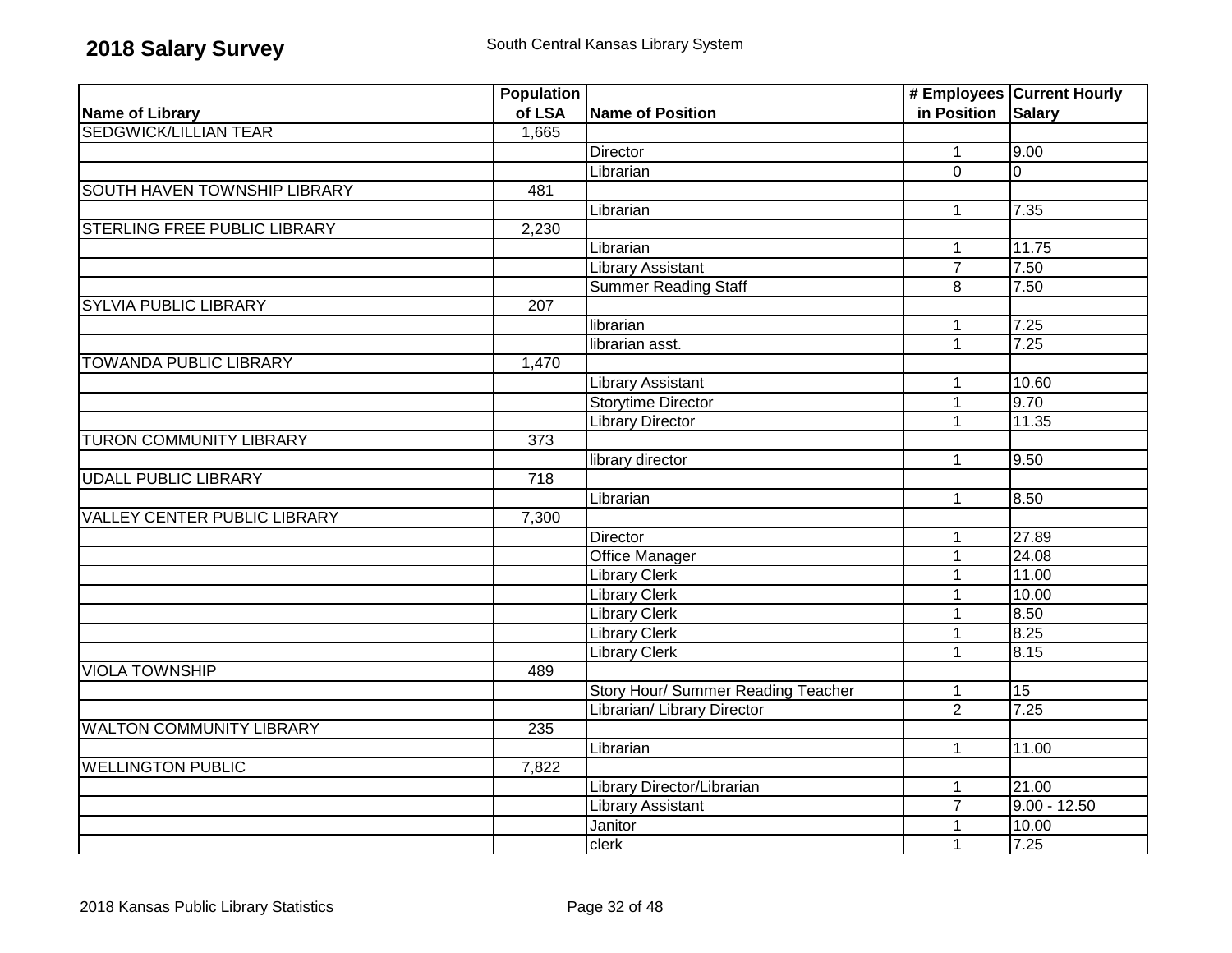|                                | <b>Population</b> |                                      |                    | # Employees Current Hourly |
|--------------------------------|-------------------|--------------------------------------|--------------------|----------------------------|
| Name of Library                | of LSA            | Name of Position                     | in Position Salary |                            |
| <b>WELLINGTON PUBLIC cont.</b> |                   | Children's Librarian                 | $\mathbf{1}$       | 9.98                       |
|                                |                   | Youth Services Librarian             | 1                  | 11.03                      |
| WHITEWATER MEMORIAL LIBRARY    | 731               |                                      |                    |                            |
|                                |                   | <b>Director</b>                      | 1                  | 12.61                      |
|                                |                   | <b>Youth Services Coordinator</b>    | 1                  | 10.25                      |
|                                |                   | <b>Administrative Specialist</b>     | 1                  | 10.0                       |
|                                |                   | Part-time Help                       | 1                  | 7.25-9.0                   |
|                                |                   | Assistant                            | 1                  | 10.25                      |
| <b>WICHITA PUBLIC LIBRARY</b>  | 390,591           |                                      |                    |                            |
|                                |                   | <b>Account Clerk I</b>               |                    | 20.3370                    |
|                                |                   | <b>Account Clerk II</b>              | $\mathbf{1}$       | 20.1754                    |
|                                |                   | Administrative Aide II               | 1                  | 26.8536                    |
|                                |                   | <b>Administrative Assistant</b>      | 1                  | 25.7554                    |
|                                |                   | Clerk I - Part-time                  | 31                 | 11.7978 - 14.7337          |
|                                |                   | Clerk III                            | 1                  | 14.0419                    |
|                                |                   | Marketing and Communications Manager | 1                  | 45,000                     |
|                                |                   | <b>Director of Libraries</b>         | 1                  | 143,687                    |
|                                |                   | <b>Equipment Operator I</b>          | $\mathbf 1$        | 15.8871                    |
|                                |                   | Event Worker II                      | $\mathbf{1}$       | 17.9749                    |
|                                |                   | Library Assistant - Fulltime         | $\overline{23}$    | 15.3766 - 22.2700          |
|                                |                   | Library Assistant - Part-time        | $\overline{26}$    | 15.3766 - 22.2700          |
|                                |                   | Senior Library Assistant - Fulltime  | $\overline{17}$    | 17.6839 - 25.6116          |
|                                |                   | Librarian                            | $\overline{17}$    | $40,304 - 71,663$          |
|                                |                   | <b>Library Manager</b>               | 5                  | 65,528 - 118,029           |
|                                |                   | <b>Support Services Manager</b>      | $\mathbf{1}$       | 96,855                     |
|                                |                   | Sr. Librarian                        | 10                 | $52,658 - 96,855$          |
|                                |                   | Event Worker I - Part-time           | $\overline{2}$     | 12.8588                    |
|                                |                   | Senior Library Assistant - Part-time | 2                  | 17.6839                    |
| <b>WINFIELD PUBLIC LIBRARY</b> | 12,104            |                                      |                    |                            |
|                                |                   | <b>Library Director</b>              | $\mathbf 1$        | 0                          |
|                                |                   | Youth Services Librarian             | $\mathbf{1}$       | $\overline{0}$             |
|                                |                   | <b>Tech Services Clerk</b>           |                    | $\overline{0}$             |
|                                |                   | <b>Lead Circulation Clerk</b>        |                    | $\mathbf 0$                |
|                                |                   | <b>Public Services Specialist</b>    | $\mathbf 0$        | $\overline{0}$             |
|                                |                   | Youth Assistant                      | 1                  | $10-12$                    |
|                                |                   | <b>Clerk</b>                         | 3                  | 10.00-11.36                |
|                                |                   | <b>Library Assistant</b>             | $\overline{4}$     | 8.00-8.50                  |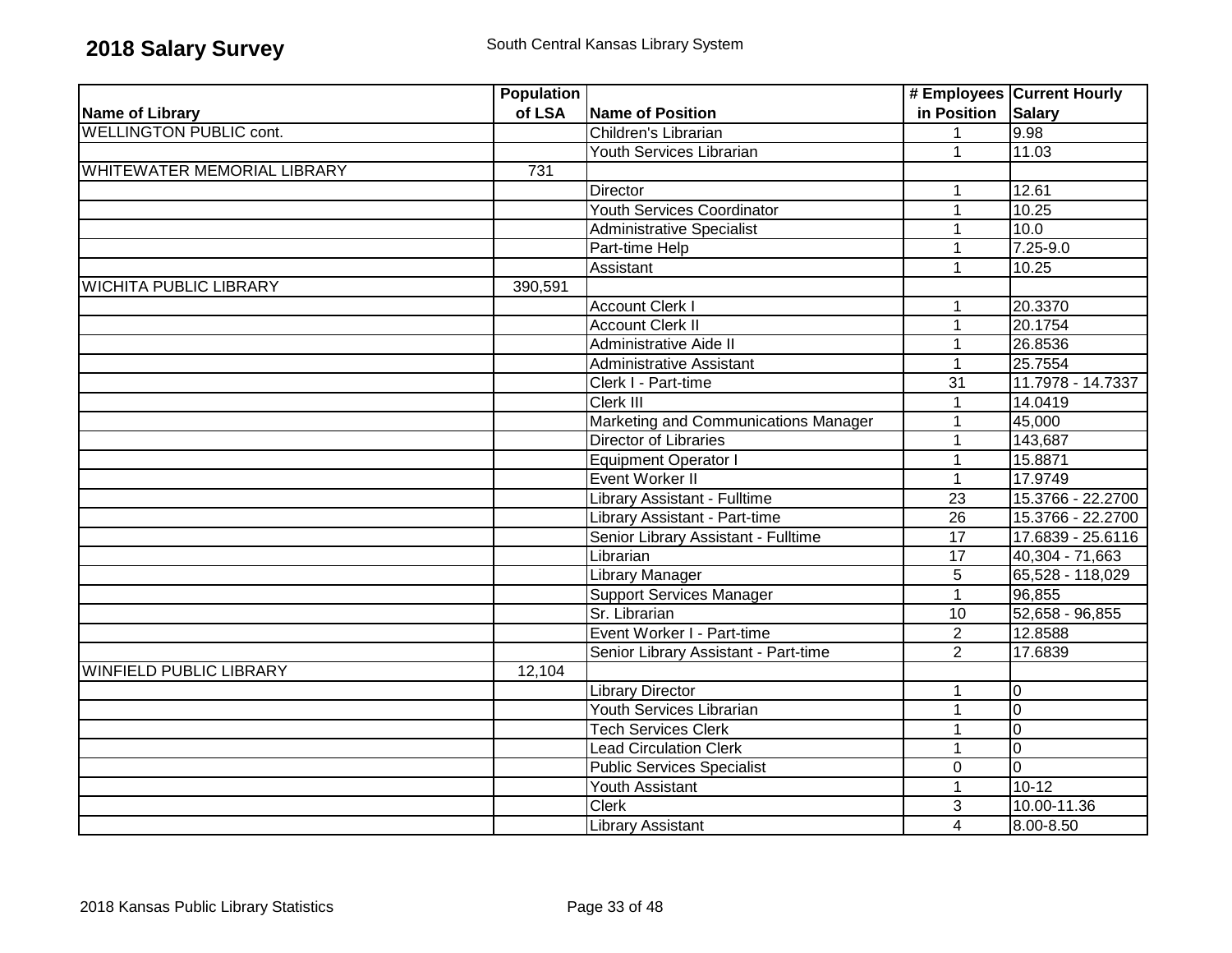|                             | <b>Population</b> |                  |                    | # Employees Current Hourly |
|-----------------------------|-------------------|------------------|--------------------|----------------------------|
| Name of Library             | of LSA            | Name of Position | in Position Salary |                            |
| <b>ZENDA PUBLIC LIBRARY</b> | 152               |                  |                    |                            |
|                             |                   | ILibrarian       |                    | <b>7.25-8.75</b>           |
|                             |                   | Library Director |                    | <b>9.75</b>                |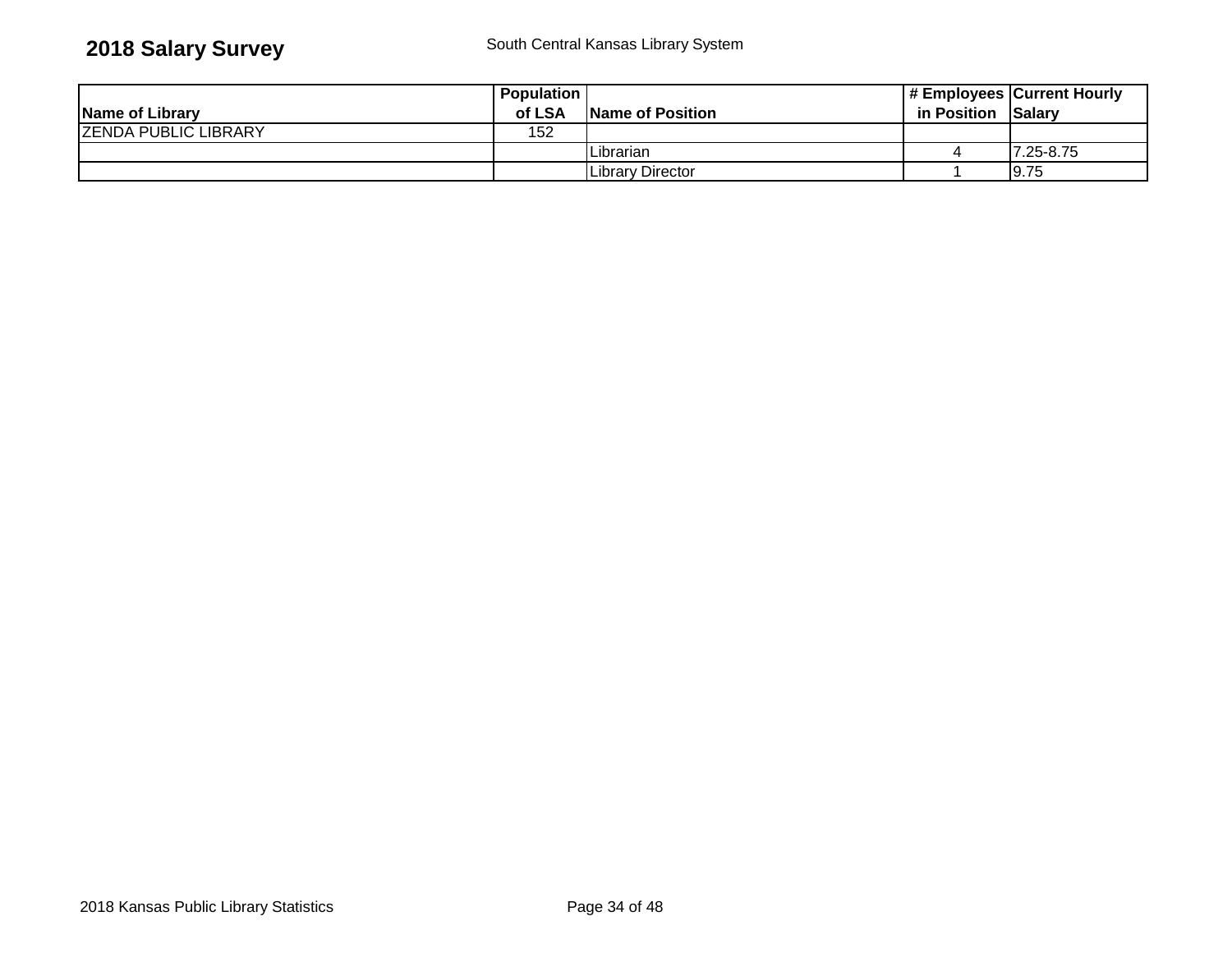|                                    | <b>Population</b> |                                     |                 | # Employees Current Hourly |
|------------------------------------|-------------------|-------------------------------------|-----------------|----------------------------|
| <b>Name of Library</b>             | of LSA            | Name of Position                    | in Position     | <b>Salary</b>              |
| <b>ALTAMONT PUBLIC LIBRARY</b>     | 1,025             |                                     |                 |                            |
|                                    |                   | librarian                           | 1               | \$17.75                    |
|                                    |                   | helper                              | 1               | \$8.78                     |
| <b>ALTOONA PUBLIC LIBRARY</b>      | 380               |                                     |                 |                            |
|                                    |                   | librarian                           | 1               | 8.50                       |
| <b>ARMA CITY LIBRARY</b>           | 1,439             |                                     |                 |                            |
|                                    |                   | <b>Director</b>                     | 1               | 13.00                      |
|                                    |                   | Librarian                           | 1               | 8.75                       |
|                                    |                   | Houskeeper                          | $\overline{0}$  | 000                        |
| <b>BRONSON PUBLIC LIBRARY</b>      | 311               |                                     |                 |                            |
|                                    |                   | Librarian/Director                  | 1               | 10.25                      |
| <b>CANEY CITY LIBRARY</b>          | 2,026             |                                     |                 |                            |
|                                    |                   | Director                            | 1               | 13.00                      |
|                                    |                   | <b>Assistant Librarian</b>          | 1               | 9.75                       |
|                                    |                   | Staff                               | 1               | 7.75                       |
| <b>CEDAR VALE MEMORIAL LIBRARY</b> | 526               |                                     |                 |                            |
|                                    |                   | Librarian/Director                  | $\mathbf 1$     | 10.00                      |
| <b>CHANUTE PUBLIC LIBRARY</b>      | 9,054             |                                     |                 |                            |
|                                    |                   | <b>Adult Service</b>                | 1               | 41775                      |
|                                    |                   | <b>Children's Librarians</b>        | $\overline{2}$  | 36,675 - 31,000            |
|                                    |                   | <b>Library Aids</b>                 | 6               | $11.00 - 13.00$            |
|                                    |                   | <b>Library Director</b>             | 1               | 59174                      |
| CHERRYVALE PUBLIC LIBRARY          | 2,180             |                                     |                 |                            |
|                                    |                   | <b>Library Director</b>             | 1               | 12.75                      |
|                                    |                   | <b>Circulation Desk Clerk</b>       | 1               | 8.00                       |
| <b>CHETOPA CITY LIBRARY</b>        | 1,050             |                                     |                 |                            |
| <b>COFFEY COUNTY LIBRARY</b>       | 8,224             |                                     |                 |                            |
|                                    |                   | Administrator                       | 1               | 26.44                      |
|                                    |                   | <b>Branch Director</b>              | $\overline{5}$  | 15.93-21.04                |
|                                    |                   | <b>Assistant Directors</b>          | $\overline{6}$  | $10.20 - 15$               |
|                                    |                   | Assistants (library)                | $\overline{13}$ | 8.69-12.20                 |
|                                    |                   | <b>Administrative Assistant</b>     |                 | 16.56                      |
|                                    |                   | <b>Technical Services Associate</b> |                 | 18.31                      |
|                                    |                   | <b>Head of Maintenance</b>          |                 | 18.27                      |
|                                    |                   | Custodian                           | 5               | 8.86-11.62                 |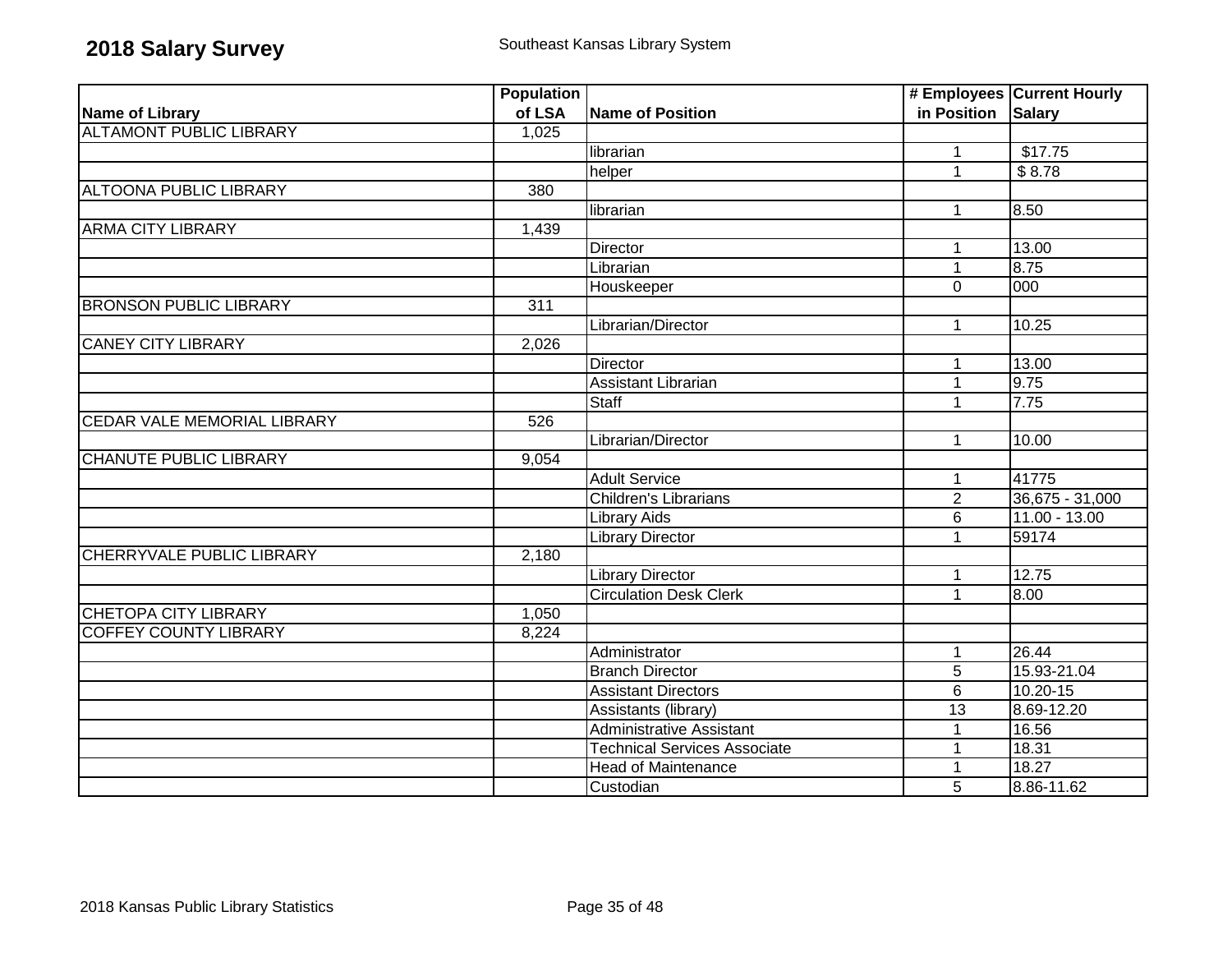|                                   | <b>Population</b> |                                            |                    | # Employees Current Hourly |
|-----------------------------------|-------------------|--------------------------------------------|--------------------|----------------------------|
| <b>Name of Library</b>            | of LSA            | Name of Position                           | in Position Salary |                            |
| <b>COFFEYVILLE PUBLIC LIBRARY</b> | 9,481             |                                            |                    |                            |
|                                   |                   | Director                                   | $\mathbf{1}$       | 48,000                     |
|                                   |                   | Young Adult Librarian/ Assistant Librarian | 1                  | 12.33                      |
|                                   |                   | Children's Librarian/ Library Assistant    | 1                  |                            |
|                                   |                   | Cataloger/Library Assistant                | $\mathbf{1}$       |                            |
|                                   |                   |                                            |                    | 11.50                      |
|                                   |                   | ILL/Transfers/Library Assistant            | 1                  | 11.63                      |
|                                   |                   | Processor/ Library Assistant               | $\mathbf{1}$       | 11.50                      |
|                                   |                   |                                            |                    |                            |
|                                   |                   | Circulation/ Reference/ Library Assistant  | $\mathbf 1$        | 9.15                       |
|                                   |                   | <b>Library Shelvers</b>                    | 3                  |                            |
|                                   |                   | Circ/ILL/Transfer Library Assistant        | 1                  | 8.42                       |
|                                   |                   | Custodian                                  |                    | 9.37                       |
| <b>COLONY CITY LIBRARY</b>        | 409               |                                            |                    |                            |
|                                   |                   | <b>Director</b>                            | $\mathbf{1}$       | 10.00                      |
| <b>COLUMBUS PUBLIC LIBRARY</b>    | 3,096             |                                            |                    |                            |
|                                   |                   | Director                                   | $\mathbf{1}$       | 18.32                      |
|                                   |                   | <b>Assistant Librarian</b>                 | $\mathbf{1}$       | 10.77                      |
|                                   |                   | Page                                       | $\overline{2}$     | 7.57                       |
| <b>EDNA PUBLIC LIBRARY</b>        | 413               |                                            |                    |                            |
|                                   |                   | <b>Library Director</b>                    | 1                  | 9.75                       |
|                                   |                   | <b>Staff</b>                               | $\overline{1}$     | 8.30                       |
| <b>ERIE CITY PUBLIC LIBRARY</b>   | 1,087             |                                            |                    |                            |
|                                   |                   | <b>Library Director</b>                    | $\mathbf{1}$       | 10.00                      |
|                                   |                   | library staff                              | 4                  | 9.00                       |
|                                   |                   | <b>House Keeping</b>                       | 1                  | 100 per month              |
| <b>EUREKA PUBLIC LIBRARY</b>      | 2,401             |                                            |                    |                            |
|                                   |                   | Director                                   | 1                  | 21.63                      |
|                                   |                   | <b>Technical Services/Circulation</b>      | 1                  | 9.75                       |
|                                   |                   | Children's/Circulation                     | $\mathbf{1}$       | 9.75                       |
|                                   |                   | Circulation                                | $\mathbf{1}$       | 9.75                       |
| <b>FALL RIVER PUBLIC LIBRARY</b>  | $\overline{148}$  |                                            |                    |                            |
|                                   |                   | librarian                                  | $\mathbf{1}$       | 8.00                       |
| FORT SCOTT PUBLIC LIBRARY         | 7,813             |                                            |                    |                            |
|                                   |                   | <b>Director</b>                            | $\mathbf 1$        | 26.89                      |
|                                   |                   | Children's Librarian                       | 1                  | 18.11                      |
|                                   |                   | <b>Clerk</b>                               | 3                  | 8.50-13.84                 |
|                                   |                   | Custodian                                  | $\mathbf{1}$       | 7.50                       |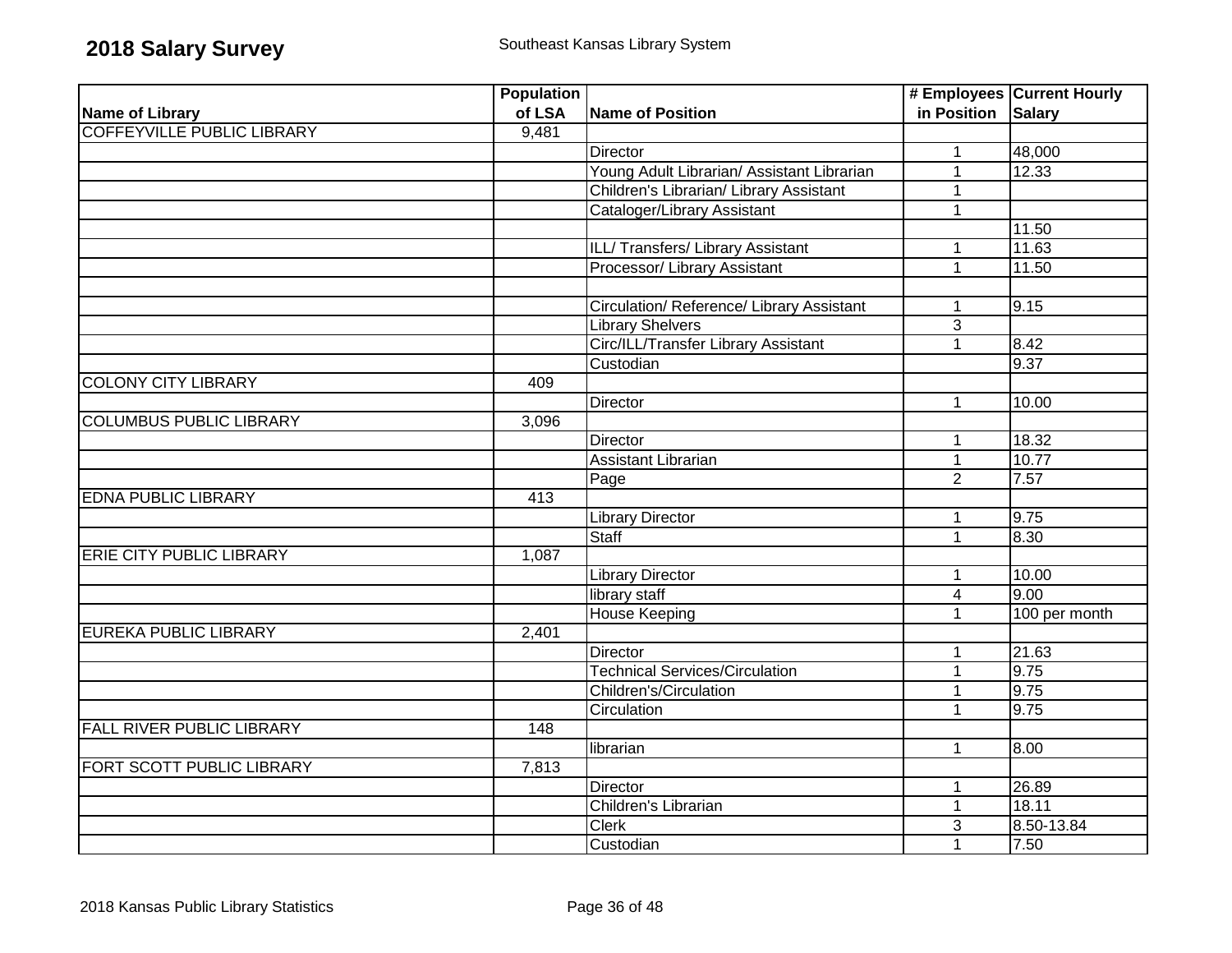|                                       | <b>Population</b> |                                  |                    | # Employees Current Hourly |
|---------------------------------------|-------------------|----------------------------------|--------------------|----------------------------|
| <b>Name of Library</b>                | of LSA            | <b>Name of Position</b>          | in Position Salary |                            |
| <b>FREDONIA PUBLIC LIBRARY</b>        | 2,270             |                                  |                    |                            |
|                                       |                   | Director                         | $\mathbf{1}$       | 24.62                      |
| <b>GALENA PUBLIC LIBRARY</b>          | 2,900             |                                  |                    |                            |
|                                       |                   | Director                         | 1                  | 14,400 yearly              |
|                                       |                   | Part-time staff                  | 1                  | 7.20                       |
| <b>GARNETT PUBLIC LIBRARY</b>         | 3,253             |                                  |                    |                            |
|                                       |                   | Director                         | 1                  | 17.86                      |
|                                       |                   | <b>Adult Services</b>            | 1                  | 8.50                       |
|                                       |                   | Youth Services                   |                    | 9.00                       |
|                                       |                   | <b>ILL Clerk</b>                 |                    | 9.82                       |
|                                       |                   | <b>Cataloging Clerk</b>          |                    | 9.00                       |
|                                       |                   | Janitor                          | 1                  | 10.00                      |
| <b>GIRARD PUBLIC LIBRARY</b>          | 2,706             |                                  |                    |                            |
|                                       |                   | <b>Library Director</b>          | 1                  | 20.50                      |
|                                       |                   | <b>Adult Librarian/Cataloger</b> | 1                  | 12.55                      |
|                                       |                   | <b>YA Librarian/ILL</b>          | 1                  | 10.35                      |
|                                       |                   | Children's Librarian             | 1                  | 12.55                      |
|                                       |                   | Adult Librarian                  | 1                  | 9.65                       |
|                                       |                   | Janitor                          | 1                  | 12.90                      |
| <b>GRAVES MEMORIAL PUBLIC LIBRARY</b> | 886               |                                  |                    |                            |
|                                       |                   | director                         | $\mathbf 1$        | 13.70                      |
| <b>GRENOLA PUBLIC LIBRARY</b>         | 186               |                                  |                    |                            |
|                                       |                   | Director/Librarian               | 1                  | 9.75                       |
|                                       |                   | Substitute                       | 1                  | 9.50                       |
| <b>HAMILTON CITY LIBRARY</b>          | 246               |                                  |                    |                            |
|                                       |                   | <b>Library Director</b>          | 1                  | \$9.50/hour                |
|                                       |                   | Substitute Librarian             | $\overline{2}$     | \$7.50/hour                |
| <b>HEPLER CITY LIBRARY</b>            | 131               |                                  |                    |                            |
|                                       |                   | <b>Library Director</b>          | 1                  | \$8.07                     |
| <b>HOWARD CITY LIBRARY</b>            | 601               |                                  |                    |                            |
|                                       |                   | <b>Director</b>                  | $\mathbf{1}$       | 14.00                      |
|                                       |                   | Librarian/substitute             | 3                  | 9.00-10.50                 |
| HUMBOLDT PUBLIC LIBRARY               | 1,802             |                                  |                    |                            |
|                                       |                   | Director                         | 1                  | 19.00                      |
|                                       |                   | <b>Library Assistant</b>         | 3                  | 9.00-12.75                 |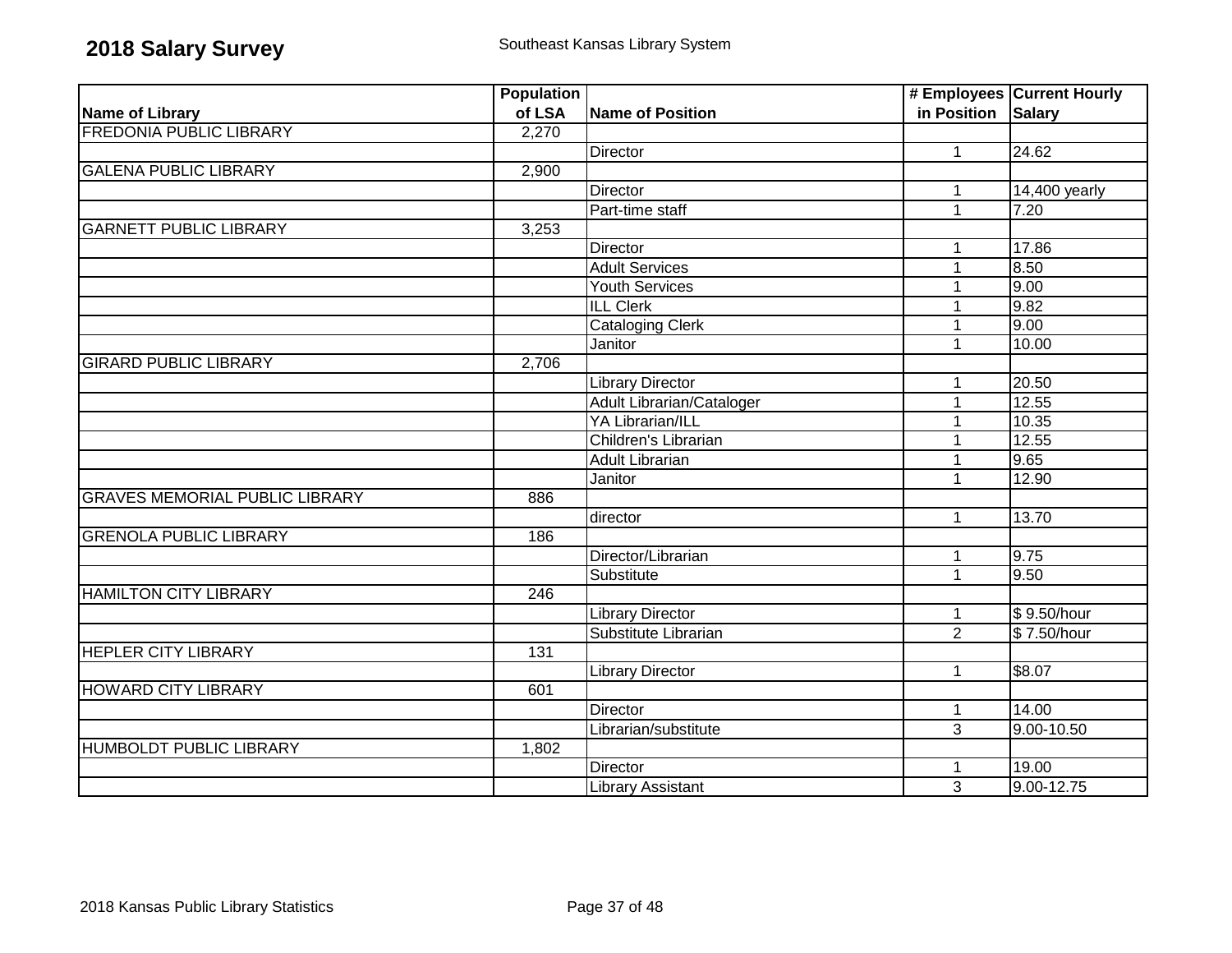|                                    | <b>Population</b> |                                    |                    | # Employees Current Hourly |
|------------------------------------|-------------------|------------------------------------|--------------------|----------------------------|
| Name of Library                    | of LSA            | <b>Name of Position</b>            | in Position Salary |                            |
| <b>INDEPENDENCE PUBLIC LIBRARY</b> | 12,526            |                                    |                    |                            |
|                                    |                   | <b>Library Director</b>            | $\mathbf{1}$       | 27.51                      |
|                                    |                   | <b>Services Coordinator</b>        | $\overline{3}$     | 12.45-14.82                |
|                                    |                   | Network Administrator              |                    | 17.10                      |
|                                    |                   | Tech Services                      | 1                  | 19.10                      |
|                                    |                   | Children's Librarian               |                    | 17.16                      |
|                                    |                   | Page                               | 1                  | 11.27                      |
|                                    |                   | Custodian                          |                    | 12.96                      |
|                                    |                   | Youth Assistant                    | 1                  | 10.84-13.22                |
| <b>IOLA PUBLIC LIBRARY</b>         | 5,354             |                                    |                    |                            |
|                                    |                   | Director                           | 1                  | 38.14                      |
|                                    |                   | <b>Administrative Assistant</b>    | 1                  | 21.18                      |
|                                    |                   | Public Services Librarian          | 1                  | 13.30                      |
|                                    |                   | Clerk/shelvers                     | 3                  | 8.15-9.04                  |
|                                    |                   | Children's Librarian               | 1                  | 16.46                      |
|                                    |                   | <b>Library Assistants</b>          | $\overline{2}$     | 11.54                      |
|                                    |                   | Youth Services Assistant           |                    | 11.42                      |
| JOHNSTON PUBLIC LIBRARY            | 3,958             |                                    |                    |                            |
|                                    |                   | <b>Library Director</b>            | 1                  | \$18.00                    |
|                                    |                   | <b>Circulation Clerk I</b>         |                    | \$11.25                    |
|                                    |                   | <b>Circulation Clerk II</b>        |                    | \$8.25                     |
|                                    |                   | Custodian/Security                 | 1                  | \$7.25                     |
|                                    |                   | Page                               | 3                  | \$7.25                     |
| LIBRARY DISTRICT #2, LINN COUNTY   | 2,554             |                                    |                    |                            |
|                                    |                   | Librarian/Tech/Childrens Librarian | 1                  | 17.09                      |
|                                    |                   | Childrens librarian                | 1                  | 13.77                      |
|                                    |                   | Librarian                          |                    | 8.41                       |
|                                    |                   | Custodian                          | 1                  | 8.67                       |
|                                    |                   | Director                           |                    | 17.60                      |
| LINN COUNTY LIBRARY DIST. #3       | 486               |                                    |                    |                            |
|                                    |                   | Director/Librarian                 | 1                  | 12468                      |
|                                    |                   | Assistant Librarian                | 1                  | \$8.50                     |
| LINN COUNTY LIBRARY DISTRICT #1    | 2,130             |                                    |                    |                            |
|                                    |                   | Librarian/Director                 | 1                  | 11.33                      |
|                                    |                   | Assisstant - Librarian             | 1                  | 9.01                       |
|                                    |                   | Assistant-Librarian                | 1                  | 8.50                       |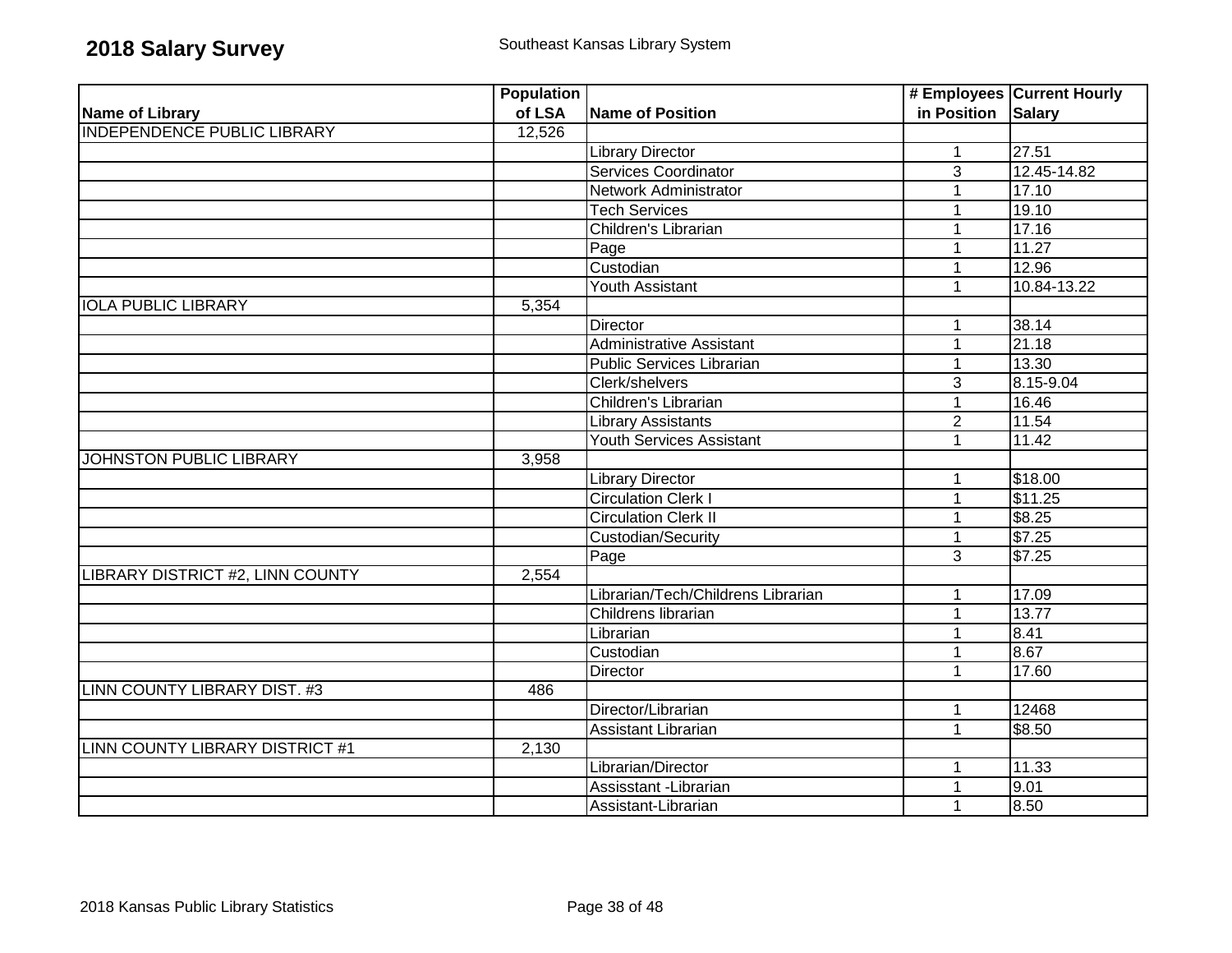|                                 | <b>Population</b> |                                       |                    | # Employees Current Hourly |
|---------------------------------|-------------------|---------------------------------------|--------------------|----------------------------|
| <b>Name of Library</b>          | of LSA            | <b>Name of Position</b>               | in Position Salary |                            |
| LINN COUNTY LIBRARY DISTRICT #5 | 1,823             |                                       |                    |                            |
|                                 |                   | <b>Library Director</b>               | $\mathbf{1}$       | 16.30                      |
|                                 |                   | <b>Circulation Clerk</b>              | $\overline{4}$     | 8.00-9.80                  |
| <b>LONGTON PUBLIC LIBRARY</b>   | 301               |                                       |                    |                            |
|                                 |                   | Librarian                             | 1                  | 10.00                      |
| <b>MADISON PUBLIC LIBRARY</b>   | 636               |                                       |                    |                            |
|                                 |                   | <b>Library Director</b>               | 1                  | \$14.50                    |
|                                 |                   | substitute                            | $\mathbf{1}$       | \$7.50                     |
| MCCUNE OSAGE TOWNSHIP LIBRARY   | 688               |                                       |                    |                            |
|                                 |                   | <b>Library Director</b>               | 1                  | 10.00                      |
|                                 |                   | Library Assistant                     | $\mathbf{1}$       | 5.00                       |
| <b>MOLINE PUBLIC LIBRARY</b>    | 321               |                                       |                    |                            |
|                                 |                   | Director                              | $\mathbf{1}$       | 12.50                      |
| <b>MORAN PUBLIC LIBRARY</b>     | $\overline{517}$  |                                       |                    |                            |
|                                 |                   | Director                              | 1                  | 9.50                       |
|                                 |                   | Substitute Librarian                  | $\mathbf{1}$       | 7.25                       |
| MOUND CITY/LINN COUNTY DIST. #4 | 2,048             |                                       |                    |                            |
|                                 |                   | <b>Library Director</b>               | 1                  | 14.70                      |
|                                 |                   | Librarian                             | $\overline{5}$     | $8.50 - 12.36$             |
| MOUND VALLEY LIBRARY            | 378               |                                       |                    |                            |
|                                 |                   | Librarian                             | 1                  | 7.50                       |
| NEODESHA/W.A. RANKIN MEMORIAL   | 2,315             |                                       |                    |                            |
|                                 |                   | <b>Library Director</b>               | 1                  | 14.95                      |
|                                 |                   | <b>Assistant Library Director</b>     | $\mathbf{1}$       | 11.59                      |
|                                 |                   | Children's Librarian                  | 1                  | 10.50                      |
|                                 |                   | Library Technician                    | 1                  | 8.22                       |
|                                 |                   | Researcher                            | 1                  | 9.64                       |
|                                 |                   | Janitor                               | $\mathbf 1$        | 12.03                      |
| <b>OSWEGO PUBLIC</b>            | 1,719             |                                       |                    |                            |
|                                 |                   | <b>Director</b>                       | 1                  | 15.50                      |
|                                 |                   | Library Assistant #1                  | 1                  | 10.00                      |
|                                 |                   | Library Assistant #2                  | $\mathbf{1}$       | 10.00                      |
|                                 |                   | Janitorial                            | 1                  | 8.50                       |
| <b>PARSONS PUBLIC LIBRARY</b>   | 9,761             |                                       |                    |                            |
|                                 |                   | Shelver                               | 1                  | 11.36                      |
|                                 |                   | Children's Library Assistant          | 1                  | 11.36                      |
|                                 |                   | Evening/Weekend Circulation Assistant |                    | 11.36                      |
|                                 |                   | <b>Technical Services Assistant</b>   | $\mathbf 1$        | 11.36                      |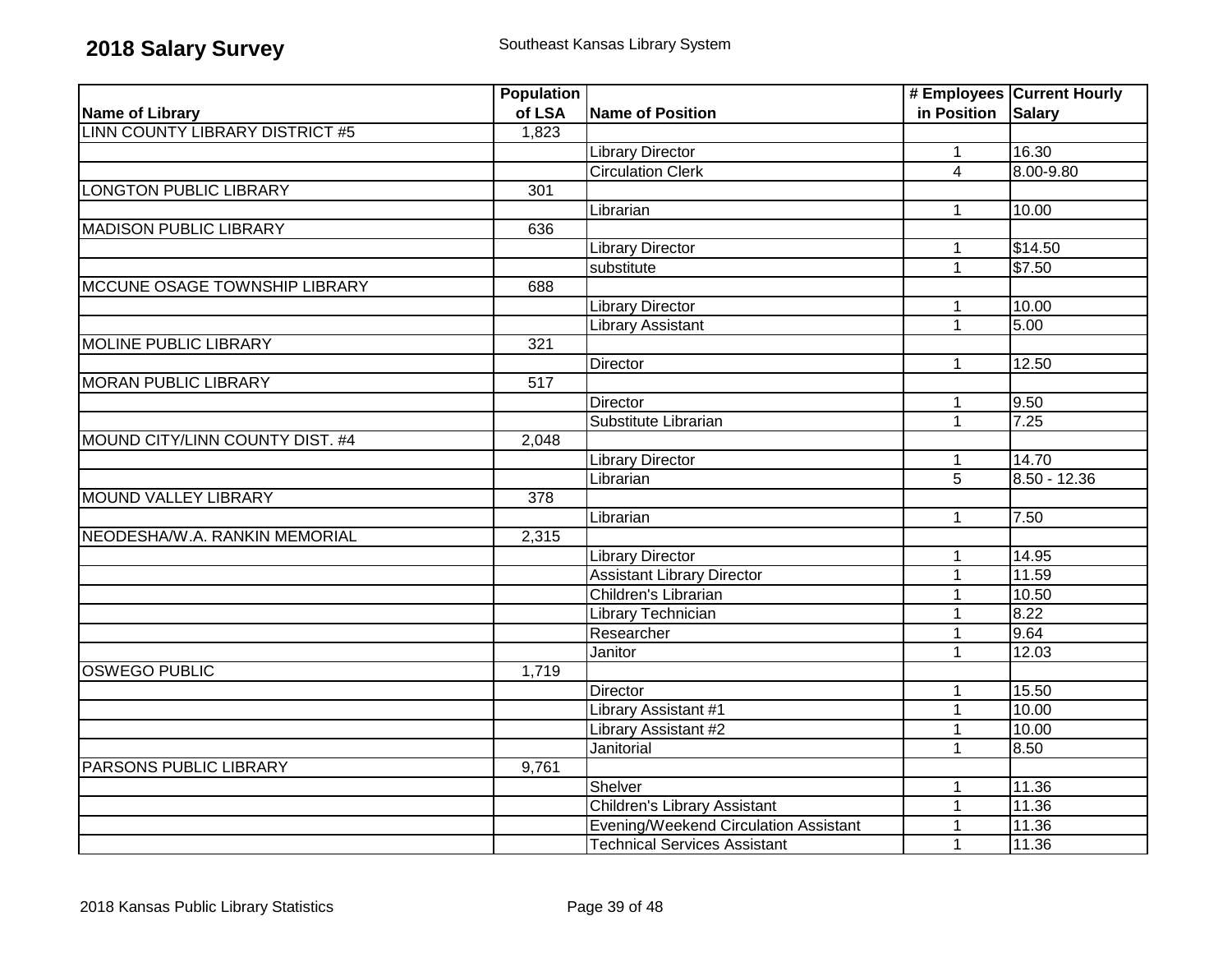|                                         | <b>Population</b> |                                                     |                 | # Employees Current Hourly |
|-----------------------------------------|-------------------|-----------------------------------------------------|-----------------|----------------------------|
| <b>Name of Library</b>                  | of LSA            | <b>Name of Position</b>                             | in Position     | <b>Salary</b>              |
| PARSONS PUBLIC LIBRARY cont.            |                   | <b>Bookkeeping/Acquisitions Specialist</b>          | $\mathbf 1$     | 12.87                      |
|                                         |                   | Interlibrary Loan Specialist / Cataloging Assistant | 1               | 9.00                       |
|                                         |                   | <b>Circulation/Young Adult Specialist</b>           | 1               | 11.36                      |
|                                         |                   | Head of Circulation & Adult Programming             | $\mathbf{1}$    | 19.38                      |
|                                         |                   | Children's Librarian                                | 1               | 16.81                      |
| <b>PITTSBURG PUBLIC LIBRARY</b>         | 20,216            |                                                     |                 |                            |
|                                         |                   | <b>Director</b>                                     | 1               | 33.11                      |
|                                         |                   | Head, Adult Services                                | 1               | 20.58                      |
|                                         |                   | Head, Youth Services                                | 1               | 20.05                      |
|                                         |                   | Head, Information Technology                        | 1               | 20.90                      |
|                                         |                   | <b>Assistant Director</b>                           | 1               | 22.83                      |
|                                         |                   | Head, Circulation                                   | 1               | 18                         |
|                                         |                   | <b>Head, Technical Processing</b>                   | 1               | 18                         |
|                                         |                   | Custodian/Maintenance                               | 1               | 13.72                      |
|                                         |                   | Part-time Assistant                                 | $\overline{17}$ | 8.50-12.00                 |
|                                         |                   | Shelver                                             | 1               | 7.75                       |
|                                         |                   | Public Service/YA Librarian                         | 1               | 16.26                      |
|                                         |                   | <b>Public Service/Floater</b>                       | 1               | 15.00                      |
| PRESCOTT CITY LIBRARY                   | 269               |                                                     |                 |                            |
|                                         |                   | <b>Director</b>                                     | 1               | 10.00                      |
|                                         |                   | Librarian                                           | $\overline{2}$  | 8.00                       |
| <b>SAVONBURG PUBLIC LIBRARY</b>         | 102               |                                                     |                 |                            |
|                                         |                   | <b>Director</b>                                     | 1               | 10.00                      |
|                                         |                   | Assistant librarian                                 | $\overline{2}$  | 7.25                       |
| <b>SEDAN PUBLIC LIBRARY</b>             | 1,034             |                                                     |                 |                            |
|                                         |                   | <b>Custodial Staff</b>                              | 1               | 7.25                       |
|                                         |                   | <b>Staff</b>                                        | 2               | 9.00                       |
| THAYER FRIDAY READING CLUB CITY LIBRARY | 465               |                                                     |                 |                            |
|                                         |                   | <b>Library Director</b>                             | 1               | \$10.25                    |
| <b>TORONTO PUBLIC LIBRARY</b>           | 264               |                                                     |                 |                            |
|                                         |                   | Librarian/Director                                  | 1               | 7.50                       |
| <b>WALNUT PUBLIC LIBRARY</b>            | 226               |                                                     |                 |                            |
|                                         |                   | Library Director/Librarian                          | $\mathbf{1}$    | 12.00                      |
| <b>WEIR PUBLIC LIBRARY</b>              | 642               |                                                     |                 |                            |
|                                         |                   | director                                            | 1               | \$9.50                     |
|                                         |                   | assistant director                                  | $\mathbf 1$     | \$8.00                     |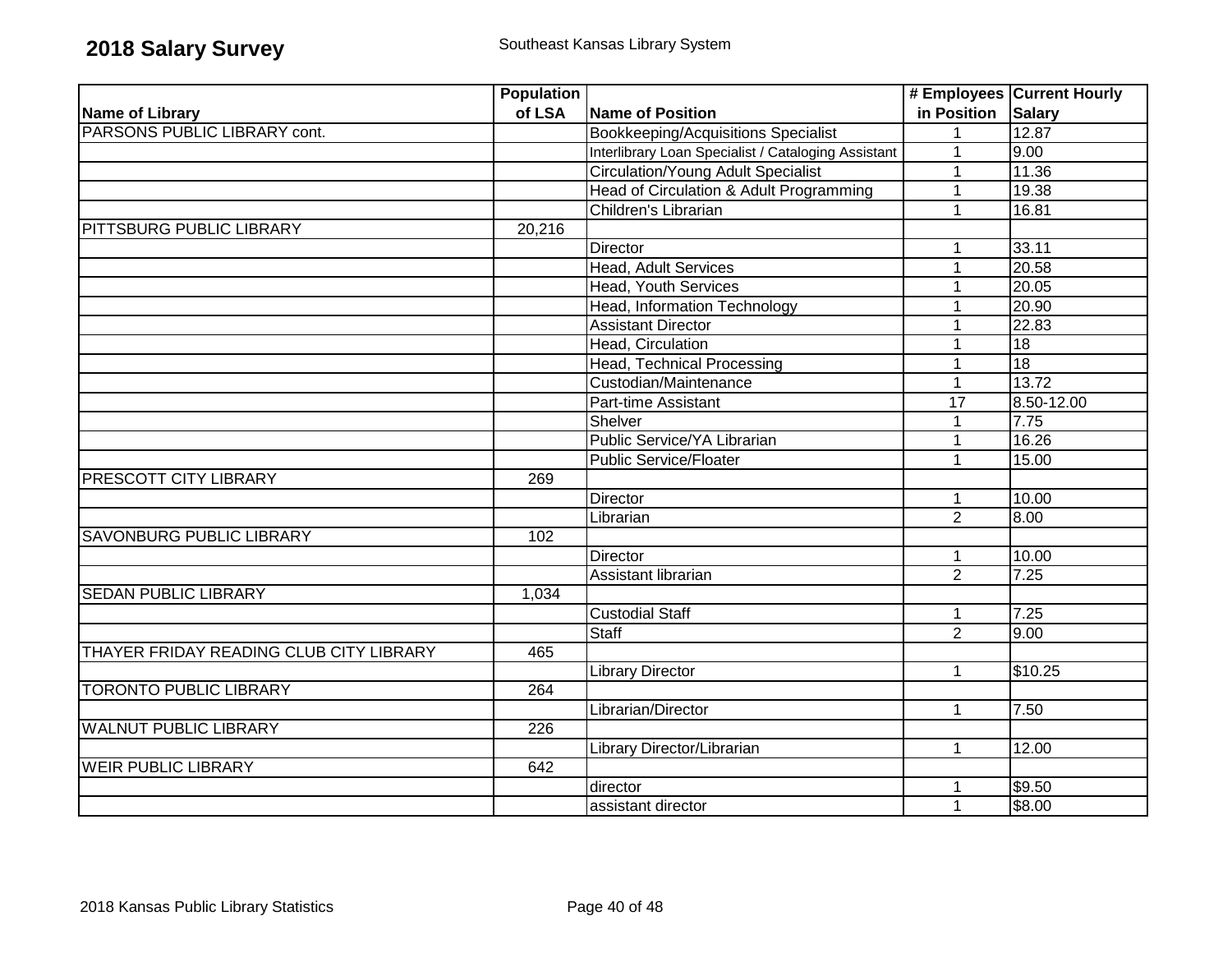|                                    | <b>Population</b> |                  |             | # Employees Current Hourly |
|------------------------------------|-------------------|------------------|-------------|----------------------------|
| Name of Library                    | of LSA            | Name of Position | in Position | <b>Salarv</b>              |
| <b>YATES CENTER PUBLIC LIBRARY</b> | ,335              |                  |             |                            |
|                                    |                   | <b>Director</b>  |             | 13.89                      |
|                                    |                   | lassistant       |             | \$9.72                     |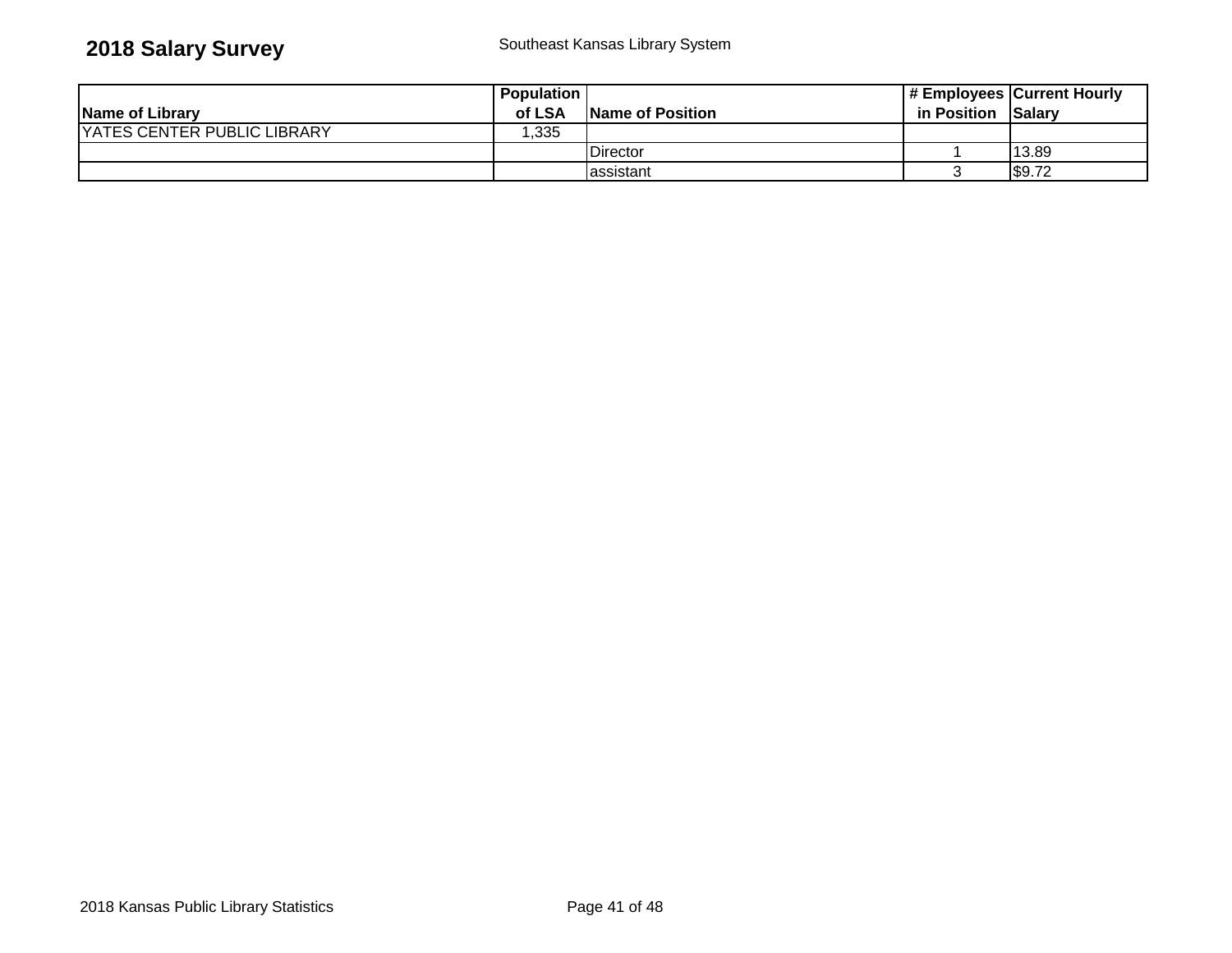|                                    | <b>Population</b> |                                        |                    | # Employees Current Hourly |
|------------------------------------|-------------------|----------------------------------------|--------------------|----------------------------|
| Name of Library                    | of LSA            | <b>Name of Position</b>                | in Position Salary |                            |
| <b>ASHLAND LIBRARY</b>             | 779               |                                        |                    |                            |
|                                    |                   | Director                               | $\mathbf{1}$       | 15.50                      |
|                                    |                   | <b>Library Assistant</b>               | $\mathbf{1}$       | 0.8                        |
|                                    |                   | <b>Library Worker</b>                  | $\mathbf{1}$       | $\overline{0.8}$           |
| <b>BUCKLIN PUBLIC LIBRARY</b>      | 794               |                                        |                    |                            |
|                                    |                   | Director                               |                    | 16.32                      |
|                                    |                   | Circulation                            | $\overline{3}$     | 9.13                       |
|                                    |                   | Librarian's Assistant-ILL              | $\mathbf{1}$       | 8.42                       |
| <b>CIMARRON CITY LIBRARY</b>       | 2,190             |                                        |                    |                            |
|                                    |                   | <b>Director</b>                        | $\mathbf{1}$       | 24.00                      |
| COLDWATER-WILMORE REGIONAL LIBRARY | 1,149             |                                        |                    |                            |
|                                    |                   | <b>Library Director</b>                | $\mathbf 1$        | 15.25                      |
|                                    |                   | <b>Branch Director</b>                 | $\mathbf{1}$       | 10.00                      |
|                                    |                   | Custodian                              | $\mathbf{1}$       | 31.25                      |
|                                    |                   | Substitute                             | $\overline{4}$     | 8.25                       |
| <b>COPELAND PUBLIC LIBRARY</b>     | 294               |                                        |                    |                            |
|                                    |                   | <b>Library Director</b>                | $\mathbf{1}$       | 10.00\$ per hr.            |
| <b>DIGHTON/LANE COUNTY LIBRARY</b> | 1,559             |                                        |                    |                            |
|                                    |                   | Director                               | $\mathbf{1}$       | 14.00                      |
|                                    |                   | <b>Library Aide</b>                    | $\mathbf{1}$       | $9.25 - 11.00$             |
| DODGE CITY PUBLIC LIBRARY          | 27,720            |                                        |                    |                            |
|                                    |                   | <b>Director</b>                        | 1                  | 36.06                      |
|                                    |                   | <b>Technology Support Specialist</b>   | $\mathbf{1}$       | 27.35                      |
|                                    |                   | <b>Public Services Librarian</b>       | $\mathbf{1}$       | 23.42                      |
|                                    |                   | <b>Technical Services Librarian</b>    | 1                  | 20.10                      |
|                                    |                   | Reference Librarian                    | $\mathbf 1$        | 18.47                      |
|                                    |                   | <b>Circulation Supervisor</b>          | $\mathbf 1$        | 17.58                      |
|                                    |                   | <b>Technology Assistant</b>            | $\mathbf 1$        | 21.70                      |
|                                    |                   | HR/ Finance Manager                    | $\mathbf{1}$       | 17.58                      |
|                                    |                   | <b>Facilities Manager</b>              | $\mathbf 1$        | 16.87                      |
|                                    |                   | <b>Community Relations Coordinator</b> | $\mathbf{1}$       | 15.55                      |
|                                    |                   | Youth Services Coordinator             | 1                  | 18.50                      |
|                                    |                   | <b>Bilingual Coordinator</b>           | 1                  | 13.83                      |
|                                    |                   | <b>Technical Services Assistant</b>    | $\mathbf 1$        | 12.54                      |
|                                    |                   | Youth Services Assistant               | 1                  | 9.73                       |
|                                    |                   | <b>Circulation Assistant</b>           | 3                  | 9.77                       |
|                                    |                   | <b>Circulation Assistant FT</b>        | $\overline{2}$     | 10.44-10.97                |
|                                    |                   | <b>Circulation Assistant PT</b>        | $\overline{5}$     | 8.50-8.71                  |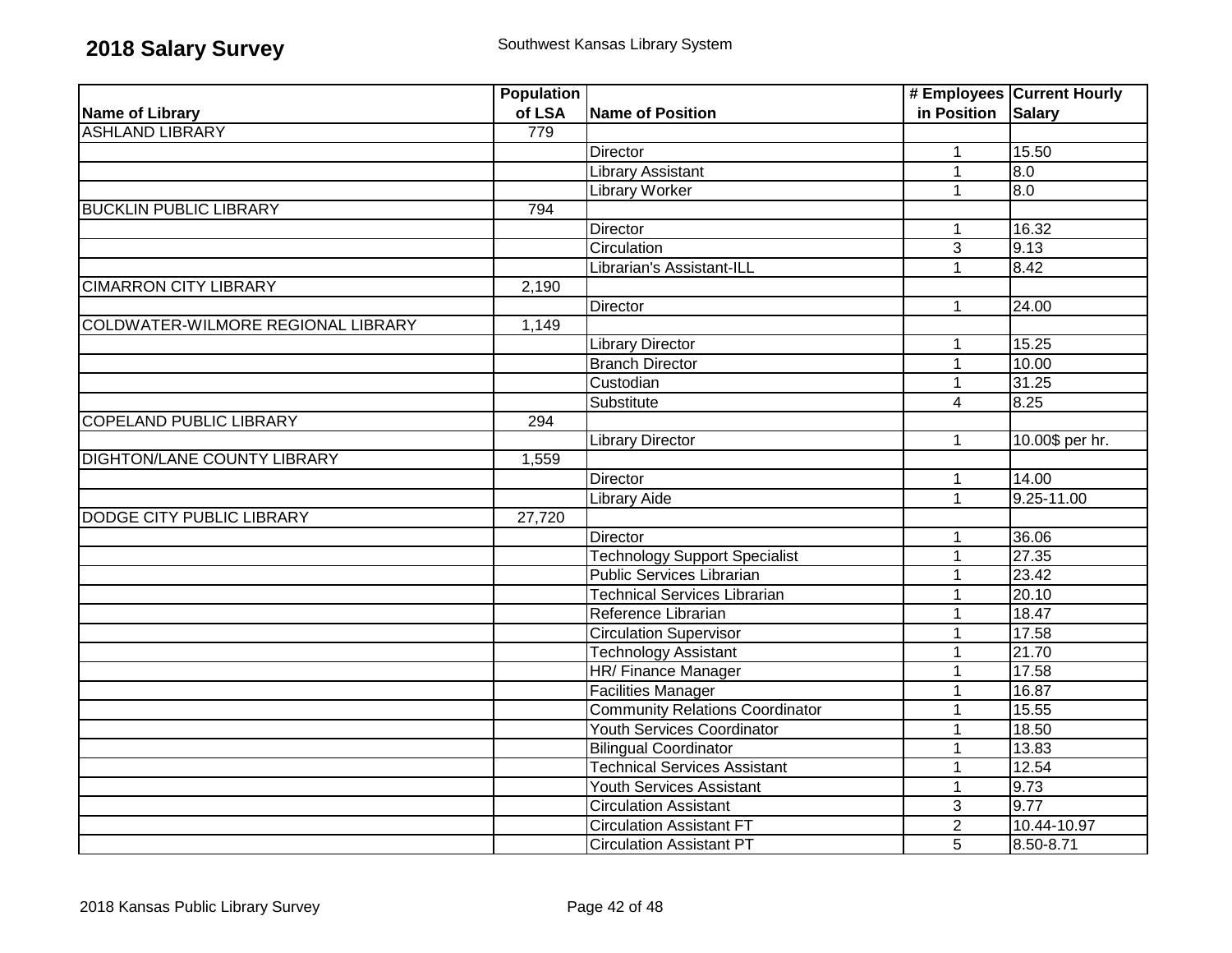|                                       | <b>Population</b> |                                          |              | # Employees Current Hourly |
|---------------------------------------|-------------------|------------------------------------------|--------------|----------------------------|
| <b>Name of Library</b>                | of LSA            | <b>Name of Position</b>                  | in Position  | <b>Salary</b>              |
| DODGE CITY PUBLIC LIBRARY cont.       |                   | Youth Services Assistant PT              | $\mathbf 1$  | 8.50                       |
|                                       |                   | <b>Processing Clerk</b>                  | 1            | 10.70                      |
| <b>DUDLEY TOWNSHIP LIBRARY</b>        | 1,621             |                                          |              |                            |
|                                       |                   | Librarian/Director                       | 1            | 24,000                     |
|                                       |                   | Part time Librarian                      | 1            | 12.50                      |
|                                       |                   | <b>Financial Accountant</b>              |              | 3,000                      |
|                                       |                   | Part time Librarian                      | 1            | 10.00                      |
|                                       |                   | Housekeeper                              | $\mathbf{1}$ | 1,920                      |
| ELKHART/MORTON COUNTY LIBRARY         | 2,740             |                                          |              |                            |
|                                       |                   | <b>Director</b>                          | $\mathbf{1}$ | 26.50                      |
|                                       |                   | <b>Branch Director</b>                   | 1            | 19.10                      |
|                                       |                   | Assistant                                | 1            | 18.00                      |
|                                       |                   | <b>Branch Assistant</b>                  | 1            | 10.00                      |
|                                       |                   | Children's Librarian                     | 1            | 9.00/hr                    |
|                                       |                   | substitute                               | 1            | 7.50                       |
| <b>FOWLER PUBLIC LIBRARY</b>          | 554               |                                          |              |                            |
|                                       |                   | <b>Library Director</b>                  | 1            | 12.50                      |
|                                       |                   | <b>Library Assistant</b>                 | 1            | 9.00                       |
|                                       |                   | Summer (7week position) Job Skill Intern | $\Omega$     | 8.00                       |
| <b>GRANT COUNTY LIBRARY</b>           | 7,526             |                                          |              |                            |
|                                       |                   | Maintenance/ Janitorial                  | 1            | 12672.67                   |
|                                       |                   | <b>Adult Circulation</b>                 |              | 23782.38                   |
|                                       |                   | <b>Director</b>                          | 1            | 44271.12                   |
|                                       |                   | Children's Librarian                     |              | 35578.28                   |
|                                       |                   | <b>Adult Circulation Assistant</b>       | 1            | 12928.52                   |
|                                       |                   | Interlibrary Loan/ Assistant Director    | 1            | 40359.18                   |
|                                       |                   | Young Adult Librarian                    | 1            | 33550.56                   |
| <b>GREELEY COUNTY PUBLIC LIBRARY</b>  | 1,249             |                                          |              |                            |
|                                       |                   | <b>Director</b>                          | 1            | 15.50                      |
| <b>HAMILTON COUNTY PUBLIC LIBRARY</b> | 2,640             |                                          |              |                            |
|                                       |                   | <b>Director</b>                          | 1            | 19.72                      |
|                                       |                   | Youth Services Coordinator               | 1            | 13.25                      |
|                                       |                   | <b>Support Services Coordinator</b>      | 1            | 11.75                      |
|                                       |                   | <b>Circulation Clerk</b>                 | 1            | 8.00-10.25                 |
| <b>HANSTON CITY LIBRARY</b>           | 199               |                                          |              |                            |
|                                       |                   | Director                                 | $\mathbf{1}$ | 12.00                      |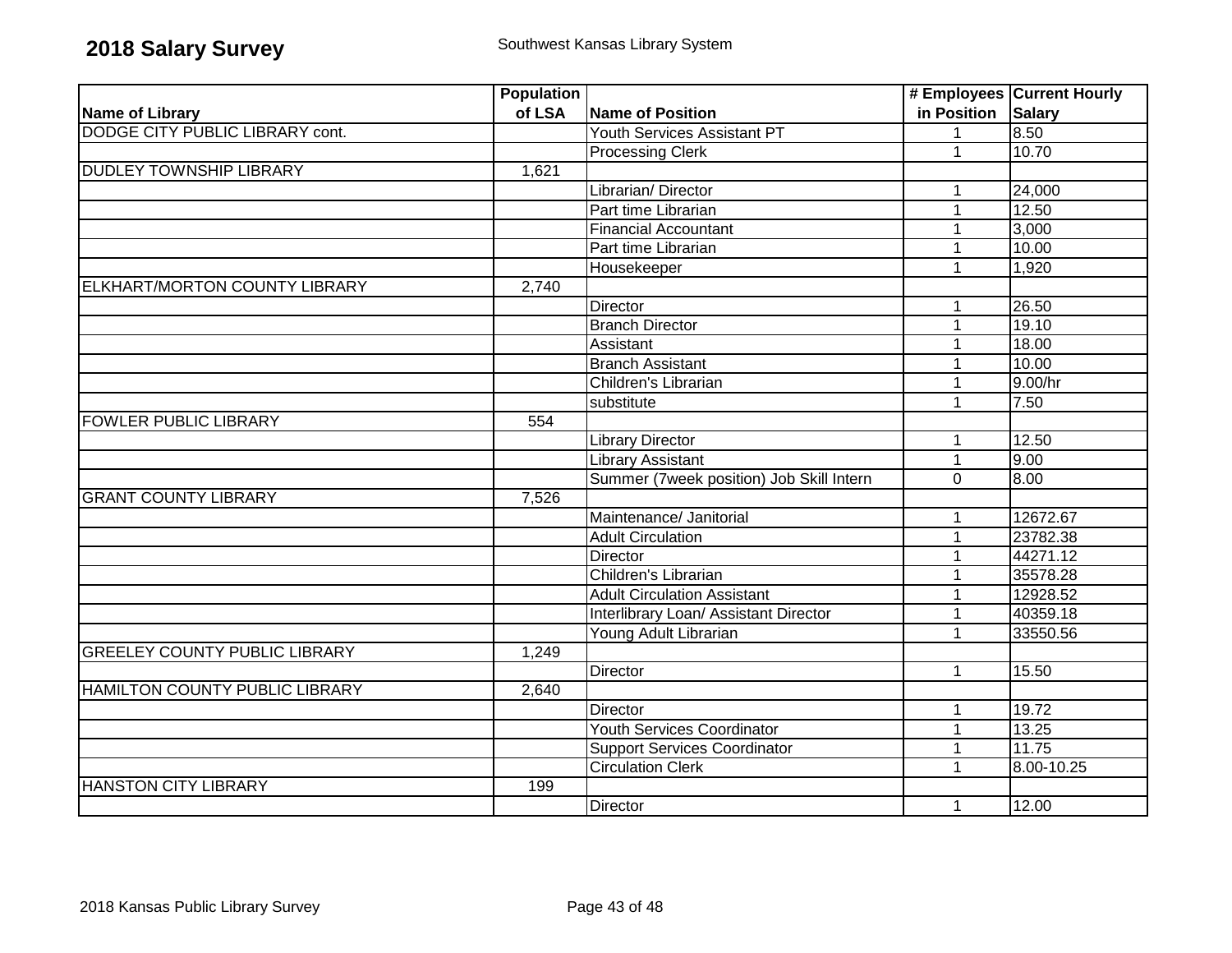|                                 | <b>Population</b> |                                         |                | # Employees Current Hourly |
|---------------------------------|-------------------|-----------------------------------------|----------------|----------------------------|
| Name of Library                 | of LSA            | Name of Position                        | in Position    | <b>Salary</b>              |
| <b>HASKELL TOWNSHIP LIBRARY</b> | 1,977             |                                         |                |                            |
|                                 |                   | Director                                | 1              | 27.00                      |
|                                 |                   | librarian                               | 1              | 13.00                      |
|                                 |                   | library aide                            | 1              | 8.50                       |
| <b>JETMORE PUBLIC LIBRARY</b>   | 831               |                                         |                |                            |
|                                 |                   | <b>Executive Director</b>               | $\mathbf{1}$   | 12.50                      |
| <b>KEARNY COUNTY LIBRARY</b>    | 3,960             |                                         |                |                            |
|                                 |                   | Director                                | $\mathbf{1}$   | 25.34                      |
|                                 |                   | <b>Assistant Director</b>               | $\mathbf{1}$   | 16.07                      |
|                                 |                   | Part time library assistant             | 5              | 11.22                      |
|                                 |                   | Custodian                               | $\mathbf{1}$   | 15.64                      |
| <b>KINSLEY LIBRARY</b>          | 1,392             |                                         |                |                            |
|                                 |                   | Librarian                               | $\mathbf{1}$   | 17.10                      |
|                                 |                   | <b>Library Clerk</b>                    | $\mathbf{1}$   | 8.25                       |
|                                 |                   | <b>Director</b>                         | 1              | 21.16                      |
| <b>KISMET PUBLIC LIBRARY</b>    | 2,174             |                                         |                |                            |
|                                 |                   | <b>Director</b>                         | $\mathbf 1$    | \$15.50                    |
|                                 |                   | Assistant                               | $\mathbf{1}$   | \$9.25                     |
| LIBERAL MEMORIAL LIBRARY        | 19,826            |                                         |                |                            |
|                                 |                   | <b>Director</b>                         | $\mathbf 1$    | 33.17                      |
|                                 |                   | <b>Youth Services Librarian</b>         | 1              | 19.23                      |
|                                 |                   | <b>Technology Supervisor</b>            | 1              | 14.82                      |
|                                 |                   | Bookkeeper                              | 1              | 10.80                      |
|                                 |                   | <b>Circulation Supervisor</b>           | 1              | 12.00                      |
|                                 |                   | <b>Assistant Circulation Supervisor</b> | 1              | 10.00                      |
|                                 |                   | <b>Adult Services</b>                   | 1              | 11.55                      |
|                                 |                   | <b>ILL Clerk</b>                        | 1              | 13.55                      |
|                                 |                   | <b>Clerk</b>                            | 6              | 8.00-9.00                  |
|                                 |                   | Page                                    | $\overline{2}$ | 8.94                       |
| <b>MEADE PUBLIC LIBRARY</b>     | 1,624             |                                         |                |                            |
|                                 |                   | Director                                | 1              | 16.23                      |
|                                 |                   | ILL/Cataloger                           | $\mathbf{1}$   | 9.53                       |
|                                 |                   | <b>Youth Services</b>                   | 1              | 8.76                       |
|                                 |                   | <b>Children's Services</b>              | 1              | 10.02                      |
|                                 |                   | <b>Assistant Children's Services</b>    | 1              | 9.04                       |
|                                 |                   | <b>Library Page</b>                     | $\overline{2}$ | 8.25-8.47                  |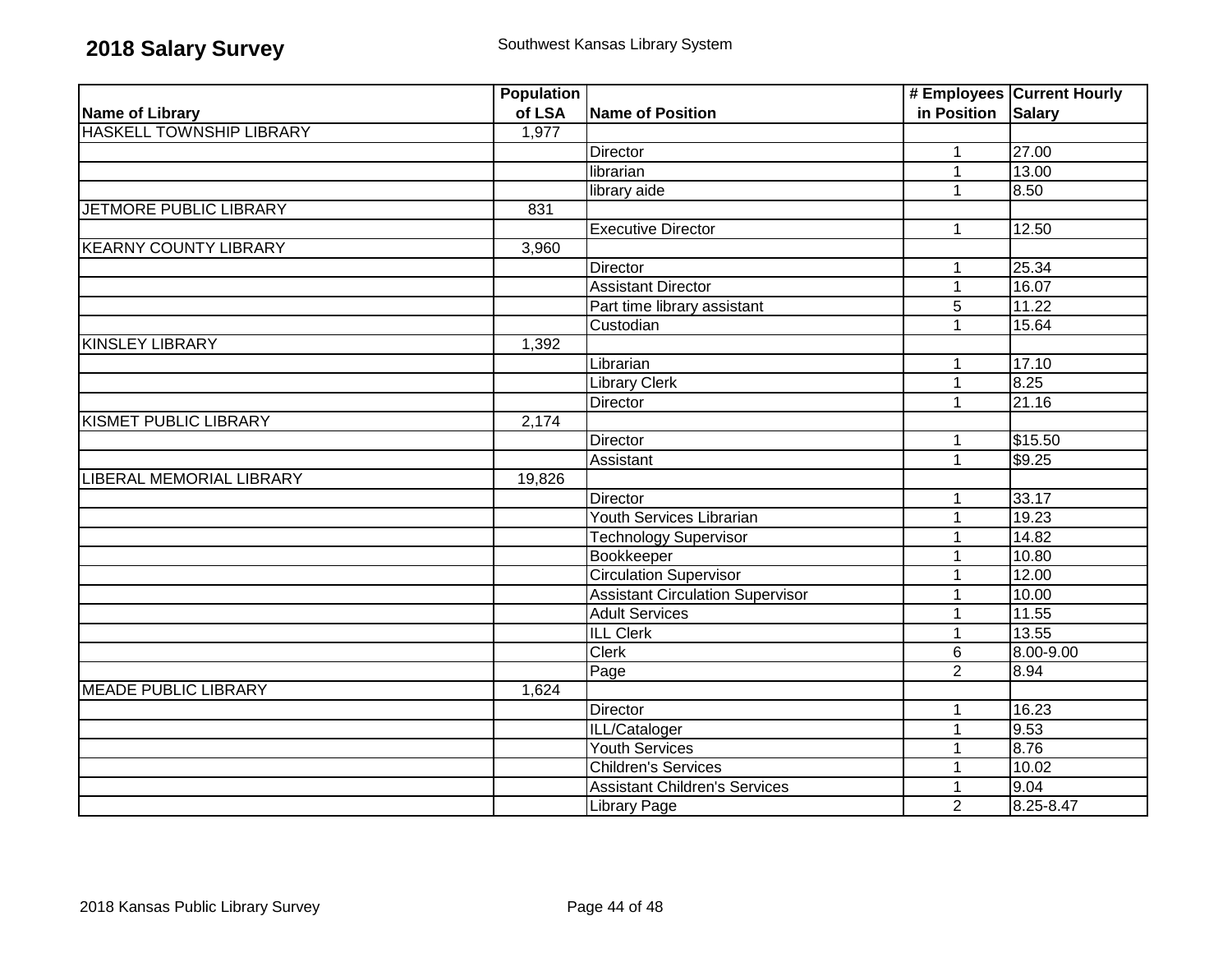|                                   | <b>Population</b> |                                        |                    | # Employees Current Hourly |
|-----------------------------------|-------------------|----------------------------------------|--------------------|----------------------------|
| Name of Library                   | of LSA            | <b>Name of Position</b>                | in Position Salary |                            |
| <b>MEADOWLARK LIBRARY/LEWIS</b>   | 532               |                                        |                    |                            |
|                                   |                   | director                               | $\mathbf{1}$       | 10.00                      |
| <b>MINNEOLA CITY LIBRARY</b>      | 682               |                                        |                    |                            |
|                                   |                   | <b>Library Director</b>                | 1                  | 12.00                      |
|                                   |                   | Librarian                              | $\mathbf{1}$       | 8.25                       |
| <b>MONTEZUMA TOWNSHIP LIBRARY</b> | 1,519             |                                        |                    |                            |
|                                   |                   | Director                               | 1                  | 11.75                      |
|                                   |                   | Assistant                              | $\mathbf{1}$       | 10.00                      |
| <b>NESS CITY PUBLIC LIBRARY</b>   | 1,348             |                                        |                    |                            |
|                                   |                   | Director                               | 1                  | 14.00                      |
|                                   |                   | <b>Assistant Librarian/ILL</b>         | $\mathbf{1}$       | 10.90                      |
|                                   |                   | Temp Part-Time                         | 1                  | 7.90                       |
| PLAINS COMMUNITY LIBRARY          | 1,501             |                                        |                    |                            |
|                                   |                   | Librarian / Director                   | $\mathbf 1$        | 15.00                      |
|                                   |                   | Assistant Librarian                    | $\mathbf{1}$       | 11.50                      |
|                                   |                   | Circulation Clerk / Part-time Position | $\mathbf{1}$       | 8.75                       |
| PROTECTION TOWNSHIP LIBRARY       | 641               |                                        |                    |                            |
|                                   |                   | Director                               | $\mathbf{1}$       | 7.25                       |
| <b>RANSOM PUBLIC LIBRARY</b>      | 271               |                                        |                    |                            |
|                                   |                   | <b>Library Director</b>                | $\mathbf{1}$       | 9.50                       |
|                                   |                   | Library Asst.                          | $\mathbf{1}$       | 7.25                       |
| <b>SCOTT COUNTY LIBRARY</b>       | 4,961             |                                        |                    |                            |
|                                   |                   | <b>Library Director</b>                | $\mathbf{1}$       |                            |
| SPEARVILLE TOWNSHIP LIBRARY       | 1,144             |                                        |                    |                            |
|                                   |                   | Director                               | $\mathbf{1}$       | 20.00                      |
|                                   |                   | <b>Assistants</b>                      | $\overline{3}$     | $8.00 - 11.00$             |
| STANTON COUNTY PUBLIC LIBRARY     | 2,060             |                                        |                    |                            |
|                                   |                   | <b>Library Director</b>                | 1                  | 22.31                      |
|                                   |                   | Interlibrary Loan/Cataloger            | $\mathbf{1}$       | 16.00                      |
|                                   |                   | <b>Circulation Librarian</b>           |                    | 10.50-11.00                |
|                                   |                   | <b>High School Librarian</b>           | $\overline{2}$     | $9.00 - 11.25$             |
|                                   |                   | Part-time Librarian                    | $\overline{2}$     | 8.50                       |
| <b>STEVENS COUNTY LIBRARY</b>     | 5,612             |                                        |                    |                            |
|                                   |                   | <b>Director</b>                        | 1                  | 30.71                      |
|                                   |                   | Youth Services/Asst. Director          | $\mathbf{1}$       | 24.62                      |
|                                   |                   | Interlibrary Loan/Cataloging           | $\mathbf{1}$       | 10.04                      |
|                                   |                   | <b>Adult Services/Circulation</b>      | $\overline{2}$     | 12.05                      |
|                                   |                   | <b>Library Aide</b>                    | $\overline{2}$     | $7.25 - 8.75$              |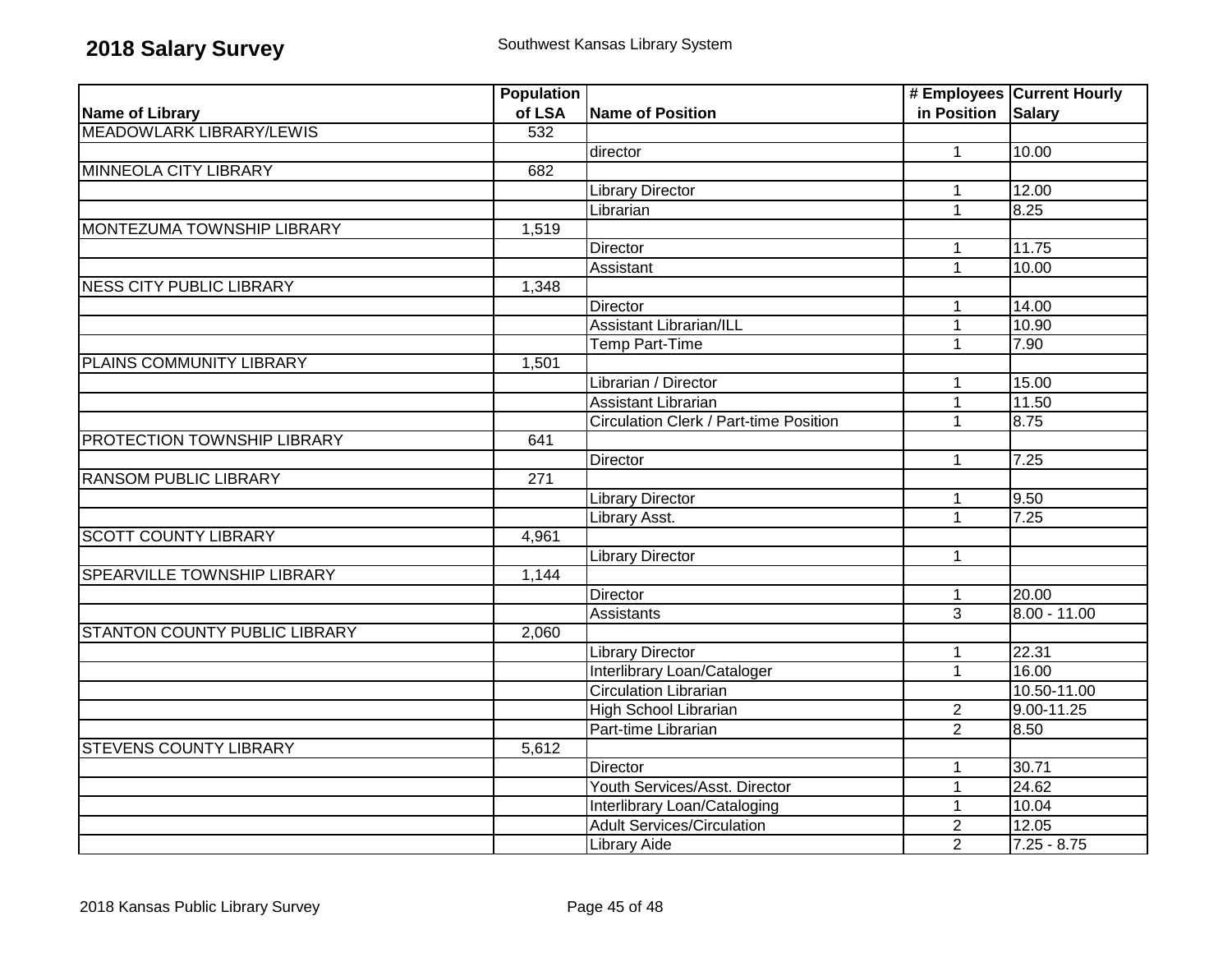## **2018 Salary Survey** Southwest Kansas Library System

|                                     | Population |                     |                    | # Employees Current Hourly |
|-------------------------------------|------------|---------------------|--------------------|----------------------------|
| Name of Library                     | of LSA     | Name of Position    | in Position Salary |                            |
| <b>STEVENS COUNTY LIBRARY cont.</b> |            | <b>Bookkeeper</b>   |                    | 117.98                     |
|                                     |            | IHousekeepina       |                    |                            |
| <b>WICHITA COUNTY LIBRARY</b>       | 2.125      |                     |                    |                            |
|                                     |            | Director            |                    | 12.00                      |
|                                     |            | Assistant Librarian |                    | 9.00                       |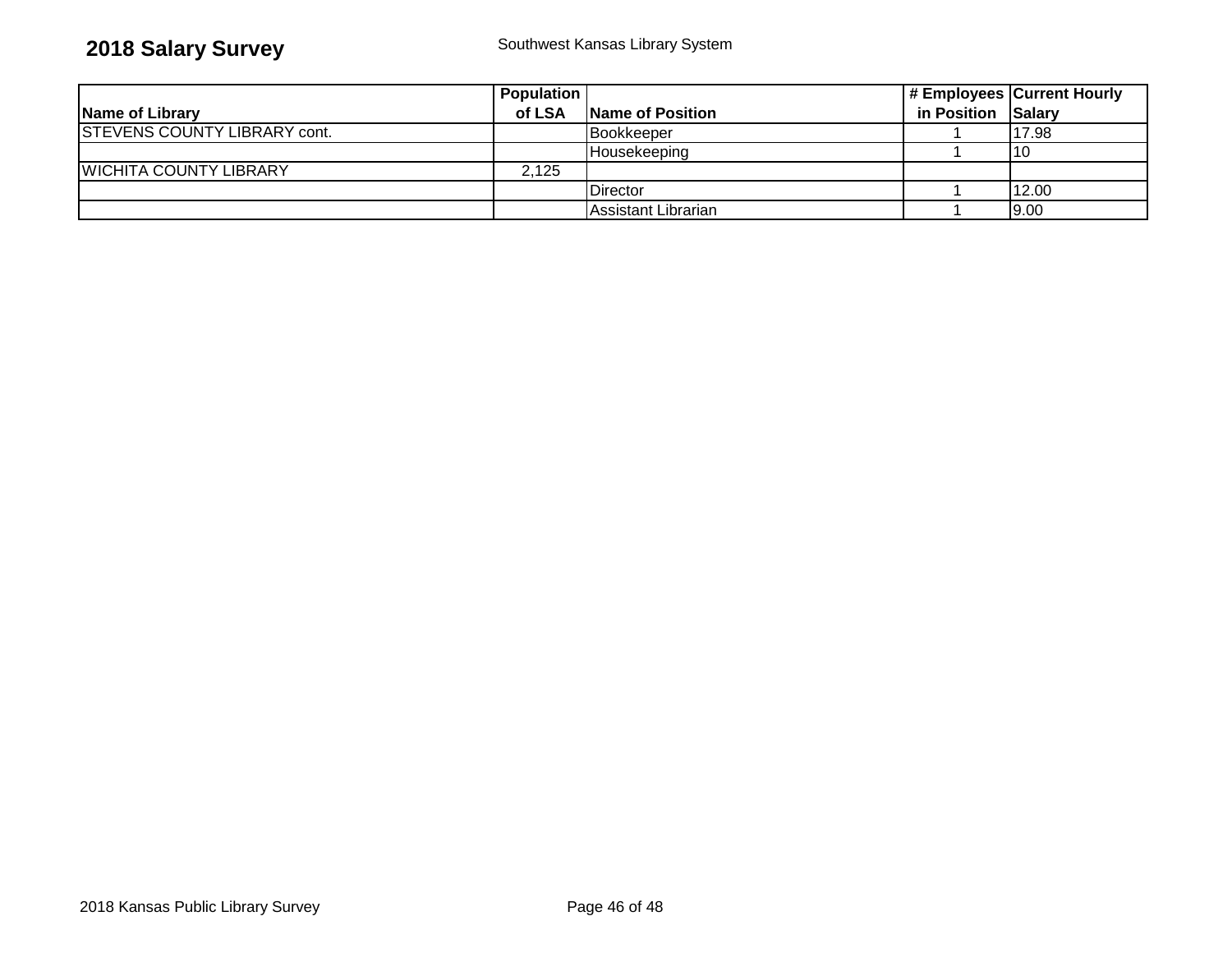|                                     | <b>Population</b> |                                         |             | # Employees Current Hourly |
|-------------------------------------|-------------------|-----------------------------------------|-------------|----------------------------|
| Name of Library                     | of LSA            | Name of Position                        | in Position | <b>Salary</b>              |
| FINNEY COUNTY PUBLIC LIBRARY        | 37,084            |                                         |             |                            |
|                                     |                   | Director                                |             | 23.29                      |
|                                     |                   | <b>Assistant Director</b>               |             | 14.75                      |
|                                     |                   | <b>Circulation Supervisor</b>           |             | 11.29                      |
|                                     |                   | <b>Circulation Assistant Supervisor</b> | 0           |                            |
|                                     |                   | <b>Library Assistant</b>                | 6           | $7.25 - 8.30$              |
|                                     |                   | Library Associate                       | 6           | $8.31 - 12.00$             |
|                                     |                   | Office Manager/Bookkeeper               |             | 14.50                      |
| <b>GRAHAM COUNTY PUBLIC LIBRARY</b> | 2,495             |                                         |             |                            |
|                                     |                   | Director                                |             | 29,500                     |
|                                     |                   | Assistant Librarian                     |             | 13.74                      |
|                                     |                   | Part-Time Desk Help                     |             | 9.64                       |
|                                     |                   | <b>Children's Part-Time</b>             |             | 10.30                      |
| KIOWA COUNTY LIBRARY                | 2,485             |                                         |             |                            |
|                                     |                   | <b>Head librarian</b>                   |             | 17.00                      |
|                                     |                   | Assistant librarian                     |             | 12.50                      |
|                                     |                   | <b>Branch librarian</b>                 | ◠           | 9.50-11.75                 |
|                                     |                   | Janitor                                 |             | 10.00                      |